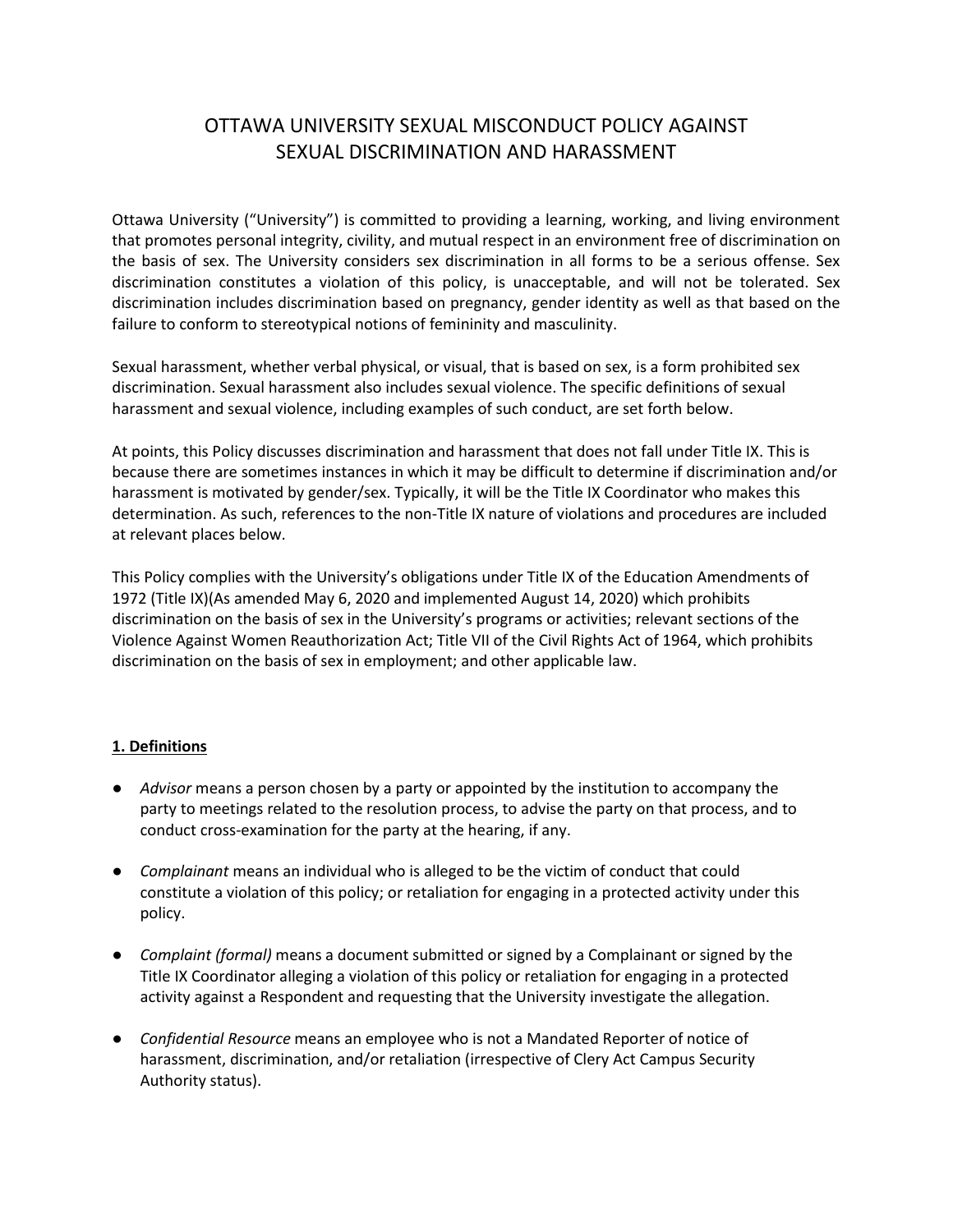- *Day* means a business day when the University is in normal operation.
- *Directly Related Evidence* is evidence connected to the complaint but is neither inculpatory (tending to prove a violation) nor exculpatory (tending to disprove a violation) and will not be relied upon by the investigation report.
- *Education program or activity* means locations, events, or circumstances where the University exercises substantial control over both the Respondent and the context in which the sexual harassment or discrimination occurs and also includes any building owned or controlled by a student organization that is officially recognized by the University.
- *Final Determination:* A conclusion by the preponderance of evidence that the alleged conduct did or did not violate policy.
- *Finding:* A conclusion by the preponderance of evidence that the conduct did or did not occur as alleged (as in a "finding of fact").
- *Formal Grievance Process* means a method of formal resolution designated by the University to address conduct that falls within the policies included below, and which complies with the requirements of the Title IX regulations (34 CFR §106.45).
- *Grievance Process Pool* includes any investigators, hearing officers, appeal officers, and Advisors who may perform any or all of these roles (though not at the same time or with respect to the same case).
- *Hearing Decision-maker* refers to those who have decision-making and sanctioning authority within the University's Formal Grievance process. The Hearing Decision-maker may be one person or may be made up of a *panel* of more than one person.
- *Investigator* means the person or persons charged by the University with gathering facts about an alleged violation of this Policy, assessing relevance and credibility, synthesizing the evidence, and compiling this information into an investigation report and file of directly related evidence.
- *Mandated Reporter* means an employee of Ottawa University who is obligated by policy to share knowledge, notice, and/or reports of harassment, discrimination, and/or retaliation with the Title IX Coordinator and/or their supervisor. $1$
- *Notice* means that an employee, student, or third-party informs the Title IX Coordinator or other Official with Authority (OWA) of the alleged occurrence of harassing, discriminatory, and/or retaliatory conduct.
- *Official with Authority* (OWA) means an employee of OU explicitly vested with the responsibility to implement corrective measures for harassment and discrimination that does not fall under

 $\overline{\phantom{a}}$ 

 $1$  Not to be confused with those mandated by state law to report child abuse, elder abuse, and/or abuse of individuals with disabilities to appropriate officials, though these responsibilities may overlap with those who have mandated reporting responsibility in this Policy.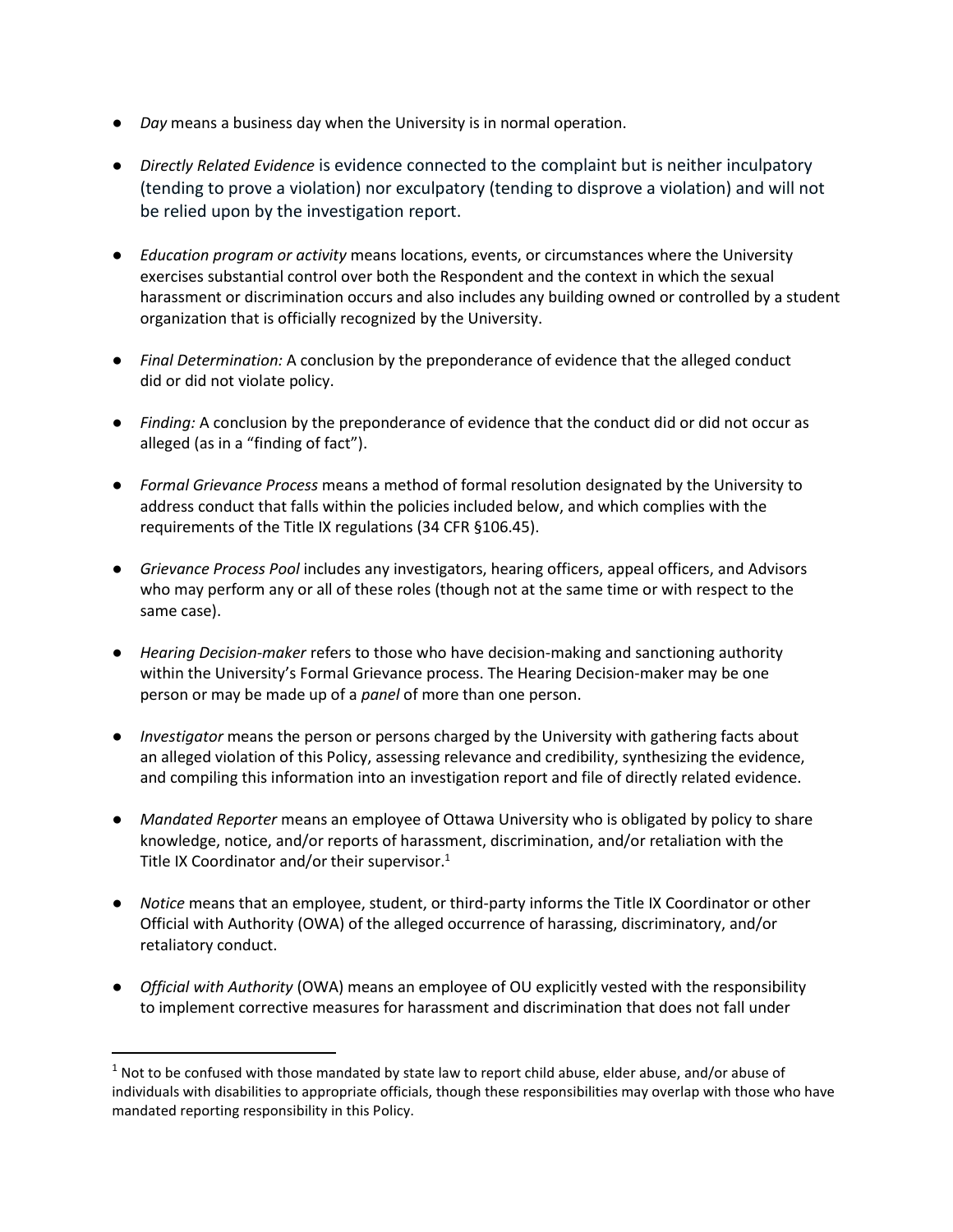Title IX, but does fall under the OU Code of Conduct, and/or retaliation for those complaints on behalf of OU.

- *Parties* include the Complainant(s) and Respondent(s), collectively.
- *University* means a postsecondary education program that is a University of federal funding; in the context of this policy, the University is Ottawa University (OU).
- *Relevant Evidence* is evidence that tends to prove or disprove an issue in the complaint.
- *Remedies* are post-finding actions directed to the Complainant and/or the community as mechanisms to address safety, prevent recurrence, and restore access to the University's educational program.
- *Respondent* means an individual who has been reported to be the perpetrator of conduct that could constitute harassment or discrimination based on a protected class; or retaliation for engaging in a protected activity.
- *Resolution* means the result of an informal or Formal Grievance Process.
- *Sanction* means a consequence imposed by OU on a Respondent who is found to have violated this policy.
- *Sexual Harassment* is the umbrella category including the offenses of sexual harassment, sexual assault, stalking, and dating violence and domestic violence. [See Section 17.b.,](#page-10-0) for greater detail.
- *Title IX Coordinator* is at least one official designated by OU to ensure compliance with Title IX and OU's Title IX program. References to the Coordinator throughout this policy may also encompass a designee of the Coordinator for specific tasks.
- *Title IX Team* refers to the Title IX Coordinator, any deputy coordinators, and any member of the Grievance Process Pool.

#### **2. Rationale for Policy**

Ottawa University is committed to providing a workplace and educational environment, as well as other benefits, programs, and activities, that are free from discrimination, harassment, and retaliation. To ensure compliance with federal and state civil rights laws and regulations, and to affirm its commitment to promoting the goals of fairness and equity in all aspects of the educational program or activity, OU has developed internal policies and procedures that provide a prompt, fair, and impartial process for those involved in an allegation of discrimination or harassment on the basis of protected class status, and for allegations of retaliation. Ottawa University values and upholds the equal dignity of all members of its community and strives to balance the rights of the parties in the grievance process during what is often a difficult time for all those involved.

#### **3. Applicable Scope**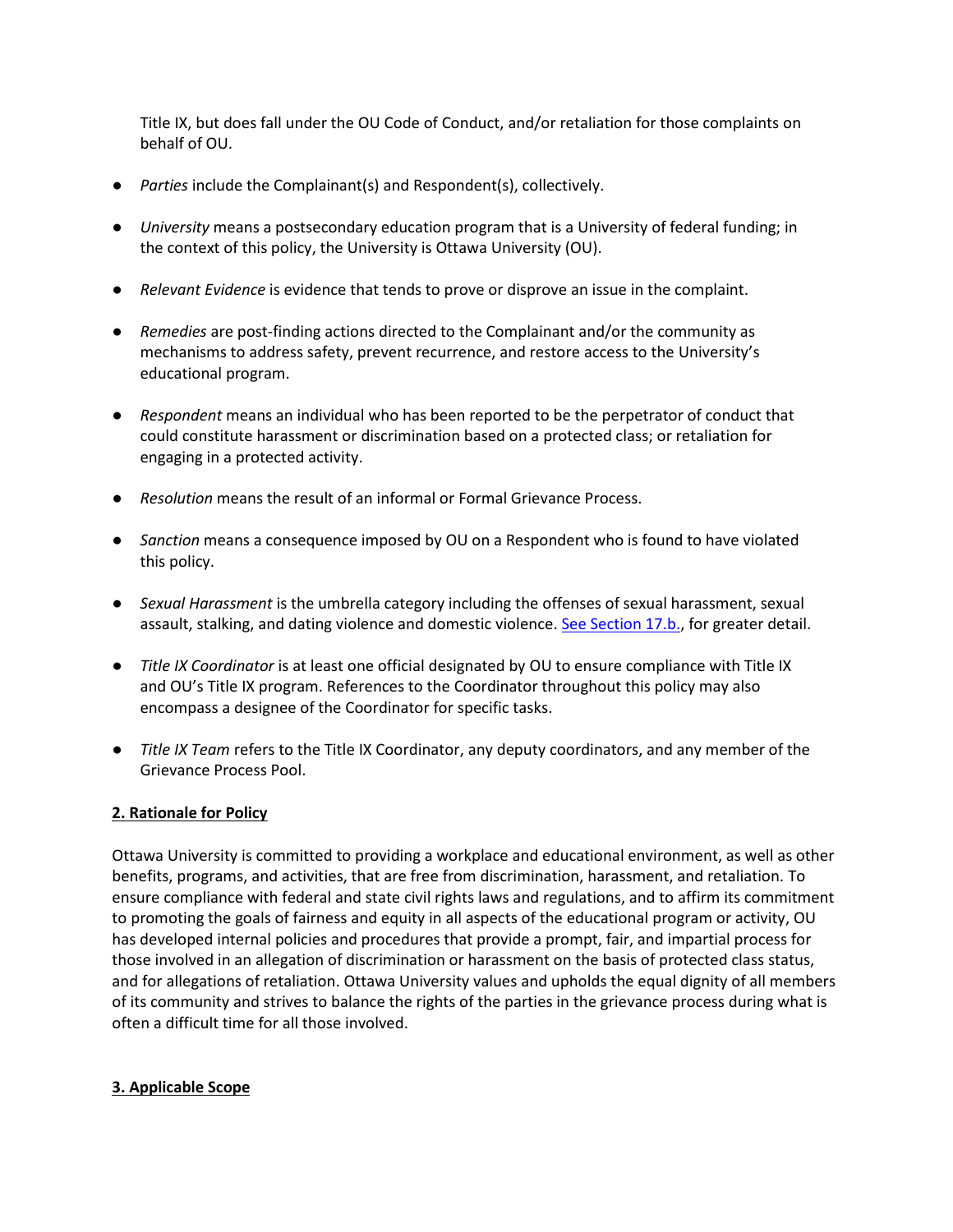This policy applies to administrators, faculty, and other University employees; students; applicants for employment; customers; third-party contractors; and all other persons that participate in the University's educational programs and activities, including third-party visitors on campus (the "University Community"). This policy prohibits sexual misconduct, sex discrimination, sexual harassment, and sexual violence even when the complainant and alleged perpetrator are members of the same sex, and it applies regardless of national origin, immigration status, or citizenship status. The University's prohibition on sex discrimination and sexual harassment extends to all aspects of its educational programs and activities, including, but not limited to, admissions, employment, academics, athletics, housing, and student services.

# **4. Title IX Coordinator**

Carrie Stevens, the Associate Vice President of Compliance, serves as the Title IX Coordinator and ADA/504 Coordinator and oversees implementation of OU's Title IX policy on sexual misconduct, sexual harassment and sexual discrimination. The Title IX Coordinator has the primary responsibility for coordinating OU's efforts related to the intake, investigation, resolution, and implementation of supportive measures to stop, remediate, and prevent discrimination, harassment, and retaliation prohibited under this policy.

### **5. Independence and Conflict-of-Interest**

The Title IX Coordinator manages the Title IX Team and acts with independence and authority free from bias and conflicts of interest. The Title IX Coordinator oversees all resolutions under this policy and these procedures. The members of the Title IX Team are vetted and trained to ensure they are not biased for or against any party in a specific case, or for or against Complainants and/or Respondents, generally.

Reports of misconduct or discrimination committed by the Title IX Coordinator or raise any concern involving bias or conflict of interest by the Title IX Coordinator, contact the Executive Vice President/CFO, Clark Ribordy, at clark.ribordy@ottawa.edu. Concerns of bias or a potential conflict of interest, as well as reports of misconduct or discrimination by any other Title IX Team member should be raised with the Title IX Coordinator.

#### **6. Administrative Contact Information**

Complaints or notice of alleged policy violations, or inquiries about or concerns regarding this policy and procedures, may be made internally to:

Name: Carrie Stevens Title IX Coordinator 1001 S. Cedar St. Ottawa, Kansas 66067 785-248-2326 Carrie.stevens@ottawa.edu

OU has also classified most employees as **Mandated Reporters** of any knowledge they have that a member of the community is experiencing harassment, discrimination, and/or retaliation. The section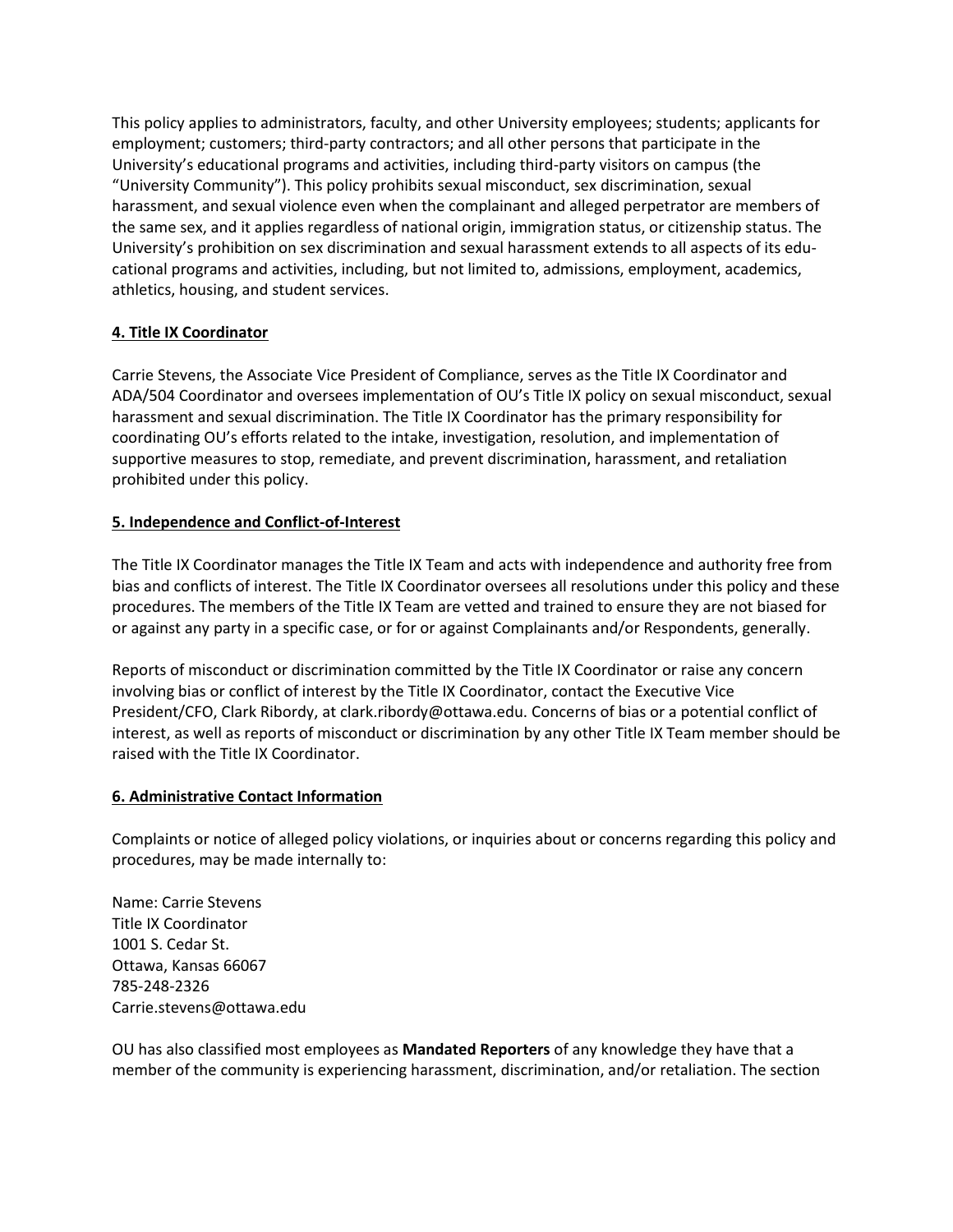below on Mandated Reporting details which employees have this responsibility and their duties, accordingly.

Inquiries may be made externally to:

Office for Civil Rights (OCR) U.S. Department of Education 400 Maryland Avenue, SW Washington, D.C. 20202-1100 Customer Service Hotline #: (800) 421-3481 Facsimile: (202) 453-6012 TDD#: (877) 521-2172 Email: [OCR@ed.gov](mailto:OCR@ed.gov) Web: [http://www.ed.gov/ocr](http://www2.ed.gov/about/offices/list/ocr/index.html)

External inquiries and complaints involving employees may be made to the [Equal Employment](http://www.eeoc.gov/contact/)  [Opportunity Commission](http://www.eeoc.gov/contact/) [\(](http://www.eeoc.gov/contact/)EEOC):

US Equal Employment Opportunity Commission 131 M Street, NE Washington, DC 20507 202-663-4900/(tty) 202-663-4494

Gateway Tower II 400 State Ave., Ste. 905 Kansas City, KS 66101

Reuss Federal Plaza 310 West Wisconsin Ave., Ste. 500 Milwaukee, WI 53203

Phoenix District Office 3300 North Central Ave., Ste. 690 Phoenix, AZ 85012-2504

#### **7. Notice/Complaints of Discrimination, Harassment, and/or Retaliation**

Notice or complaints of discrimination, harassment, and/or retaliation may be made using any of the following options:

1) File a complaint with or give verbal notice to the Title IX using the contact information provided above. Such a report may be made at any time (including during non-business hours) by using the telephone number or email address, or by mail to the office address, listed for the Title IX Coordinator or any other official listed.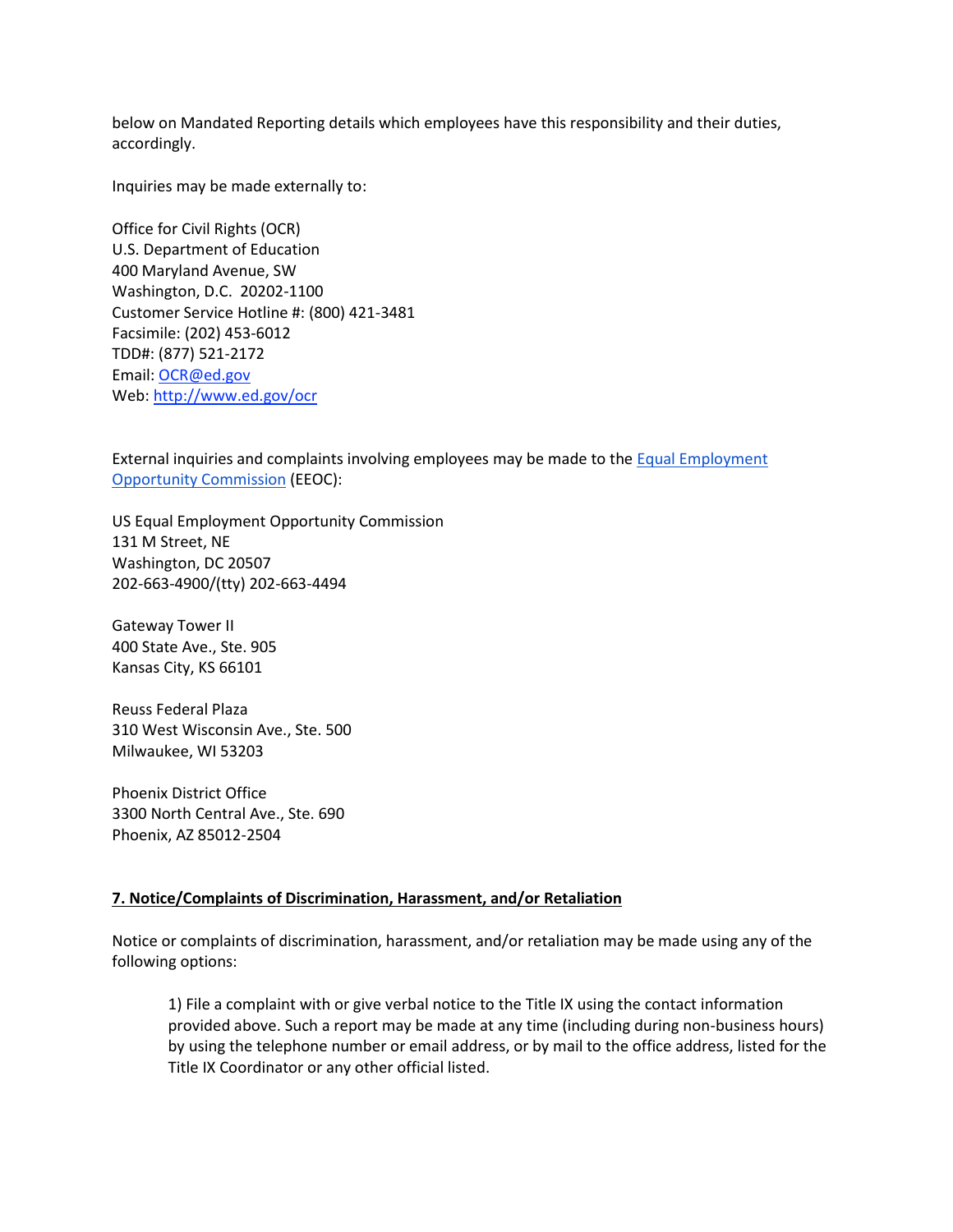3) Report using the harassment/discrimination hotline, either online or by phone using the following information:

#### [Www.ottawa.ethicspoint.com](http://www.ottawa.ethicspoint.com/) or 844-719-2846

This is an external hotline and reports can be made anonymously. However, it may be difficult to investigate an anonymous report. Further, OU tries to provide supportive measures to all Complainants, which is impossible with an anonymous report. Because reporting carries no obligation to initiate a formal response, and as OU respects Complainant requests to dismiss complaints unless there is a compelling threat to health and/or safety, the Complainant is largely in control and should not fear a loss of privacy by making a report that allows the University to discuss and/or provide supportive measures.

4) Filing a report with the University does not prevent a Complainant from also filing a report with law enforcement. The University can assist in providing information and support should a Complainant opt to do so.

A Formal Complaint means a document submitted or signed by the Complainant or signed by the Title IX Coordinator alleging a policy violation by a Respondent and requesting that OU investigate the allegation(s). A complaint may be filed with the Title IX Coordinator in person, by mail, or by electronic mail, by using the contact information in the section immediately above. As used in this paragraph, the phrase "document filed by a Complainant" means a document or electronic submission (such as by electronic mail or through an online portal provided for this purpose by the OU) that contains the Complainant's physical or digital signature, or otherwise indicates that the Complainant is the person filing the complaint, and requests that OU investigate the allegations.

If notice is submitted in a form that does not meet this standard, the Title IX Coordinator will contact the Complainant to ensure that it is filed correctly.

#### **8. Supportive Measures**

The University will offer and implement appropriate and reasonable supportive measures to the parties upon notice of alleged harassment, discrimination, and/or retaliation.

Supportive measures are non-disciplinary, non-punitive individualized services offered as appropriate, as reasonably available, and without fee or charge to the parties to restore or preserve access to the University's education program or activity, including measures designed to protect the safety of all parties or the University's educational environment, and/or deter harassment, discrimination, and/or retaliation.

The Title IX Coordinator promptly makes supportive measures available to the parties upon receiving notice or a complaint. At the time that supportive measures are offered, the University will inform the Complainant, in writing, that they may file a formal complaint with the University either at that time or in the future, if they have not done so already. The Title IX Coordinator works with the Complainant to ensure that their wishes are taken into account with respect to the supportive measures that are planned and implemented.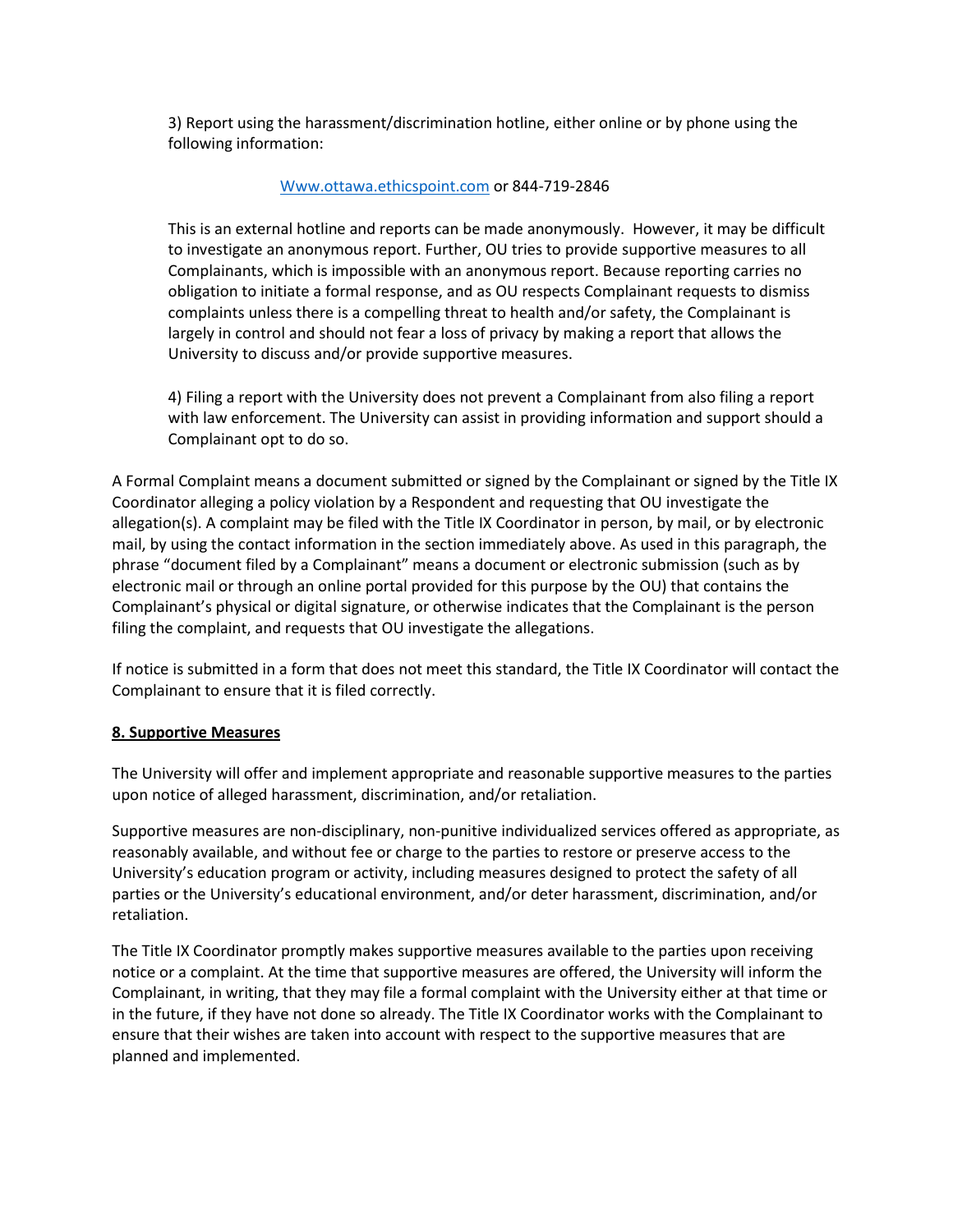The University will maintain the privacy of the supportive measures, provided that privacy does not impair the University's ability to provide the supportive measures. The University will act to ensure as minimal an academic/occupational impact on the parties as possible. The University will implement measures in a way that does not unreasonably burden the other party.

These actions may include, but are not limited to:

- Referral to counseling, medical, and/or other healthcare services
- Referral to the Employee Assistance Program (for employees)
- Referral to community-based service providers
- Student financial aid counseling
- Education to the institutional community or community subgroup(s)
- Altering campus housing assignment(s)
- Altering work arrangements for employees or student-employees
- Safety planning
- Providing campus safety escorts
- Providing transportation accommodations
- Implementing contact limitations (no contact orders) between the parties
- Academic support, extensions of deadlines, or other course/program-related Adjustments
- Trespass, Persona Non Grata (PNG), or Be-On-the-Lookout (BOLO) orders
- Class schedule modifications, withdrawals, or leaves of absence
- Increased security and monitoring of certain areas of the campus
- Any other actions deemed appropriate by the Title IX Coordinator
- Timely Warnings

Violations of no contact orders will be referred to appropriate student or employee conduct processes for enforcement.

#### **9. Emergency Removal**

The University can act to remove a student Respondent entirely or partially from its education program or activities on an emergency basis when an individualized safety and risk analysis has determined that an immediate threat to the physical health or safety of any student or other individual justifies removal. This risk analysis is performed by the Title IX Coordinator in conjunction with the Behavioral Intervention Team using its standard objective violence risk assessment procedures.

In all cases in which an emergency removal is imposed, the student will be given notice of the action and the option to request to meet with the Title IX Coordinator prior to such action/removal being imposed, or as soon thereafter as reasonably possible, to show cause why the action/removal should not be implemented or should be modified.

This meeting is not a hearing on the merits of the allegation(s), but rather is an administrative process intended to determine solely whether the emergency removal is appropriate. When this meeting is not requested in writing, electronic or otherwise, in a timely manner (48 hours, inclusive of weekends), objections to the emergency removal will be deemed waived. A Complainant and their Advisor may be permitted to participate in this meeting if the Title IX Coordinator determines it is equitable to do so.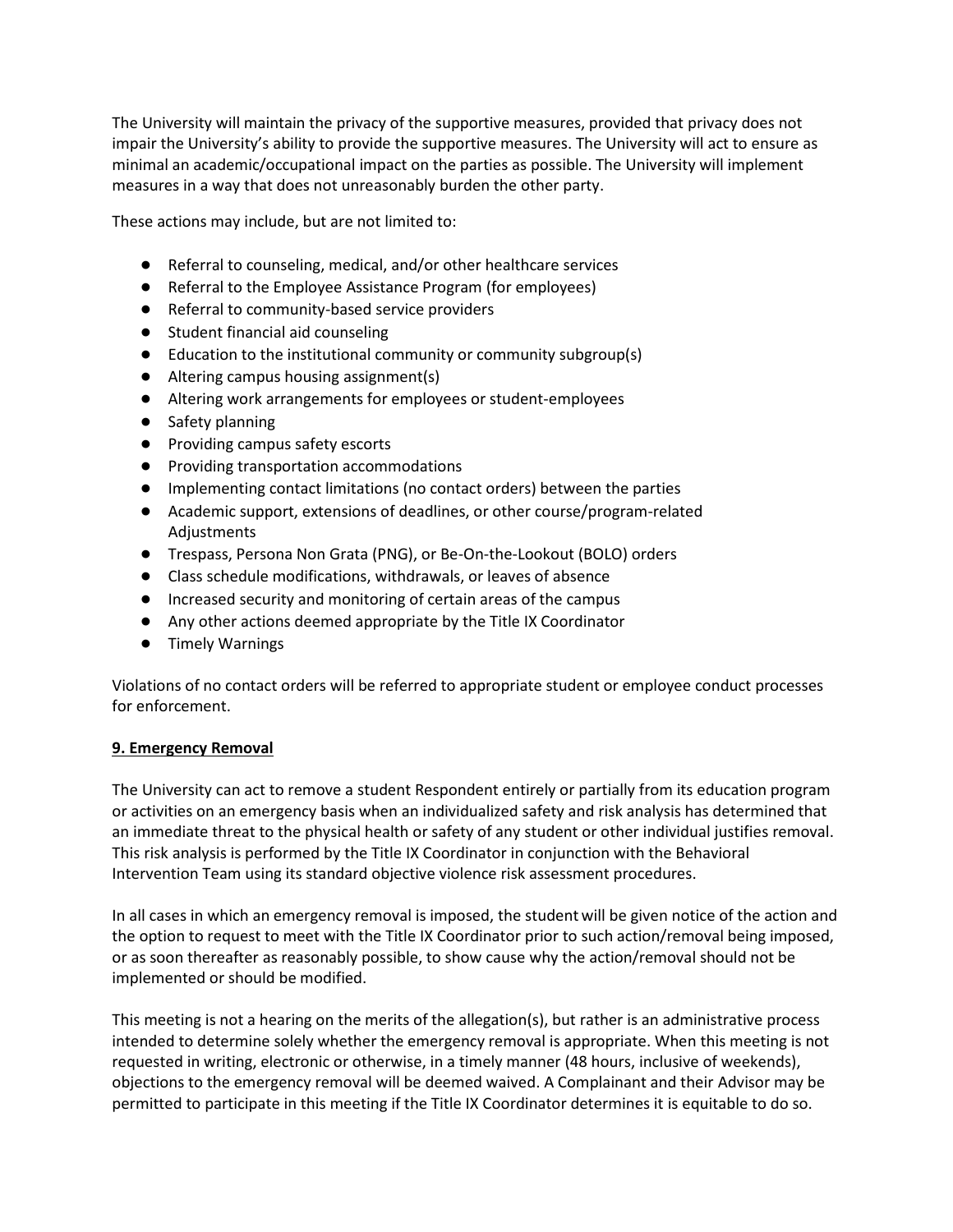This section also applies to any restrictions that a coach or athletic administrator may place on a student-athlete arising from allegations related to Title IX. There is no appeal process for emergency removal decisions.

A Respondent may be accompanied by an Advisor of their choice when meeting with the Title IX Coordinator for the show cause meeting. The Respondent will be given access to a written summary of the basis for the emergency removal prior to the meeting to allow for adequate preparation.

The Title IX Coordinator has sole discretion under this policy to implement or stay an emergency removal and to determine the conditions and duration. Violation of an emergency removal under this policy will be grounds for discipline, which may include expulsion.

The University will implement the least restrictive emergency actions possible in light of the circumstances and safety concerns. As determined by the Title IX Coordinator, these actions could include, but are not limited to: removing a student from a residence hall, temporarily re-assigning an employee/student worker, restricting a student's or employee's access to or use of facilities or equipment, allowing a student to withdraw or take grades of incomplete without financial penalty, authorizing an administrative leave, and suspending a student's participation in extracurricular activities, student employment, student organizational leadership, or intercollegiate/intramural athletics.

At the discretion of the Title IX Coordinator, alternative coursework options may be pursued to ensure as minimal an academic impact as possible on the parties.

Where the Respondent is an employee, existing provisions for interim action are applicable.

#### **10. Promptness**

All allegations are acted upon promptly by the University once it has received notice or a formal complaint. Complaints can take 60-90 business days to resolve, typically. There are always exceptions and extenuating circumstances that can cause a resolution to take longer, but the University will avoid all undue delays within its control.

Any time the general timeframes for resolution outlined in University procedures will be delayed, the University will provide written notice to the parties of the delay, the cause of the delay, and an estimate of the anticipated additional time that will be needed as a result of the delay.

#### **11. Privacy**

 $\overline{\phantom{a}}$ 

Every effort is made by the University to preserve the privacy of reports.<sup>2</sup> The University will not share the identity of any individual who has made a report or complaint of harassment, discrimination, or

<sup>2</sup> For the purpose of this policy, privacy and confidentiality have distinct meanings. **Privacy** means that information related to a complaint will be shared with a limited number of University employees who "need to know" in order to assist in the assessment, investigation, and resolution of the report. All employees who are involved in the University's response to notice under this policy receive specific training and guidance about sharing and safeguarding private information in accordance with state and federal law. The privacy of student education records will be protected in accordance with the Family Educational Rights and Privacy Act ("FERPA"), as outlined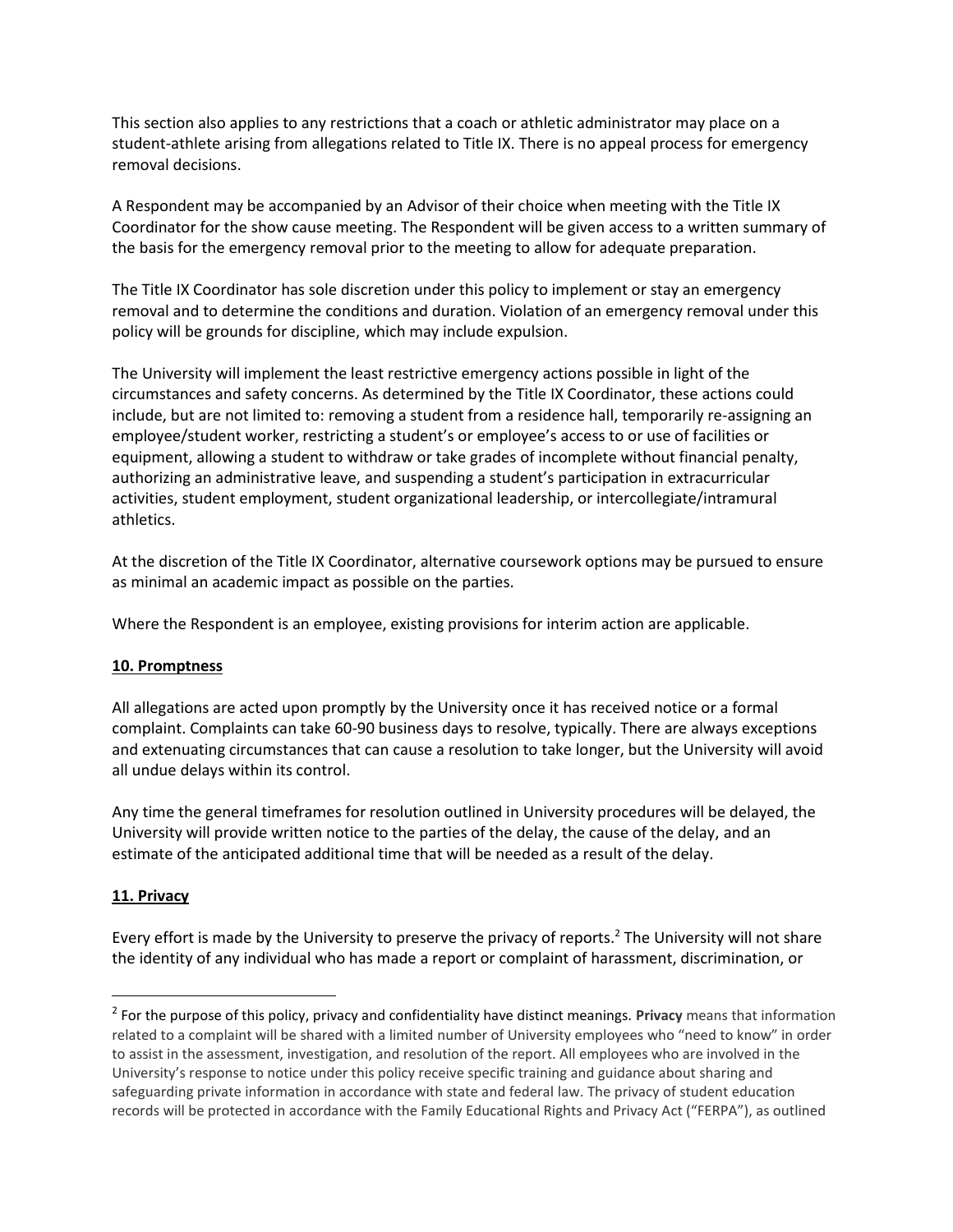retaliation; any Complainant, any individual who has been reported to be the perpetrator of sex discrimination, any Respondent, or any witness, except as permitted by the Family Educational Rights and Privacy Act (FERPA), 20 U.S.C. 1232g; FERPA regulations, 34 CFR part 99; or as required by law; or to carry out the purposes of 34 CFR Part 106, including the conducting of any investigation, hearing, or grievance proceeding arising under these policies and procedures.

The University reserves the right to determine which University officials have a legitimate educational interest in being informed about incidents that fall within this policy, pursuant to the Family Educational Rights and Privacy Act (FERPA).

Only a small group of officials who need to know will typically be told about the complaint, including but not limited to: The Office of Student Life/Student Affairs, University Security, the Behavioral Intervention Team, Counseling, Dean of Academics, Campus President, and Compliance. Information will be shared as necessary with Investigators, Hearing Panel members/Decision-makers, witnesses, and the parties. The circle of people with this knowledge will be kept as tight as possible to preserve the parties' rights and privacy.

The University may contact parents/guardians to inform them of situations in which there is a significant and articulable health and/or safety risk but will usually consult with the student first before doing so.

### **12. Jurisdiction of the University**

 $\overline{\phantom{a}}$ 

This policy applies to the education program and activities of the University, to conduct that takes place on the campus or on property owned or controlled by the University, at University-sponsored events, or in buildings owned or controlled by University's recognized student organizations. The Respondent must be a member of University's community in order for its policies to apply.

This policy can also be applicable to the effects of off-campus misconduct that effectively deprive someone of access to University's educational program. The University may also extend jurisdiction to off-campus and/or to online conduct when the Title IX Coordinator determines that the conduct affects a substantial University interest.

Regardless of where the conduct occurred, the University will address notice/complaints to determine whether the conduct occurred in the context of its employment or educational program or activity

in the University's Student Records Policy. The privacy of employee records will be protected in accordance with Human Resources policies. **Confidentiality** exists in the context of laws that protect certain relationships, including those who provide services related to medical and clinical care, mental health providers, counselors, and ordained clergy. The law creates a privilege between certain health care providers, mental health care providers, attorneys, clergy, spouses, and others, with their patients, clients, parishioners, and spouses. The University has designated individuals who have the ability to have privileged communications as Confidential Resources. For more information about Confidential Resources, see page 18. When information is shared by a Complainant with a Confidential Resource, the Confidential Resource cannot reveal the information to any third party except when an applicable law or a court order requires or permits disclosure of such information. For example, information may be disclosed when: (i) the individual gives written consent for its disclosure; (ii) there is a concern that the individual will likely cause serious physical harm to self or others; or (iii) the information concerns conduct involving suspected abuse or neglect of a minor under the age of 18, elders, or individuals with disabilities. Nonidentifiable information may be shared by Confidential Resources for statistical tracking purposes as required by the federal Clery Act. Other information may be shared as required by law.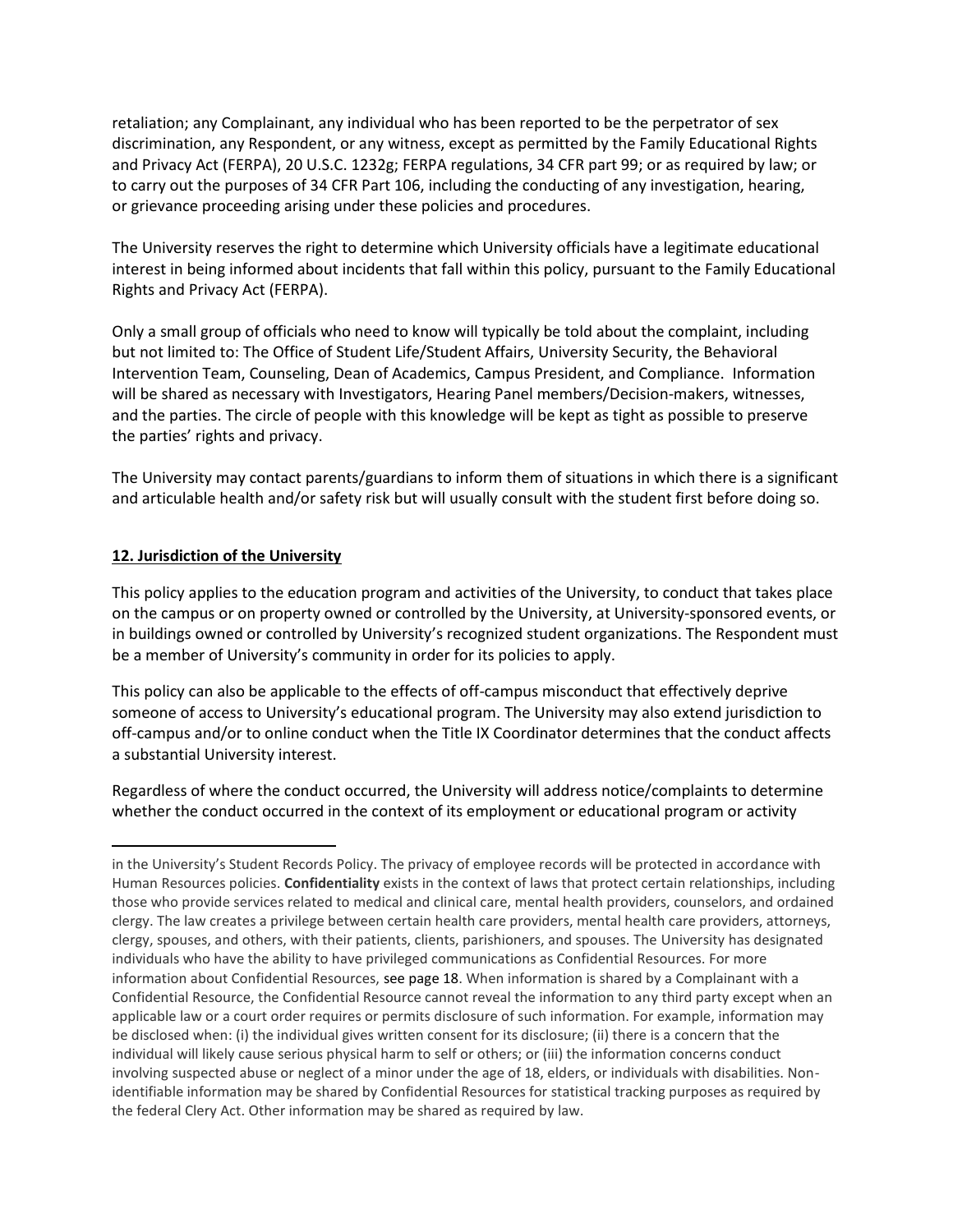and/or has continuing effects on campus or in an off-campus sponsored program or activity. A substantial University interest includes:

- a. Any action that constitutes a criminal offense as defined by law. This includes, but is not limited to, single or repeat violations of any local, state, or federal law;
- b. Any situation in which it is determined that the Respondent poses an immediate threat to the physical health or safety of any student or other individual;
- c. Any situation that significantly impinges upon the rights, property, or achievements of oneself or others or significantly breaches the peace and/or causes social disorder; and/or
- d. Any situation that is detrimental to the educational interests or mission of the University.

If the Respondent is unknown or is not a member of the University community, the Title IX Coordinator will assist the Complainant in identifying appropriate campus and local resources and support options and/or, when criminal conduct is alleged, in contacting local or campus law enforcement if the individual would like to file a police report.

Further, even when the Respondent is not a member of the University's community, supportive measures, remedies, and resources may be accessible to the Complainant by contacting the Title IX Coordinator or any OAW, as designated above, who will then contact the Title IX Coordinator.

In addition, the University may take other actions as appropriate to protect the Complainant against third parties, such as barring individuals from University property and/or events.

All vendors serving the University through third-party contracts are subject to the policies and procedures of their employers and their employers will be notified of any reports filed against them.

When the Respondent is enrolled in or employed by another institution, the Title IX Coordinator can assist the Complainant in liaising with the appropriate individual at that institution, as it may be possible to allege violations through that institution's policies.

Similarly, the Title IX Coordinator may be able to assist and support a student or employee Complainant who experiences discrimination in an externship, study abroad program, or other environment external to the University where sexual harassment or nondiscrimination policies and procedures of the facilitating or host organization may give recourse to the Complainant.

#### **13. Time Limits on Reporting**

There is no time limitation on providing notice/complaints to the Title IX Coordinator. However, if the Respondent is no longer subject to the University's jurisdiction and/or significant time has passed, the ability to investigate, respond, and provide remedies may be more limited or impossible.

Acting on notice/complaints significantly impacted by the passage of time (including, but not limited to, the rescission or revision of policy) is at the discretion of the Title IX Coordinator, who may document allegations for future reference, offer supportive measures and/or remedies, and/or engage in informal or formal action, as appropriate.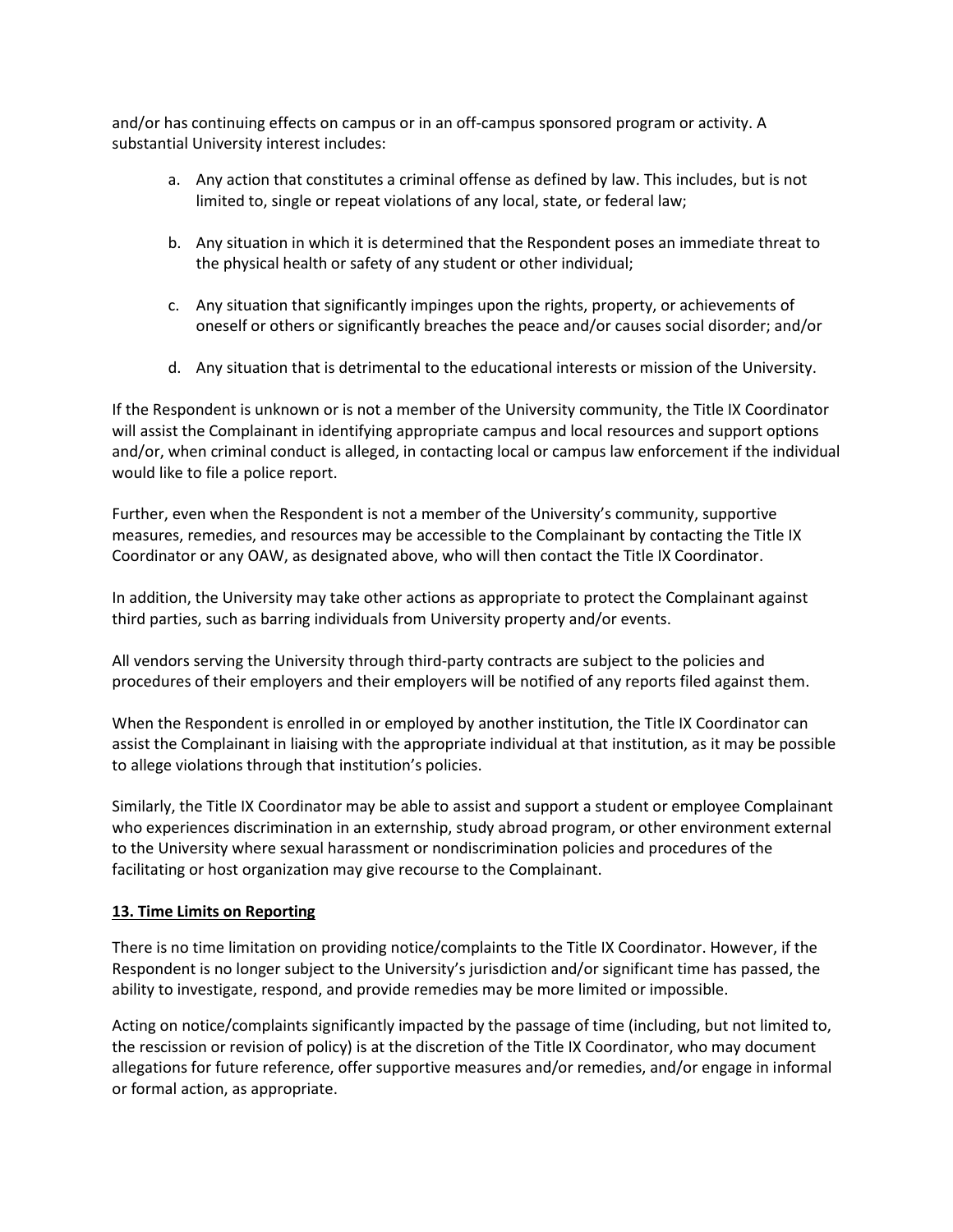When notice/complaint is affected by significant time delay, the University will typically apply the policy in place at the time of the alleged misconduct and the procedures in place at the time of notice/complaint.

# **14. Policy on Discriminatory Harassment**

Students, staff, administrators, and faculty are entitled to an employment and educational environment that is free of discriminatory harassment. The University's harassment policy is not meant to inhibit or prohibit educational content or discussions inside or outside of the classroom that include germane but controversial or sensitive subject matters protected by academic freedom.

The sections below describe the specific forms of legally prohibited harassment that are also prohibited under University policy. When speech or conduct is protected by academic freedom, it will not be considered a violation of University policy, though supportive measures will be offered to those impacted. All policies encompass actual and/or attempted offenses.

# **a. Discriminatory Harassment**

Discriminatory harassment poses a specific type of harassment that may not fall under Title IX but should be addressed under this Policy. Discriminatory Harassment constitutes a form of discrimination that is prohibited by the University Code of Conduct and may be apparent in a Title IX Complaint. Discriminatory harassment is defined as unwelcome conduct by any member or group of the community on the basis of actual or perceived membership in a class protected by policy or law; relevant here when that harassment is based on sex/gender.

The University does not tolerate discriminatory harassment of any employee, student, visitor, or guest. University will act to remedy all forms of harassment when reported, whether or not the harassment rises to the level of creating a "hostile environment."

A hostile environment is one that unreasonably interferes with, limits, or effectively denies an individual's educational or employment access, benefits, or opportunities.<sup>3</sup> This discriminatory effect results from harassing verbal, written, graphic, or physical conduct that is severe or pervasive *and* objectively offensive.

The University reserves the right to address offensive conduct and/or harassment that 1) does not rise to the level of creating a hostile environment, or 2) that is of a generic nature and not based on a protected status. Addressing such conduct will not result in the imposition of discipline under University policy, but may be addressed through respectful conversation, remedial actions, education, effective Alternate Resolution, and/or other informal resolution mechanisms. Typically, when violations of this policy are alleged, they will be addressed by the Dean of Student Life, if involving a student, or the Director of Human Resources, if involving a student.

# <span id="page-10-0"></span>**b. Sexual Harassment**

 $\overline{\phantom{a}}$ 

<sup>&</sup>lt;sup>3</sup> This definition of hostile environment is based on Federal Register / Vol. 59, No. 47 / Thursday, March 10, 1994: [Department of Education Office for Civil Rights, Racial Incidents and Harassment Against Students At Educational](http://www.ed.gov/about/offices/list/ocr/docs/race394.html.)  University's [Investigative Guidance.](http://www.ed.gov/about/offices/list/ocr/docs/race394.html.)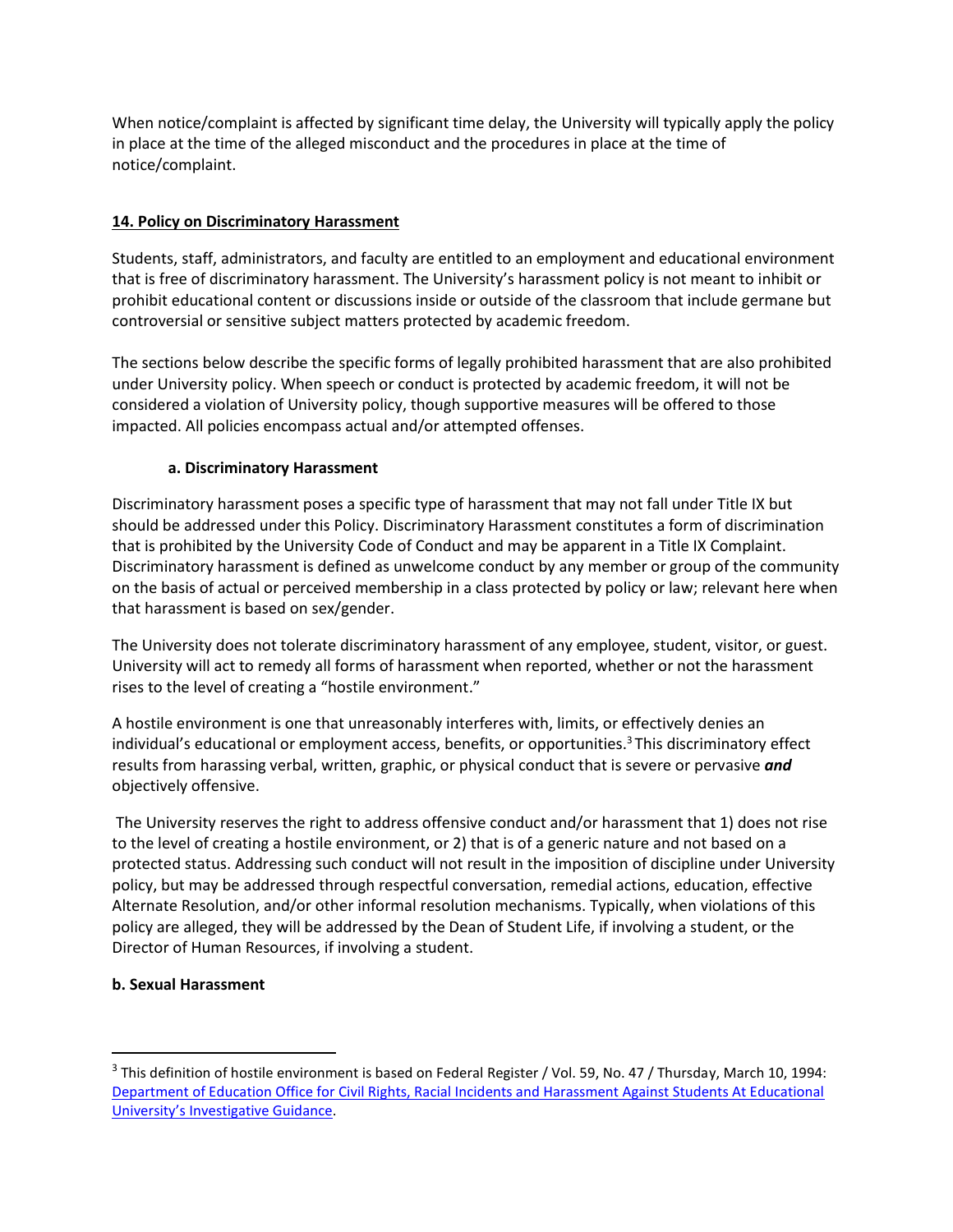Ottawa University has adopted the following definition of Sexual Harassment in order to address the unique environment of an academic community.

Acts of sexual harassment may be committed by any person upon any other person, regardless of the sex, sexual orientation, and/or gender identity of those involved.

Sexual Harassment, as an umbrella category, includes the offenses of sexual harassment, sexual assault, domestic violence, dating violence, and stalking, and is defined as:

Conduct on the basis of sex/gender or that is sexual that satisfies one or more of the following:

- 1) Quid Pro Quo:
	- a. an employee of the University,
	- b. conditions (implicitly or explicitly) the provision of an aid, benefit, or service of the University,
	- c. on an individual's participation in unwelcome sexual conduct.
- 2) Sexual Harassment:
	- a. unwelcome conduct,
	- b. determined by a reasonable person,
	- c. to be so severe, and
	- d. pervasive, and,
	- e. objectively offensive,
	- f. that it effectively denies a person equal access to the University's education program or activity.<sup>4</sup>
- 3) Sexual assault, defined as:
	- a) Sex Offenses, Forcible:
		- o Any sexual act<sup>5</sup> directed against another person,

<sup>5</sup> A 'sexual act" is specifically defined by federal regulations to include one or more of the following:

Forcible Rape:

 $\overline{\phantom{a}}$ 

- Penetration,
- no matter how slight,
- of the vagina or anus with any body part or object, or
- oral penetration by a sex organ of another person,
- without the consent of the Complainant.

Forcible Sodomy:

- Oral or anal sexual intercourse with another person,
- forcibly,
- and/or against that person's will (non-consensually), or
- not forcibly or against the person's will in instances in which the Complainant is incapable of giving consent because of age<sup>#</sup> or because of temporary or permanent mental or physical incapacity.

<sup>&</sup>lt;sup>4</sup> Unwelcomeness is subjective and determined by the Complainant (except when the Complainant is younger than the age of consent). Severity, pervasiveness, and objective offensiveness are evaluated based on the totality of the circumstances from the perspective of a reasonable person in the same or similar circumstances ("in the shoes of the Complainant"), including the context in which the alleged incident occurred and any similar, previous patterns that may be evidenced.

Sexual Assault with an Object: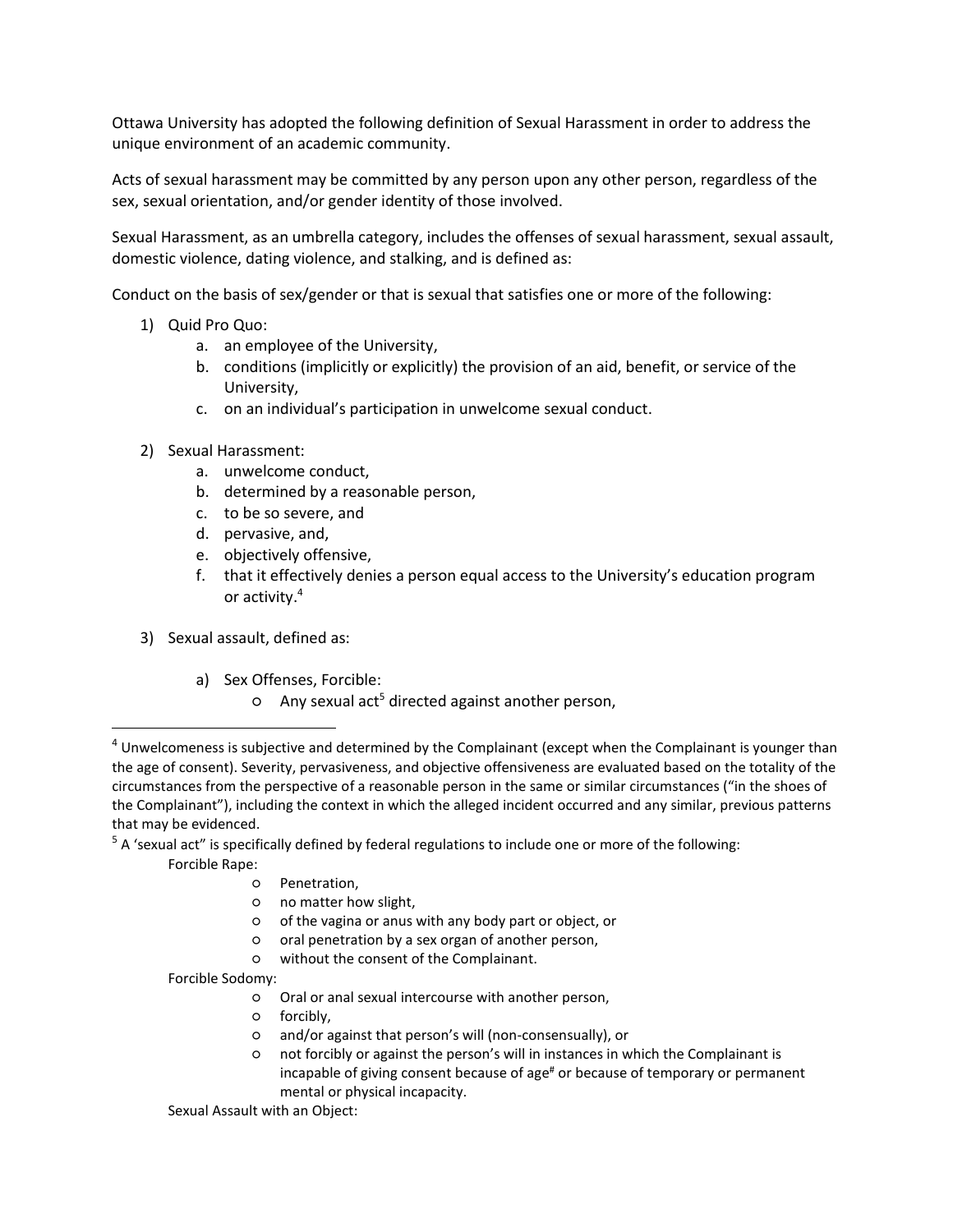- without the consent of the Complainant,
- including instances in which the Complainant is incapable of giving consent.
- b) Sex Offenses, Non-forcible:
	- Incest:
		- 1) Non-forcible sexual intercourse,
		- 2) between persons who are related to each other,
		- 3) within the degrees wherein marriage is prohibited by the laws of the relevant state in which the Ottawa University campus is located.
	- Statutory Rape:
		- 1) Non-forcible sexual intercourse,
		- 2) with a person who is under the statutory age of consent of the relevant state law.
- 4) Dating Violence, defined as:
	- a. violence,
	- b. on the basis of sex,
	- c. committed by a person,
	- d. who is in or has been in a social relationship of a romantic or intimate nature with the Complainant.
		- i. The existence of such a relationship shall be determined based on the Complainant's statement and with consideration of the length of the relationship, the type of relationship, and the frequency of interaction between the persons involved in the relationship. For the purposes of this definition—
		- ii. Dating violence *includes*, but is not limited to, sexual or physical abuse or the threat of such abuse.
		- iii. Dating violence *does not include* acts covered under the definition of domestic violence.
- 5) Domestic Violence, defined as:
	- a. violence,
	- b. on the basis of sex,
	- c. committed by a current or former spouse or intimate partner of the Complainant,
		- The use of an object or instrument to penetrate,
		- however slightly,
		- the genital or anal opening of the body of another person,
		- forcibly,
		- and/or against that person's will (non-consensually),
		- or not forcibly or against the person's will in instances in which the Complainant is incapable of giving consent because of age or because of temporary or permanent mental or physical incapacity.

Forcible Fondling:

 $\overline{\phantom{a}}$ 

- The touching of the private body parts of another person (buttocks, groin, breasts),
- for the purpose of sexual gratification,
- forcibly,
- and/or against that person's will (non-consensually),
- or not forcibly or against the person's will in instances in which the Complainant is incapable of giving consent because of age or because of temporary or permanent mental or physical incapacity.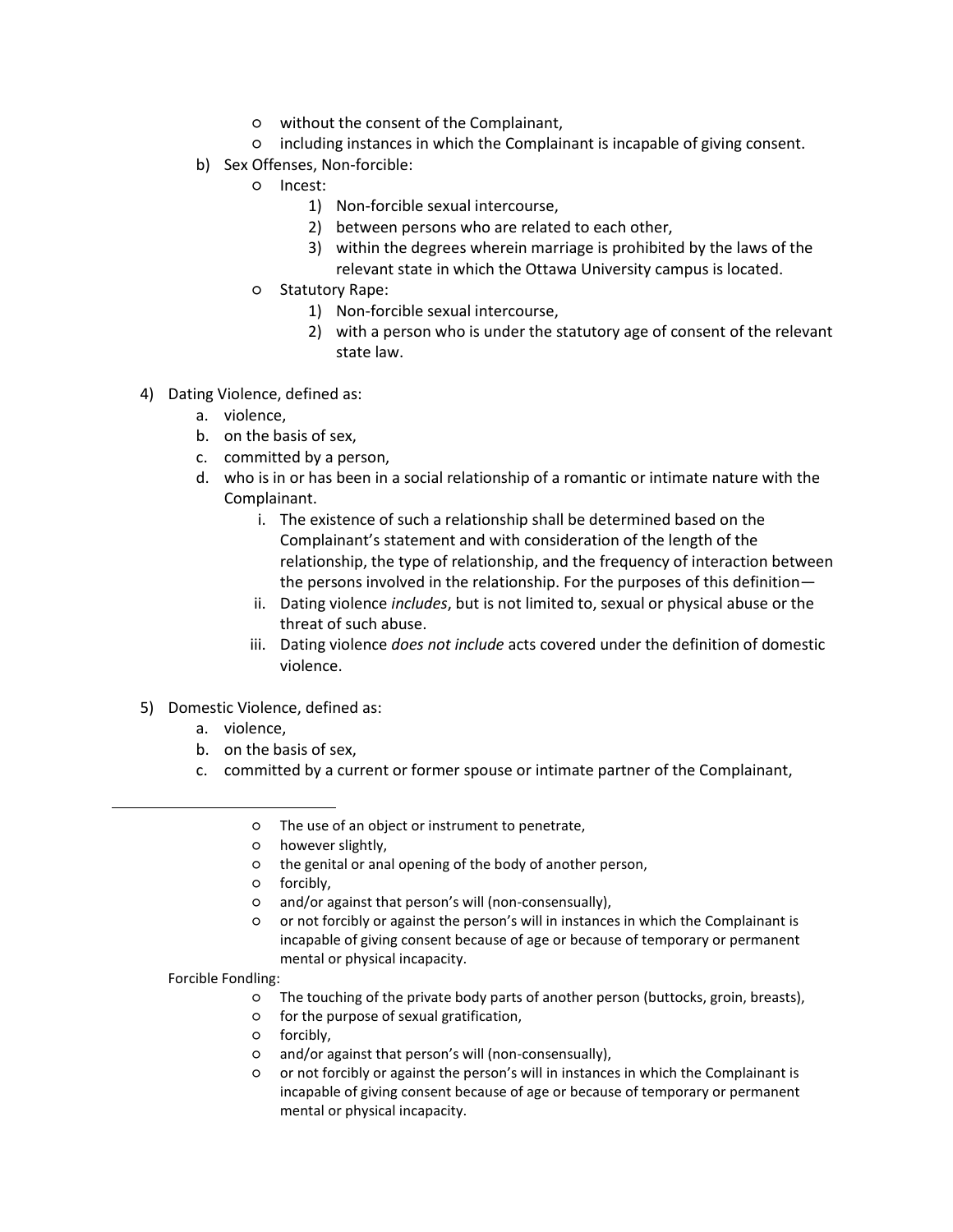- d. by a person with whom the Complainant shares a child in common, or
- e. by a person who is cohabitating with, or has cohabitated with, the Complainant as a spouse or intimate partner, or
- f. by a person similarly situated to a spouse of the Complainant under the domestic or family violence laws of the relevant state in which the Ottawa University campus is located or
- g. by any other person against an adult or youth Complainant who is protected from that person's acts under the domestic or family violence laws of the laws of the relevant state in which the Ottawa University campus is located.

\*To categorize an incident as Domestic Violence, the relationship between the Respondent and the Complainant must be more than just two people living together as roommates. The people cohabitating must be current or former spouses or have an intimate relationship.

- 6) Stalking, defined as:
	- a. engaging in a course of conduct,
	- b. on the basis of sex,
	- c. directed at a specific person, that
		- i. would cause a reasonable person to fear for the person's safety, or
		- ii. the safety of others; or
		- iii. Suffer substantial emotional distress.
		- For the purposes of this definition—
		- (i) Course of conduct means two or more acts, including, but not limited to, acts in which the Respondent directly, indirectly, or through third parties, by any action, method, device, or means, follows, monitors, observes, surveils, threatens, or communicates to or about a person, or interferes with a person's property.
		- (ii) Reasonable person means a reasonable person under similar circumstances and with similar identities to the Complainant.
		- (iii) Substantial emotional distress means significant mental suffering or anguish that may but does not necessarily require medical or other professional treatment or counseling.

University reserves the right to impose any level of sanction, ranging from a reprimand up to and including suspension or expulsion/termination, for any offense under this policy.

#### **c. Force, Coercion, Consent, and Incapacitation**

As used in the offenses above, the following definitions and understandings apply:

**Force:** Force is the use of physical violence and/or physical imposition to gain sexual access. Force also includes threats, intimidation (implied threats), and coercion that is intended to overcome resistance or produce consent (e.g., "Have sex with me or I'll hit you," "Okay, don't hit me, I'll do what you want.").

Sexual activity that is forced is, by definition, non-consensual, but non-consensual sexual activity is not necessarily forced. Silence or the absence of resistance alone is not consent. Consent is not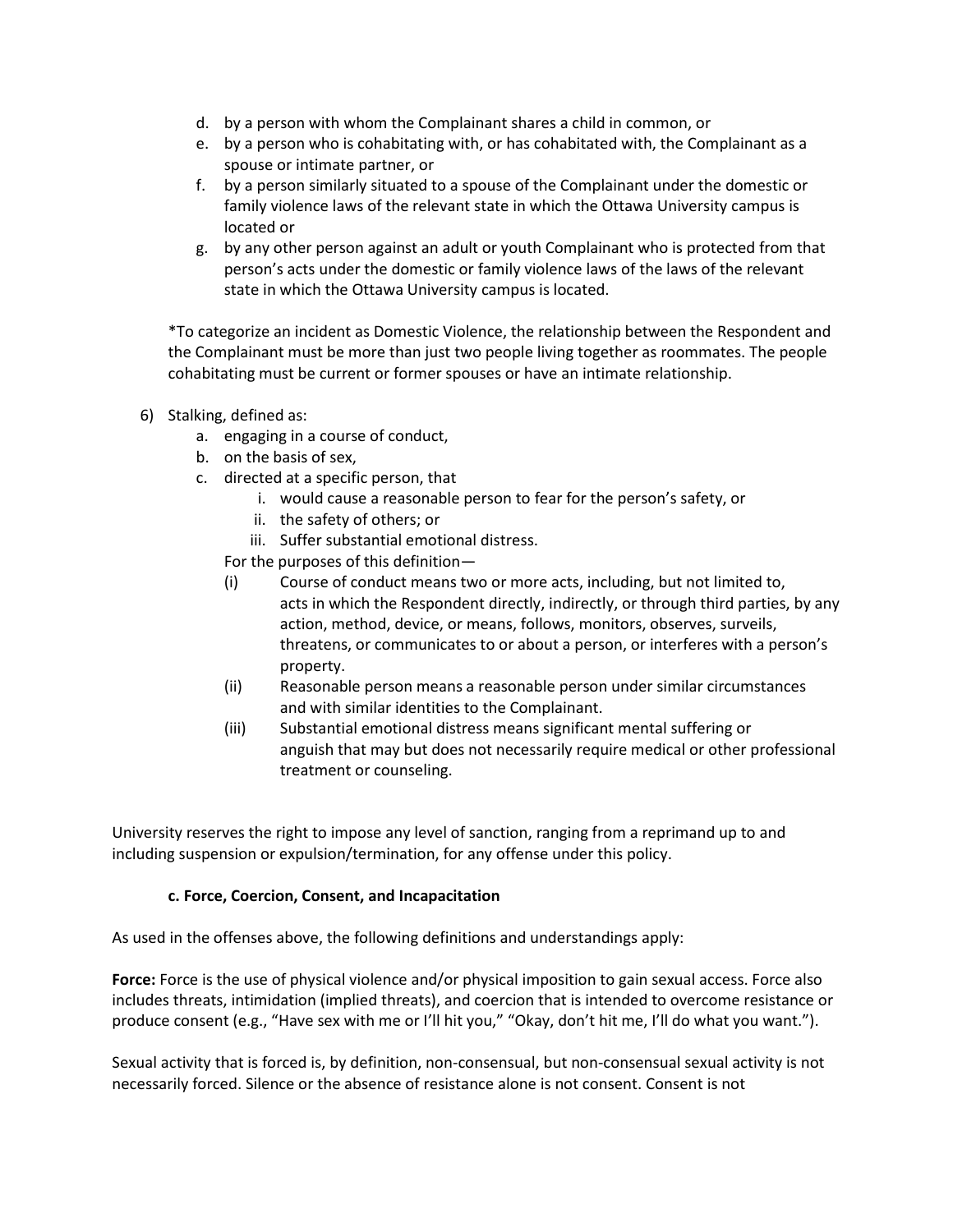demonstrated by the absence of resistance. While resistance is not required or necessary, it is a clear demonstration of non-consent.

**Coercion**: Coercion is unreasonable pressure for sexual activity. Coercive conduct differs from seductive conduct based on factors such as the type and/or extent of the pressure used to obtain consent. When someone makes clear that they do not want to engage in certain sexual activity, that they want to stop, or that they do not want to go past a certain point of sexual interaction, continued pressure beyond that point can be coercive.

#### **Consent is:**

- knowing, and
- voluntary, and
- clear permission
- by word or action
- to engage in sexual activity.

Individuals may experience the same interaction in different ways. Therefore, it is the responsibility of each party to determine that the other has consented before engaging in the activity.

If consent is not clearly provided prior to engaging in the activity, consent may be ratified by word or action at some point during the interaction or thereafter, but clear communication from the outset is strongly encouraged.

For consent to be valid, there must be a clear expression in words or actions that the other individual consented to that specific sexual conduct. Reasonable reciprocation can be implied. For example, if someone kisses you, you can kiss them back (if you want to) without the need to explicitly obtain *their* consent to being kissed back.

Consent can also be withdrawn once given, as long as the withdrawal is reasonably and clearly communicated. If consent is withdrawn, that sexual activity should cease within a reasonable time.

Consent to some sexual contact (such as kissing or fondling) cannot be presumed to be consent for other sexual activity (such as intercourse). A current or previous intimate relationship is not sufficient to constitute consent.

Proof of consent or non-consent is not a burden placed on either party involved in an incident. Instead, the burden remains on the University to determine whether its policy has been violated. The existence of consent is based on the totality of the circumstances evaluated from the perspective of a reasonable person in the same or similar circumstances, including the context in which the alleged incident occurred and any similar, previous patterns that may be evidenced.

**Incapacitation:** A person cannot consent if they are unable to understand what is happening or is disoriented, helpless, asleep, or unconscious, for any reason, including by alcohol or other drugs. As stated above, a Respondent violates this policy if they engage in sexual activity with someone who is incapable of giving consent.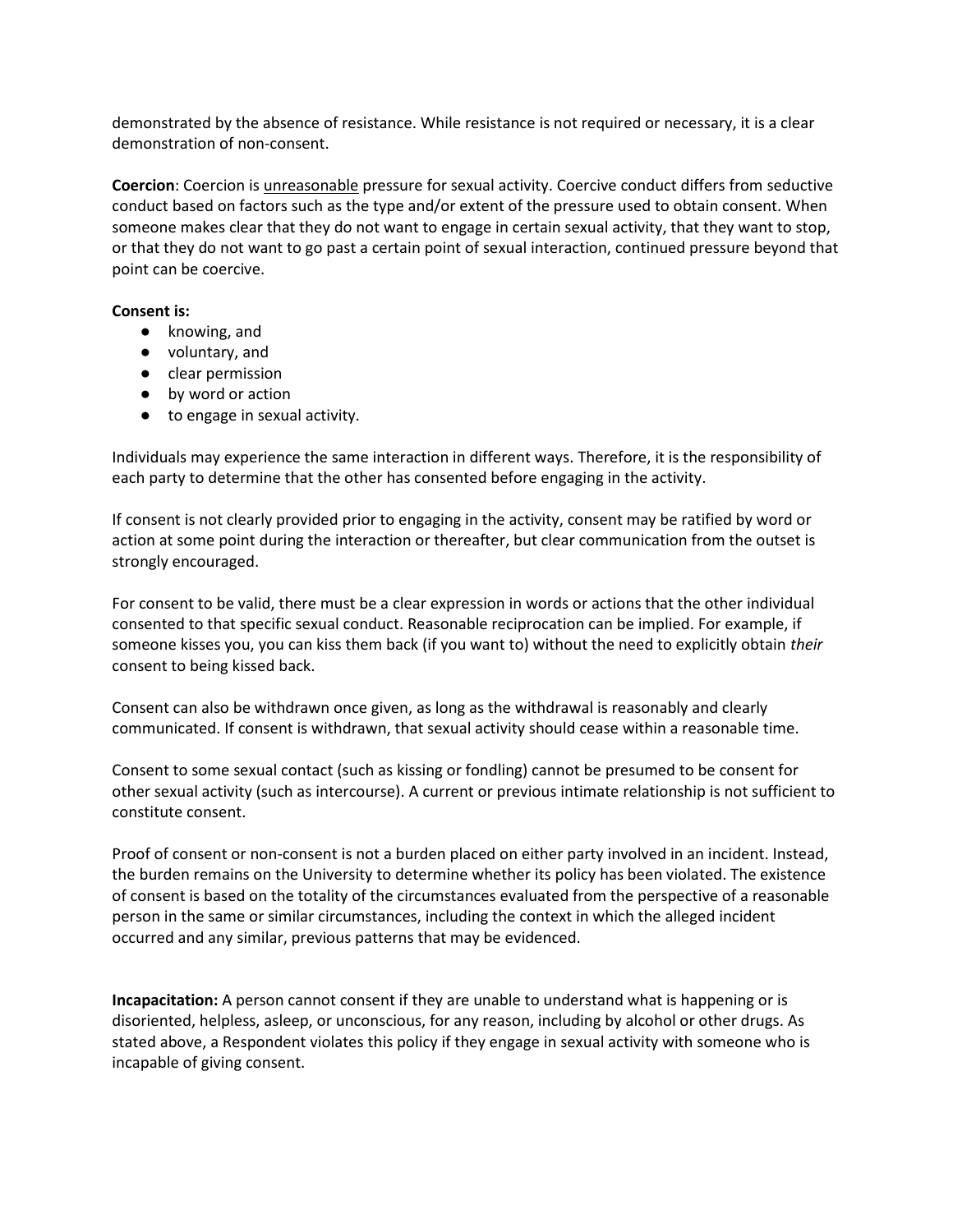It is a defense to a sexual assault policy violation that the Respondent neither knew nor should have known the Complainant to be physically or mentally incapacitated. "Should have known" is an objective, reasonable person standard that assumes that a reasonable person is both sober and exercising sound judgment.

Incapacitation occurs when someone cannot make rational, reasonable decisions because they lack the capacity to give knowing/informed consent (e.g., to understand the "who, what, when, where, why, or how" of their sexual interaction).

Incapacitation is determined through consideration of all relevant indicators of an individual's state and is not synonymous with intoxication, impairment, blackout, and/or being drunk.

This policy also covers a person whose incapacity results from a temporary or permanent physical or mental health condition, involuntary physical restraint, and/or the consumption of incapacitating drugs.

# **d. Other Civil Rights Offenses**

In addition to the forms of sexual harassment described above, which are covered by Title IX, the University additionally prohibits the following offenses as forms of discrimination that may be within or outside of Title IX when the act is based upon the Complainant's actual or perceived membership in a protected class.

- Sexual Exploitation, defined as: taking non-consensual or abusive sexual advantage of another for their own benefit or for the benefit of anyone other than the person being exploited, and that conduct does not otherwise constitute sexual harassment under this policy. Examples of Sexual Exploitation include, but are not limited to:
	- o Sexual voyeurism (such as observing or allowing others to observe a person undressing or using the bathroom or engaging in sexual acts, without the consent of the person being observed)
	- o Invasion of sexual privacy.
	- $\circ$  Taking pictures, video, or audio recording of another in a sexual act, or in any other sexually-related activity when there is a reasonable expectation of privacy during the activity, without the consent of all involved in the activity, or exceeding the boundaries of consent (such as allowing another person to hide in a closet and observe sexual activity, or disseminating sexual pictures without the photographed person's consent), including the making or posting of revenge pornography
	- o Prostituting another person
	- $\circ$  Engaging in sexual activity with another person while knowingly infected with human immunodeficiency virus (HIV) or a sexually-transmitted disease (STD) or infection (STI), without informing the other person of the infection
	- o Causing or attempting to cause the incapacitation of another person (through alcohol, drugs, or any other means) for the purpose of compromising that person's ability to give consent to sexual activity, or for the purpose of making that person vulnerable to non-consensual sexual activity
	- o Misappropriation of another person's identity on apps, websites, or other venues designed for dating or sexual connections
	- o Forcing a person to take an action against that person's will by threatening to show, post, or share information, video, audio, or an image that depicts the person's nudity or sexual activity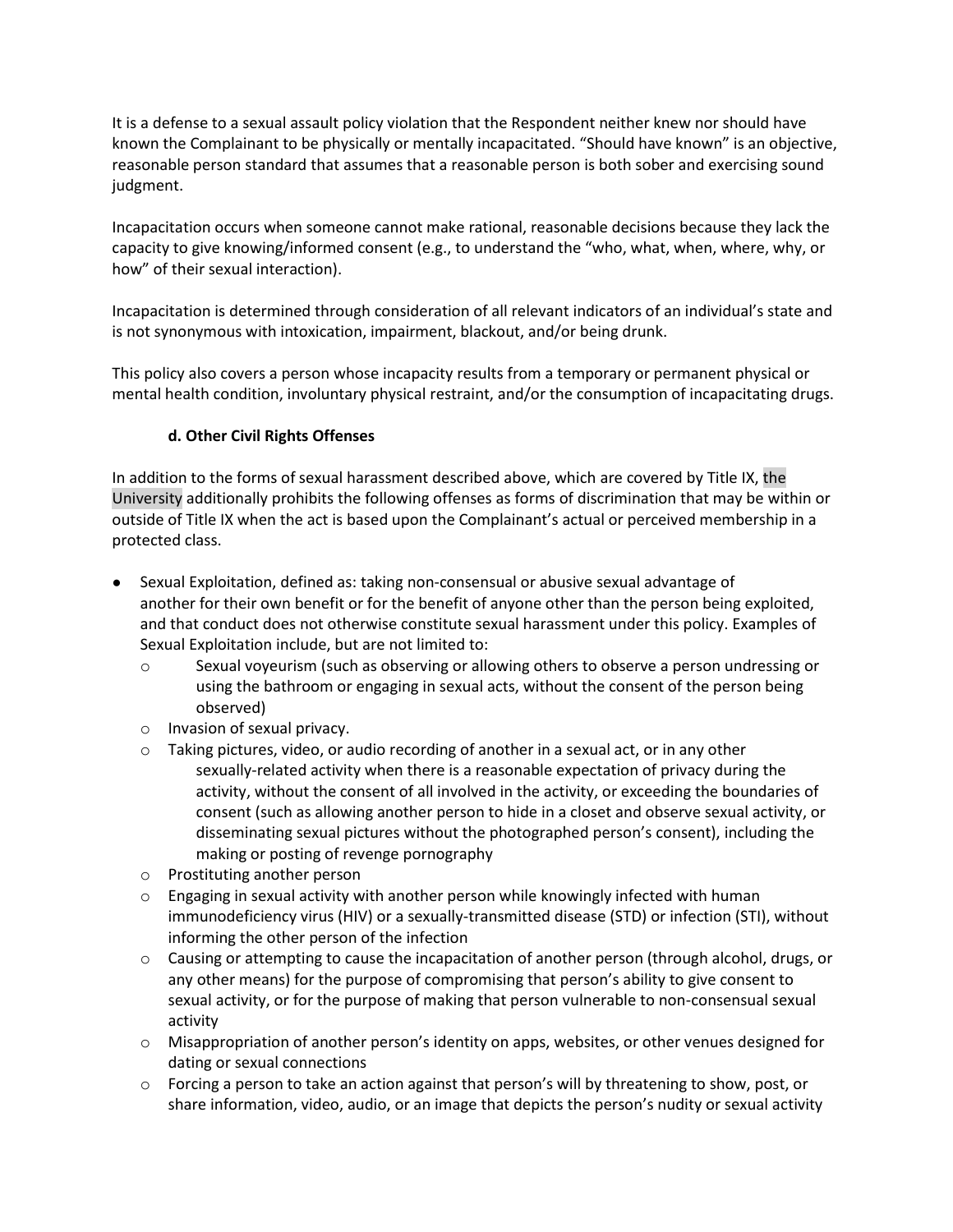- o Knowingly soliciting a minor for sexual activity
- o Engaging in sex trafficking
- o Creation, possession, or dissemination or child pornography
- Threatening or causing physical harm, extreme verbal, emotional, or psychological abuse, or other conduct which threatens or endangers the health or safety of any person;
- Discrimination, defined as actions that deprive, limit, or deny other members of the community of educational or employment access, benefits, or opportunities;
- Intimidation, defined as implied threats or acts that cause an unreasonable fear of harm in another;
- Hazing, defined as acts likely to cause physical or psychological harm or social ostracism to any person within the University community, when related to the admission, initiation, pledging, joining, or any other group-affiliation activity as defined further in the Hazing Policy;
- Bullying, defined as:
	- o Repeated and/or severe
	- o Aggressive behavior
	- $\circ$  Likely to intimidate or intentionally hurt, control, or diminish another person, physically and/or mentally
	- o That is not speech or conduct otherwise protected by the First Amendment.

Violation of any other University policies may constitute a Civil Rights Offense when a violation is motivated by actual or perceived membership in a protected class, and the result is a discriminatory limitation or denial of employment or educational access, benefits, or opportunities. The Title IX Coordinator may find that a violation of a Civil Rights Offense under this policy does not fall under Title IX and should be addressed through the Conduct process.

Sanctions for the above-listed Civil Rights Offenses range from reprimand through expulsion/termination.

# **15. Retaliation**

Protected activity under this policy includes reporting an incident that may implicate this policy, participating in the grievance process, supporting a Complainant or Respondent, assisting in providing information relevant to an investigation, and/or acting in good faith to oppose conduct that constitutes a violation of this Policy.

Acts of alleged retaliation should be reported immediately to the Title IX Coordinator and will be promptly investigated. The University will take all appropriate and available steps to protect individuals who fear that they may be subjected to retaliation.

Ottawa University and any member of the University's community are prohibited from taking or attempting to take materially adverse action by intimidating, threatening, coercing, harassing, or discriminating against any individual for the purpose of interfering with any right or privilege secured by law or policy, or because the individual has made a report or complaint, testified, assisted, or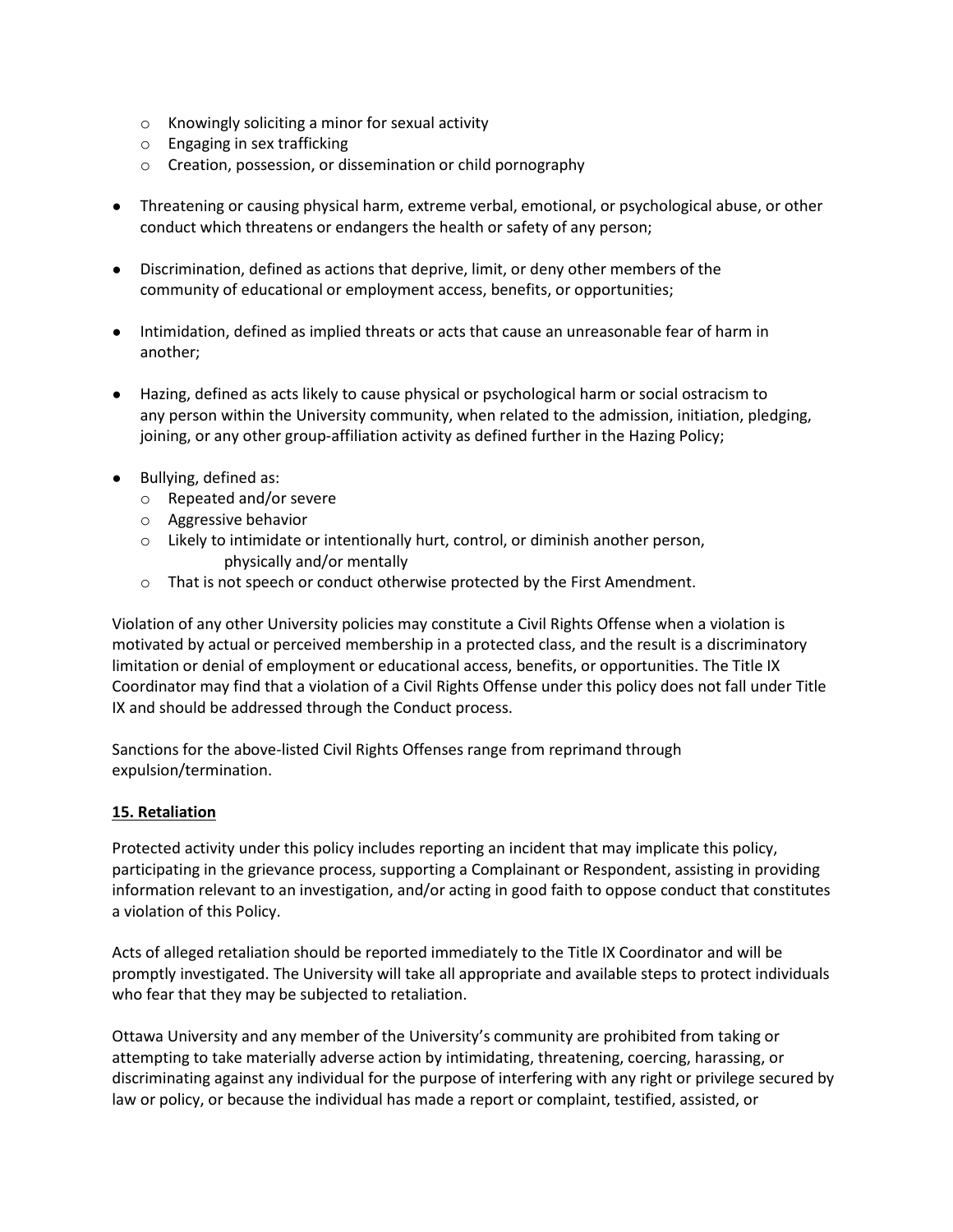participated or refused to participate in any manner in an investigation, proceeding, or hearing under this policy and procedure.

Charging an individual with a code of conduct violation for making a materially false statement in bad faith in the course of a grievance proceeding under this policy and procedure does not constitute retaliation, provided that a determination regarding responsibility, alone, is not sufficient to conclude that any party has made a materially false statement in bad faith.

# **16. Mandated Reporting**

All University employees (faculty, staff, coaches, administrators) are expected to report actual or suspected discrimination or harassment to appropriate officials immediately, though there are some limited exceptions.

In order to make informed choices, it is important to be aware of confidentiality and mandatory reporting requirements when consulting campus resources. On campus, some resources may maintain confidentiality and are not required to report actual or suspected discrimination or harassment. They may offer options and resources without any obligation to inform an outside agency or campus official unless a Complainant has requested the information be shared.

If a Complainant expects formal action in response to their allegations, reporting to any Mandated Reporter can connect them with resources to report crimes and/or policy violations, and these employees will immediately pass reports to the Title IX Coordinator (and/or police, if desired by the Complainant), who will take action when an incident is reported to them.

The following sections describe the reporting options at the University for a Complainant or third-party (including parents/guardians when appropriate):

#### **a. Confidential Resources**

If a Complainant would like the details of an incident to be kept confidential, the Complainant may speak with:

OUKS Students:

- Onsite counseling services: Kelsey Foss, Director of the Ottawa, Kansas Counseling Services at: 785-248-2582/ [Kelsey.foss@ottawa.edu](mailto:Kelsey.foss@ottawa.edu)
- Off-campus advocates with onsite office hours: The Care Center, 785-843- 8985[/www.stacarecenter.org;](http://www.stacarecenter.org/) The Willow Domestic Violence Center; 785-242-6300/24 hour hotline[: 785-843-3333/franklincounty@willowdvcenter.org](mailto:785-843-3333/franklincounty@willowdvcenter.org)

OUAZ Students:

● Please contact the Office of Student Life for information on counseling services.

All Students and Employees

• Chaplain John Holtzhuter: 785-248-2334/john.holtzhuter@ottawa.edu

#### Employees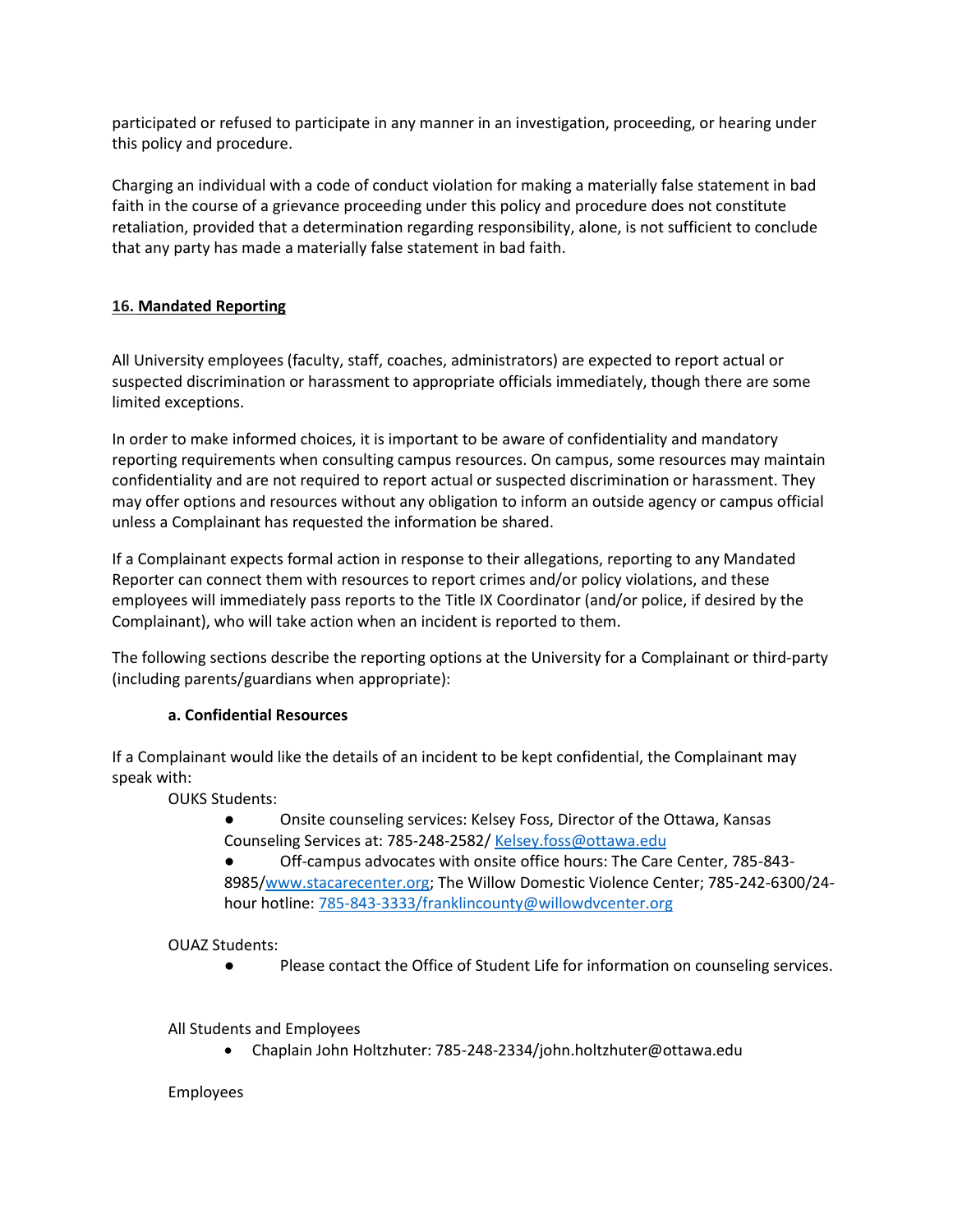• Employee Assistance Program (EAP), New Directions: www.ndbh.com /800-624- 5544, participant code is ottawau.

All of the above-listed individuals will maintain confidentiality when acting under the scope of their licensure, professional ethics, and/or professional credentials, except in extreme cases of immediacy of threat or danger or abuse of a minor/elder/individual with a disability, or when required to disclose by law or court order.

Campus counselors and the Employee Assistance Program are available to help free of charge and may be consulted on an emergency basis during normal business hours.

Employees who are confidential and who receive reports within the scope of their confidential roles will timely submit anonymous statistical information for Clery Act purposes unless they believe it would be harmful to their client, patient, or parishioner.

### **b. Anonymous Notice to Mandated Reporters**

At the request of a Complainant, notice may be given by a Mandated Reporter to the Title IX Coordinator anonymously, without identification of the Complainant. The Mandated Reporter cannot remain anonymous themselves.

The Mandated Reporter must inform the Complainant that, if they request that a Mandated Reporter maintain the Complainant's anonymity, they cannot guarantee that the Complainant will remain anonymous. The Mandated Reporter may need to provide the name and details of the report if they reasonable to believe that a compelling threat to health or safety could exist. The Mandated Reporter can consult with the Title IX Coordinator on that assessment without revealing personally identifiable information.

Anonymous notice will be investigated by the University to the extent possible, both to assess the underlying allegation(s) and to determine if supportive measures or remedies can be provided.

However, anonymous notice typically limits the University's ability to investigate, respond, and provide remedies, depending on what information is shared.

When a Complainant has made a request for anonymity, the Complainant's personally identifiable information may be withheld by a Mandated Reporter, but all other details must be shared with the Title IX Coordinator. Mandated reporters may not be able to maintain requests for anonymity for Complainants who are minors, elderly, and/or disabled, depending on state reporting of abuse requirements.

#### **c. Mandated Reporters and Formal Notice/Complaints**

All employees of the University (including student employees), with the exception of those who are designated as Confidential Resources, are Mandated Reporters and must promptly share with the Title IX Coordinator all known details of a report made to them in the course of their employment.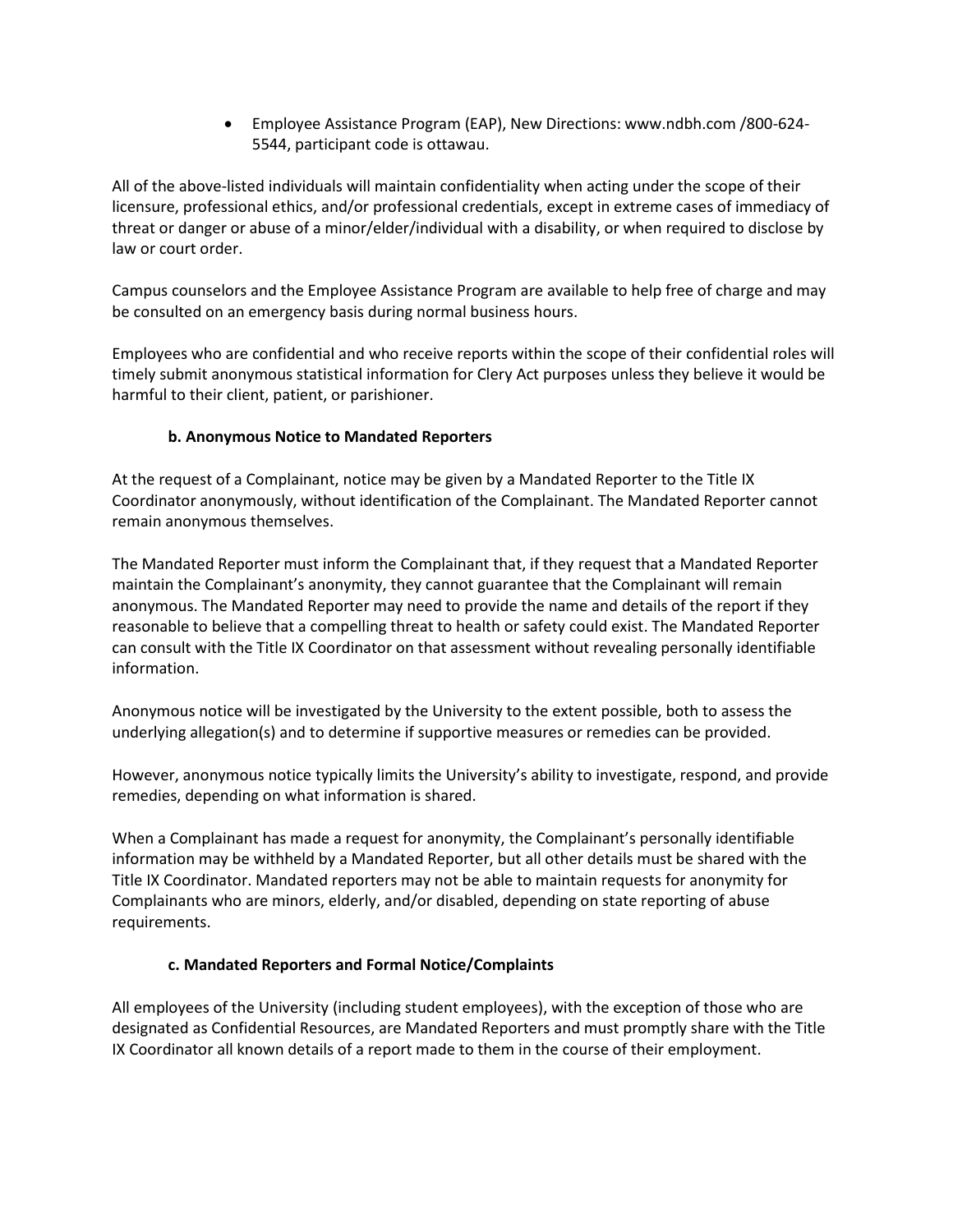Employees must also promptly share all details of behaviors under this policy that they observe or have knowledge of, even if not reported to them by a Complainant or third-party.

Complainants may want to carefully consider whether they share personally identifiable details with non-confidential Mandated Reporters, as those details must be shared with the Title IX Coordinator.

Generally, disclosures in climate surveys, classroom writing assignments or discussions, human subjects research, or at events such as "Take Back the Night" marches or speak-outs do not provide notice that must be reported to the Coordinator by employees, unless the Complainant clearly indicates that they desire a report to be made or a seek a specific response from the University.

Supportive measures may be offered as the result of such disclosures without formal University action.

Failure of a Mandated Reporter, as described above in this section, to report an incident of harassment or discrimination of which they become aware is a violation of University policy and can be subject to disciplinary action, including termination, for failure to comply.

Though this may seem obvious, when a Mandated Reporter is engaged in harassment or other violations of this policy, they still have a duty to report their own misconduct, though the University is technically not on notice when a harasser is also a Mandated Reporter unless the harasser does in fact report themselves.

Finally, it is important to clarify that a Mandated Reporter who is themselves a target of harassment or other misconduct under this policy is not required to report their own experience, though they are, of course, encouraged to do so.

#### **17. When a Complainant Does Not Wish to Proceed**

If a Complainant does not wish for their name to be shared, does not wish for an investigation to take place, or does not want a formal complaint to be pursued, they may make such a request to the Title IX Coordinator, who will evaluate that request in light of the duty to ensure the safety of the campus and to comply with state or federal law.

The Title IX Coordinator has ultimate discretion over whether the University proceeds when the Complainant does not wish to do so, and the Title IX Coordinator may sign a formal complaint to initiate a grievance process upon completion of an appropriate violence risk assessment.

The Title IX Coordinator's decision should be based on results of the violence risk assessment that show a compelling risk to health and/or safety that requires the University to pursue formal action to protect the community.

A compelling risk to health and/or safety may result from evidence of patterns of misconduct, predatory conduct, threats, abuse of minors, use of weapons, and/or violence. Universities may be compelled to act on alleged employee misconduct irrespective of a Complainant's wishes.

The Title IX Coordinator must also consider the effect that non-participation by the Complainant may have on the availability of evidence and the University's ability to pursue a Formal Grievance Process fairly and effectively.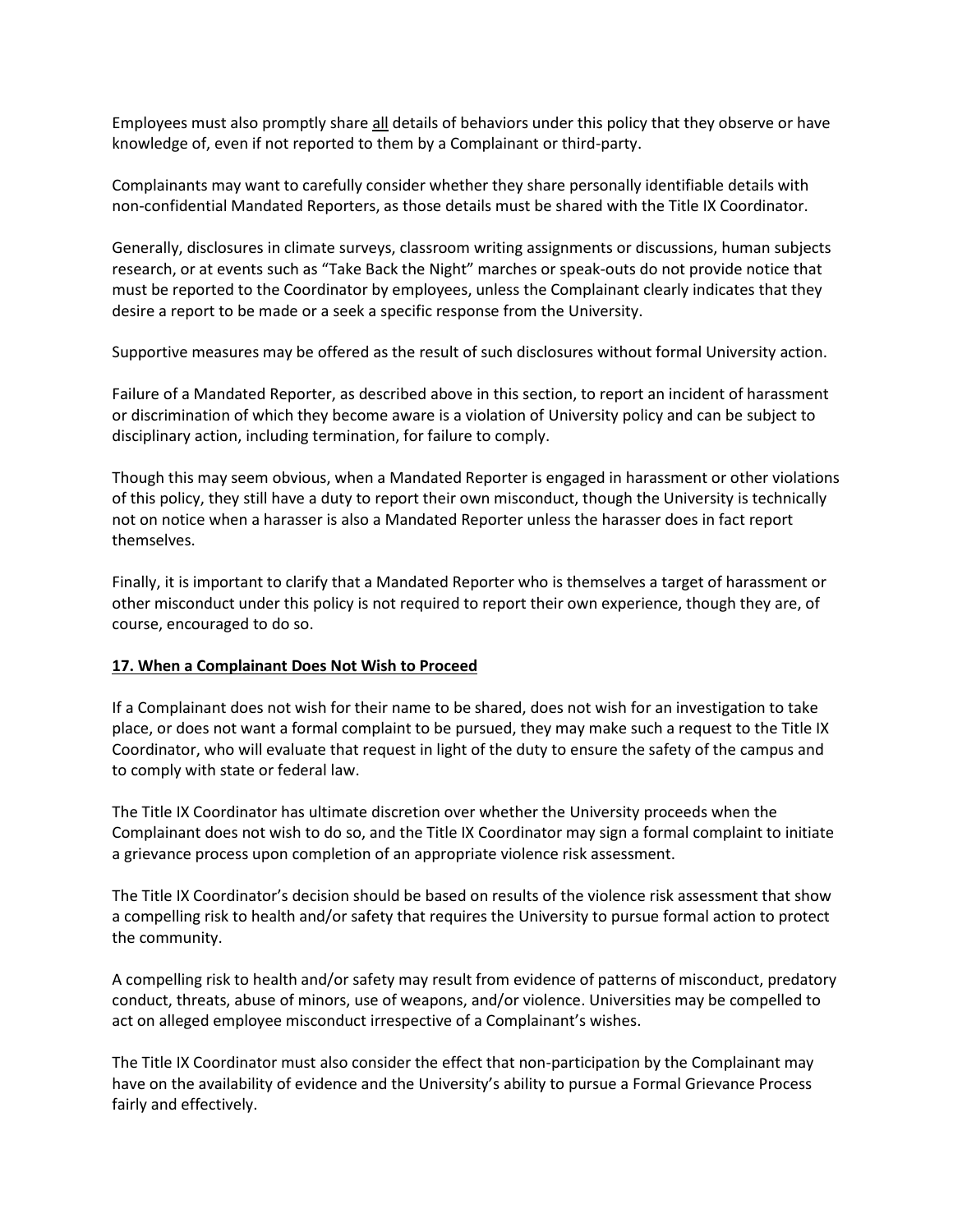When the Title IX Coordinator executes the written complaint, they do not become the Complainant. The Complainant is the individual who is alleged to be the victim of conduct that could constitute a violation of this policy.

When the University proceeds, the Complainant (or their Advisor) may have as much or as little involvement in the process as they wish. The Complainant retains all rights of a Complainant under this Policy irrespective of their level of participation. Typically, when the Complainant chooses not to participate, the Advisor may be appointed as proxy for the Complainant throughout the process, acting to ensure and protect the rights of the Complainant, though this does not extend to the provision of evidence or testimony.

Note that the University's ability to remedy and respond to notice may be limited if the Complainant does not want the University to proceed with an investigation and/or grievance process. The goal is to provide the Complainant with as much control over the process as possible, while balancing the University's obligation to protect its community.

In cases in which the Complainant requests confidentiality/no formal action and the circumstances allow the University to honor that request, the University will offer informal resolution options (see below), supportive measures, and remedies to the Complainant and the community, but will not otherwise pursue formal action.

If the Complainant elects to take no action, they can change that decision if they decide to pursue a formal complaint at a later date. Upon making a formal complaint, a Complainant has the right, and can expect, to have allegations taken seriously by the University, and to have the incidents investigated and properly resolved through these procedures. Please consider that delays may cause limitations on access to evidence, or present issues with respect to the status of the parties.

#### **18. Federal Timely Warning Obligations**

Parties reporting sexual assault, domestic violence, dating violence, and/or stalking should be aware that under the Clery Act, the University must issue timely warnings for incidents reported to them that pose a serious or continuing threat of bodily harm or danger to members of the campus community.

The University will ensure that a Complainant's name and other identifying information is not disclosed, while still providing enough information for community members to make safety decisions in light of the potential danger.

### **19. False Allegations and Evidence**

Deliberately false and/or malicious accusations under this policy are a serious offense and will be subject to appropriate disciplinary action. This does not include allegations that are made in good faith but are ultimately shown to be erroneous or do not result in a policy violation determination.

Additionally, witnesses and parties knowingly providing false evidence, tampering with or destroying evidence, or deliberately misleading an official conducting an investigation can be subject to discipline under University policy.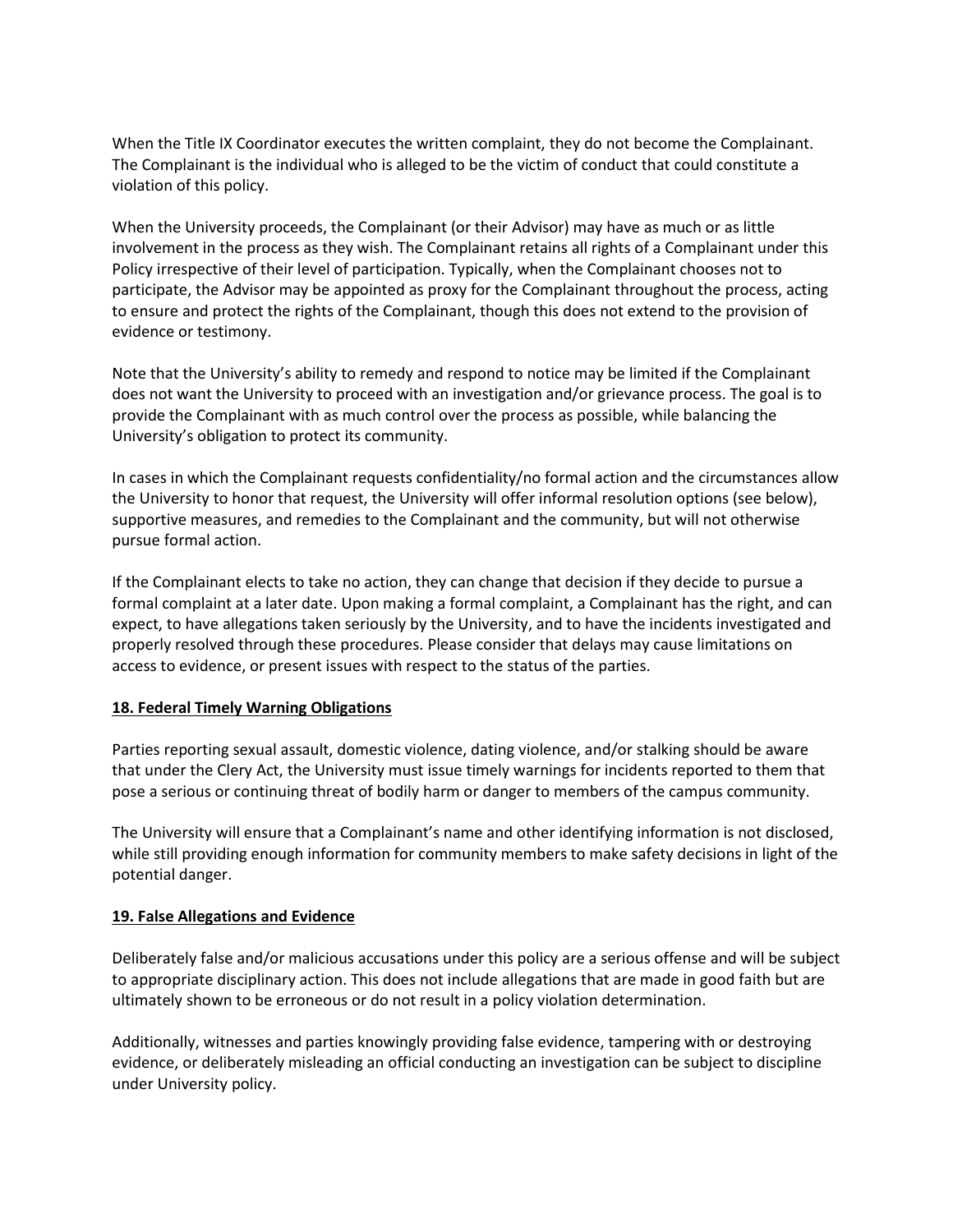#### **20. Amnesty for Complainants and Witnesses**

The University community encourages the reporting of misconduct and crimes by Complainants and witnesses. Sometimes, Complainants or witnesses are hesitant to report to University officials or participate in grievance processes because they fear that they themselves may be in violation of certain policies, such as underage drinking or use of illicit drugs at the time of the incident. Respondents may hesitate to be forthcoming during the process for the same reasons.

It is in the best interests of the University community that Complainants choose to report misconduct to University officials, that witnesses come forward to share what they know, and that all parties be forthcoming during the process.

To encourage reporting and participation in the process, the University maintains a policy of offering parties and witnesses amnesty from minor policy violations – such as underage consumption of alcohol or the use of illicit drugs – related to the incident.

Amnesty does not apply to more serious allegations such as physical abuse of another or illicit drug distribution. The decision not to offer amnesty is based on neither sex nor gender, but on the fact that collateral misconduct is typically addressed for all students within a progressive discipline system, and the rationale for amnesty – the incentive to report serious misconduct – is rarely applicable to Respondent with respect to a Complainant.

Please note that, under these Amnesty provisions, the University may provide purely educational options with no official disciplinary finding, rather than punitive sanctions, to those who offer their assistance to others in need.

#### **21. Federal Statistical Reporting Obligations**

 $\overline{a}$ 

Certain campus officials – those deemed Campus Security Authorities – have a duty to report the following for federal statistical reporting purposes (Clery Act):

- a) All "primary crimes," which include homicide, sexual assault, robbery, aggravated assault, burglary, motor vehicle theft, and arson;
- b) Hate crimes, which include any bias-motivated primary crime as well as any bias motivated larceny or theft, simple assault, intimidation, or destruction/damage/vandalism of property;
- c) VAWA-based crimes, $6$  which include sexual assault, domestic violence, dating violence, and stalking; and
- d) Arrests and referrals for disciplinary action for weapons-related law violations, liquor-related law violations, and drug abuse-related law violations.

All personally identifiable information is kept private, but statistical information must be shared with Campus Security at the residential campuses or the Campus Manager at the adult campuses, regarding the type of incident and its general location (on or off-campus or in the surrounding area, but no addresses are given) for publication in the Annual Security Report and daily campus crime log.

<sup>6</sup> VAWA is the Violence Against Women Act, enacted in 1994 codified in part at 42 U.S.C. sections 13701 through 14040.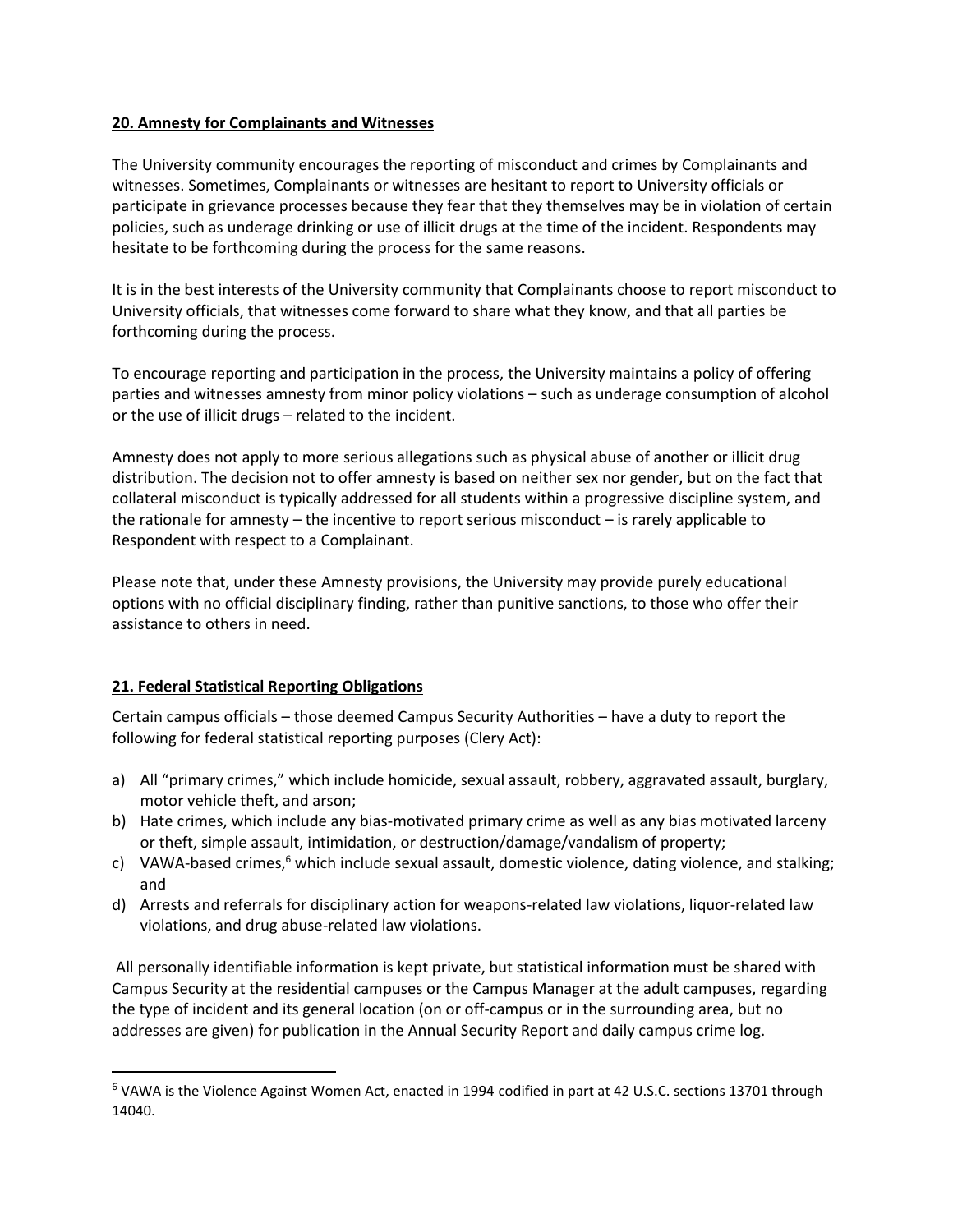Campus Security Authorities include: student affairs/student conduct staff, Campus Security, coaches, athletic directors, residence life staff, student activities staff, human resources staff, advisors to student organizations, and any other official with significant responsibility for student and campus activities.

### **22. Preservation of Evidence**

The preservation of evidence in incidents of sexual assault is critical to potential criminal prosecution and to obtaining restraining orders, and particularly time-sensitive. The University will inform the Complainant of the importance of preserving evidence by taking the following actions:

1. Seek forensic medical assistance at the nearest hospital, ideally within 120 hours of the incident (sooner is better)

2. Avoid showering, bathing, washing hands or face, or douching, if possible, but evidence may still be collected even if you do

3. Try not to urinate

4. If oral sexual contact took place, refrain from smoking, eating, drinking, or brushing teeth.

5. If clothes are changed, place soiled clothes in a paper bag (plastic destroys evidence)

6. Seeking medical treatment can be essential even if it is not for the purposes of collecting forensic evidence.

During the initial meeting between the Complainant and the Title IX Coordinator, the importance of taking these actions will be reiterated, if timely.

#### **INTERIM RESOLUTION PROCESS FOR ALLEGED VIOLATIONS OF THE POLICY**

#### **1. Overview**

The University will act on any formal or informal notice/complaint of violation of Policy Against Sexual Discrimination and Harassment ("the Policy") that is received by the Title IX Coordinator

The procedures below apply to qualifying allegations of sexual discrimination and harassment (including sexual assault, dating violence, domestic violence, and stalking, as defined above) involving students, staff, administrator, or faculty members.

The procedures below may be used to address collateral misconduct arising from the investigation of or occurring in conjunction with reported misconduct (e.g., vandalism, physical abuse of another). All other allegations of misconduct unrelated to incidents covered by the Policy will be addressed through procedures described in the student, faculty, and staff handbooks.

#### **2. Notice/Complaint**

Upon receipt of a complaint or notice to the Title IX Coordinator of an alleged violation of the Policy, the Title IX Coordinator initiates a prompt initial assessment to determine the next steps the University needs to take.

The Title IX Coordinator will initiate at least one of three responses: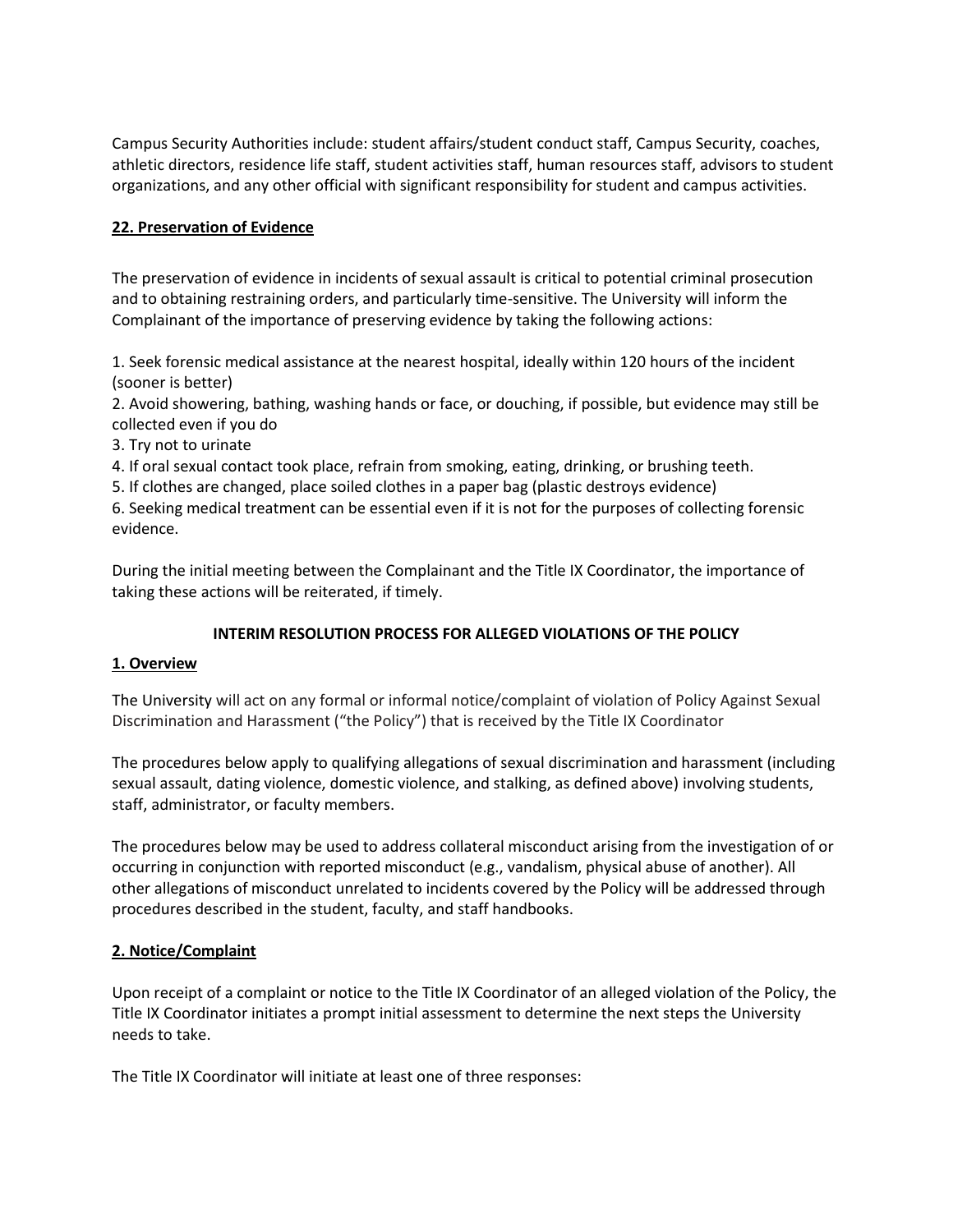1) Offering supportive measures because the Complainant does not want to file a formal complaint; and/or

2) An informal resolution (upon submission of a formal complaint); and/or

3) A Formal Grievance Process including an investigation and a hearing (upon submission of a formal complaint).

The University uses the Formal Grievance Process to determine whether or not the Policy has been violated. If so, the University will promptly implement effective remedies designed to ensure that it is not deliberately indifferent to harassment or discrimination, their potential recurrence, or their effects.

### **3. Initial Assessment**

 $\overline{\phantom{a}}$ 

Following receipt of notice or a complaint of an alleged violation of this Policy, the Title IX Coordinator<sup>7</sup> engages in an initial assessment, typically within one to five business days. The steps in an initial assessment can include:

- If notice is given, the Title IX Coordinator seeks to determine if the person impacted wishes to make a formal complaint, and will assist them to do so, if desired.
	- $\circ$  If they do not wish to do so, the Title IX Coordinator determines whether to initiate a complaint because a violence risk assessment indicates a compelling threat to health and/or safety.
- If a formal complaint is received, the Title IX Coordinator assesses its sufficiency and works with the Complainant to make sure it is correctly completed.
- The Title IX Coordinator reaches out to the Complainant to offer supportive measures.
- The Title IX Coordinator works with the Complainant to ensure they are aware of the right to have an Advisor.
- The Title IX Coordinator works with the Complainant to determine whether the Complainant prefers a supportive and remedial response, an informal resolution option, or a formal investigation and grievance process.
	- $\circ$  If a supportive and remedial response is preferred, the Title IX Coordinator works with the Complainant to identify their wishes, assesses the request, and implements accordingly. No Formal Grievance Process is initiated, though the Complainant can elect to initiate one later, if desired.
	- $\circ$  If an informal resolution option is preferred, the Title IX Coordinator assesses whether the complaint is suitable for informal resolution and may seek to determine if the Respondent is also willing to engage in informal resolution.
	- $\circ$  If a Formal Grievance Process is preferred, the Title IX Coordinator determines if the misconduct alleged falls within the scope of Title IX:
		- If it does, the Title IX Coordinator will initiate the formal investigation and grievance process, directing the investigation to address:
			- an incident, and/or
			- a pattern of alleged misconduct

 $<sup>7</sup>$  If circumstances require, the President or Title IX Coordinator will designate another person to oversee the</sup> process below should an allegation be made about the Coordinator or the Coordinator be otherwise unavailable or unable to fulfill their duties.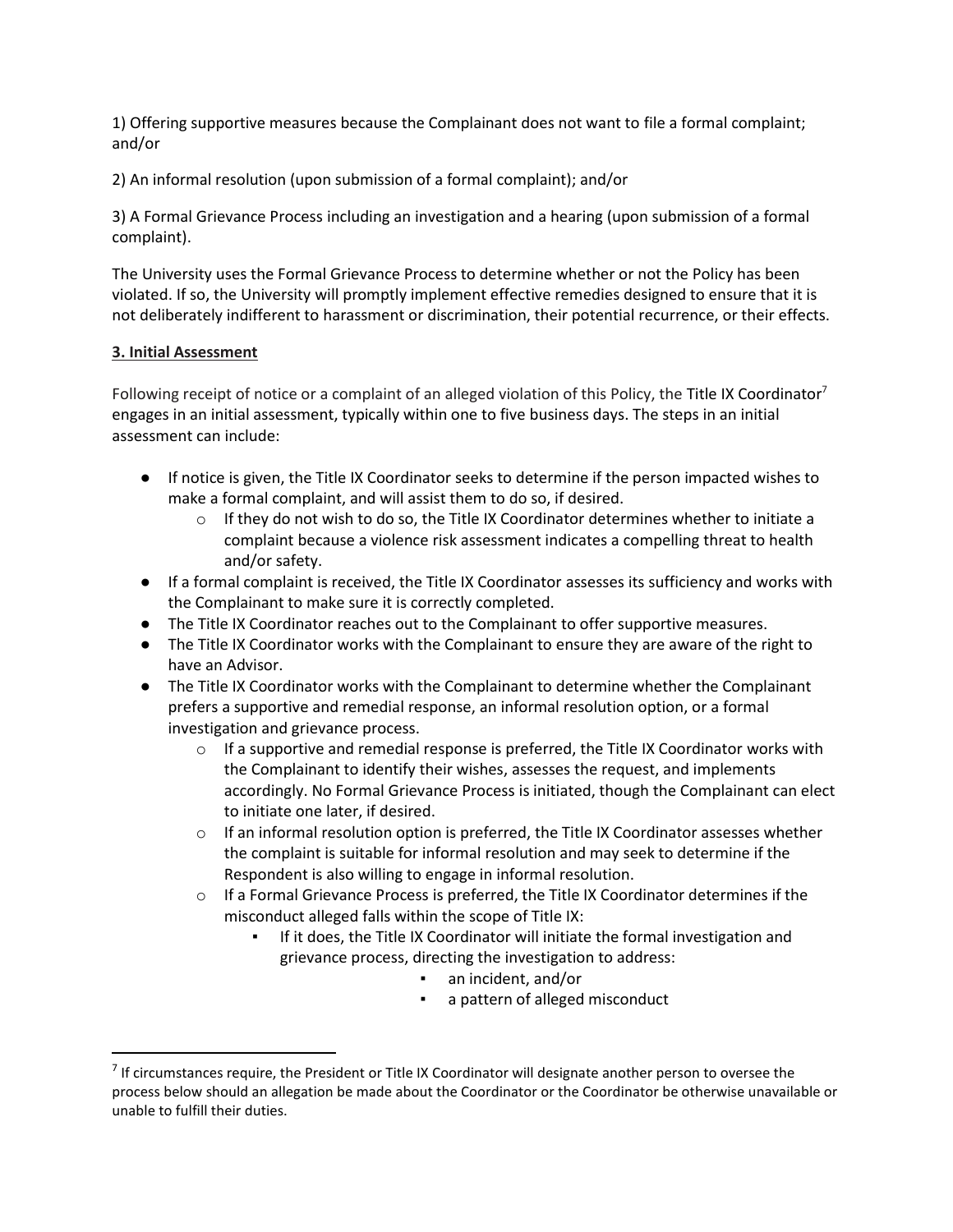If it does not, the Title IX Coordinator determines that Title IX does not apply and will "dismiss" that aspect of the complaint, if any), assesses which policies may apply, and may refer the matter for resolution under other policies such as the code of conduct Please note that dismissing a complaint under Title IX is solely a procedural requirement under Title IX and does not limit the University's authority to address a complaint with an appropriate process and remedies.

# **a. Violence Risk Assessment**

In many cases, the Title IX Coordinator may determine that a Violence Risk Assessment (VRA) should be conducted by the Behavioral Intervention Team (BIT) as part of the initial assessment. A VRA can aid in ten critical and/or required determinations, including:

- Emergency removal of a Respondent on the basis of immediate threat to physical health/safety;
- Whether the Title IX Coordinator should pursue/sign a formal complaint absent a willing/able Complainant;
- Whether to put the investigation on the footing of incident and/or pattern and/or climate;
- To help identify potential predatory conduct;
- To help assess/identify grooming behaviors;
- Whether it is reasonable to try to resolve a complaint through informal resolution, and what modality may be most successful;
- Whether to permit a voluntary withdrawal by the Respondent;
- Whether to impose transcript notation or communicate with a transfer University about a Respondent;
- Assessment of appropriate sanctions/remedies (to be applied post-hearing); and/or
- Whether a Clery Act Timely Warning/Trespass order/Persona-non-grata is needed.

Threat assessment is the process of evaluating the actionability of violence by an individual against another person or group following the issuance of a direct or conditional threat. A VRA is a broader term used to assess any potential violence or danger, regardless of the presence of a vague, conditional, or direct threat.

VRAs require specific training and are typically conducted by school counselors, academic advisors, law enforcement officers and/or campus security, student conduct officers, coaches, compliance officers, or other BIT members. A VRA authorized by the Title IX Coordinator should occur in collaboration with the BIT. Where a VRA is required by the Title IX Coordinator, a Respondent refusing to cooperate may result in a charge of failure to comply within the appropriate student or employee conduct process.

A VRA is not an evaluation for an involuntary behavioral health hospitalization, nor is it a psychological or mental health assessment. A VRA assesses the risk of actionable violence, often with a focus on targeted/predatory escalations, and is supported by research from the fields of law enforcement, criminology, human resources, and psychology.

# **b. Dismissal (Mandatory and Discretionary)**

The University must dismiss a formal complaint or any allegations therein if, at any time during the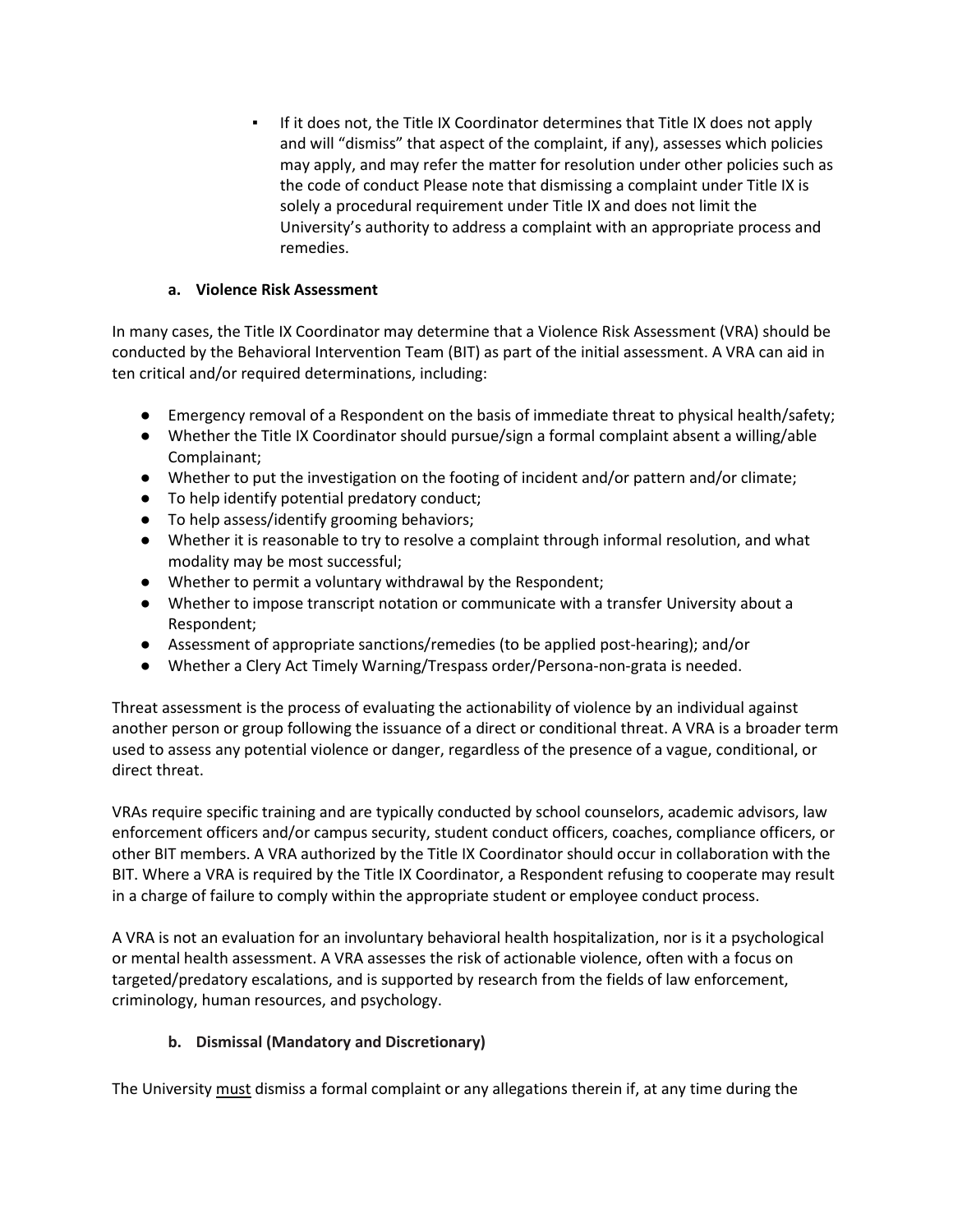investigation or hearing, it is determined that:

- 1) The conduct alleged in the formal complaint would not constitute sexual harassment as defined above, even if proved; and/or
- 2) The conduct did not occur in an educational program or activity controlled by the University (including buildings or property controlled by recognized student organizations), and/or the University does not have control of the Respondent; and/or
- 3) The conduct did not occur against a person in the United States; and/or
- 4) At the time of filing a formal complaint, a complainant is not participating in or attempting to participate in the education program or activity of the University. Note that a Complainant is still entitled to supportive measures even when the formal grievance process is no longer applicable.

The University may dismiss a formal complaint or any allegations therein if, at any time during the investigation or hearing:

- 1) A Complainant notifies the Title IX Coordinator in writing that the Complainant would like to withdraw the formal complaint or any allegations therein; or
- 2) The Respondent is no longer enrolled in or employed by the University; or
- 3) Specific circumstances prevent the University from gathering evidence sufficient to reach a determination as to the formal complaint or allegations therein.

Upon any dismissal, the University will promptly send written notice of the dismissal and the rationale for doing so simultaneously to the parties.

This dismissal decision is appealable by any party under the procedures for appeal below. [The decision not to dismiss is also appealable by any party claiming that a dismissal is required or appropriate.] A Complainant who decides to withdraw a complaint may later request to reinstate it or refile it.

#### **4. Counterclaims**

The University is obligated to ensure that the grievance process is not abused for retaliatory purposes. The University permits the filing of counterclaims but uses an initial assessment, described above, to assess whether the allegations in the counterclaim are made in good faith. Counterclaims by a Respondent may be made in good faith, but are, on occasion, made for purposes of retaliation, instead. Counterclaims made with retaliatory intent will not be permitted.

Counterclaims determined to have been reported in good faith will be processed using the grievance procedures below. Investigation of such claims may take place after resolution of the underlying initial allegation, in which case a delay may occur.

Counterclaims may also be resolved through the same investigation as the underlying allegation, at the discretion of the Title IX Coordinator. When counterclaims are not made in good faith, they will be considered retaliatory and may constitute a violation of this policy.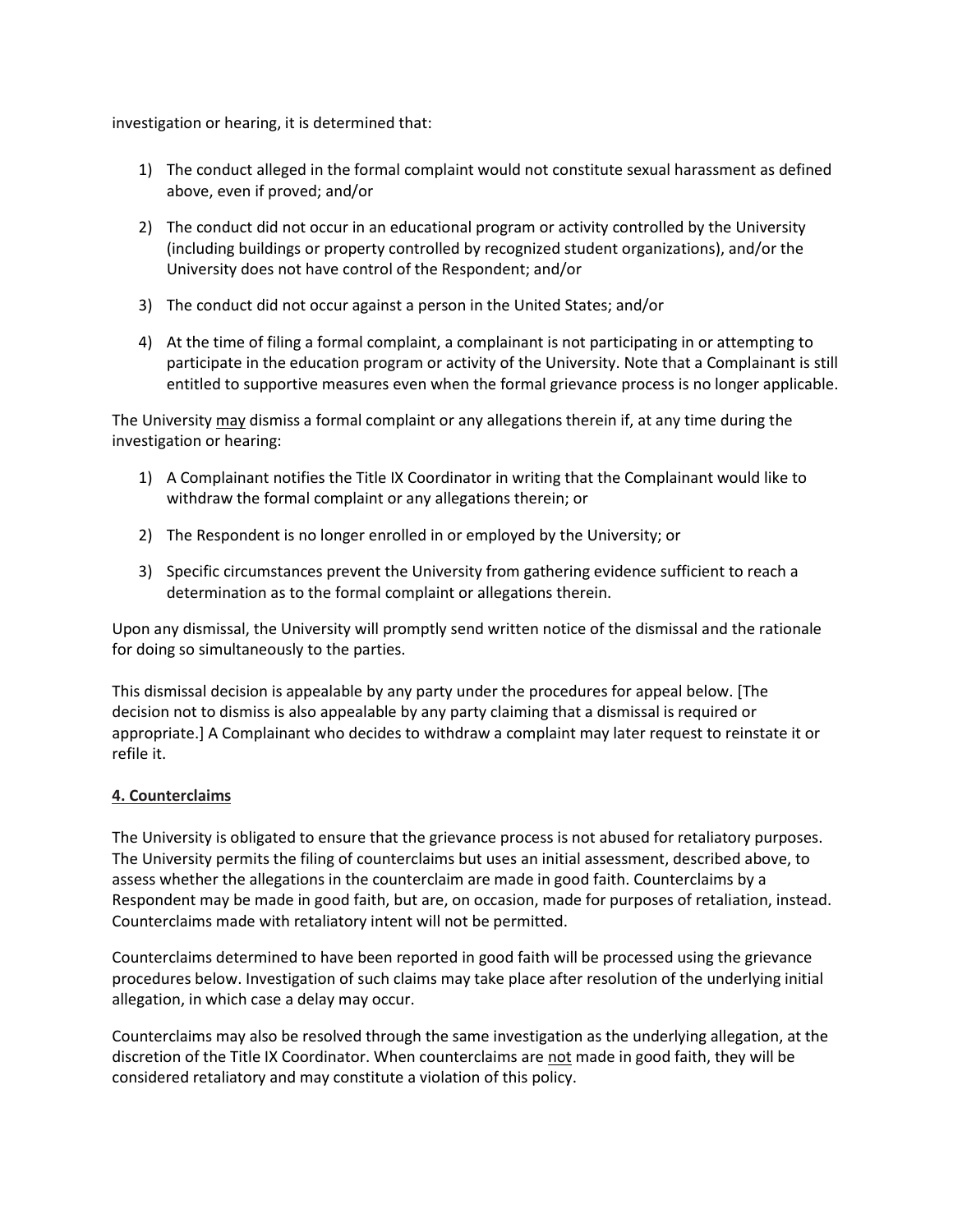### **5. Right to an Advisor**

 $\overline{\phantom{a}}$ 

The parties may each have an Advisor<sup>8</sup> of their choice present with them for all meetings, interviews, and hearings within the resolution process, if they so choose. The parties may select whoever they wish to serve as their Advisor as long as the Advisor is eligible and available.<sup>9</sup>

Choosing an Advisor who is also a witness in the process creates potential for bias and conflict-ofinterest. A party who chooses an Advisor who is also a witness can anticipate that issues of potential bias will be explored by the hearing Decision-maker(s).

The University may permit parties to have more than one Advisor upon special request to the Title IX Coordinator. The decision to grant this request is at the sole discretion of the Title IX Coordinator and will be granted equitably to all parties, on a case-by-case basis.

### **a. Who Can Serve as an Advisor**

The Advisor may be a friend, mentor, family member, attorney, or any other individual a party chooses to advise, support, and/or consult with them throughout the resolution process. The parties may choose Advisors from inside or outside of the University community.

The Title IX Coordinator will also offer to assign a trained Advisor for any party if the party so chooses. If the parties choose an Advisor from the pool available from the University, the Advisor will be trained by the University and be familiar with the University's resolution process.

If the parties choose an Advisor from outside the pool of those identified by the University, the Advisor may not have been trained by the University and may not be familiar with University policies and procedures.

Parties also have the right to choose not to have an Advisor in the initial stages of the resolution process, prior to a hearing.

#### **b. Advisor's Role in Meetings and Interviews**

The parties may be accompanied by their Advisor in all meetings and interviews at which the party is entitled to be present, including intake and interviews. Advisors should help the parties prepare for each meeting and are expected to advise ethically, with integrity, and in good faith.

The University cannot guarantee equal Advisory rights, meaning that if one party selects an Advisor who is an attorney, but the other party does not or cannot afford an attorney, the University is not obligated to provide an attorney.

<sup>&</sup>lt;sup>8</sup> This could include an attorney, advocate, or support person. Typically, the University allows for one Advisor for each party (witnesses are not entitled to Advisors within the process, though they can be advised externally). However, in some circumstances, the University may permit an advisor and advocate for all parties.

<sup>&</sup>lt;sup>9</sup> "Available" means the party cannot insist on an Advisor who simply doesn't have inclination, time, or availability. Also, the Advisor cannot have institutionally conflicting roles, such as being a Title IX administrator who has an active role in the matter, or a supervisor who must monitor and implement sanctions.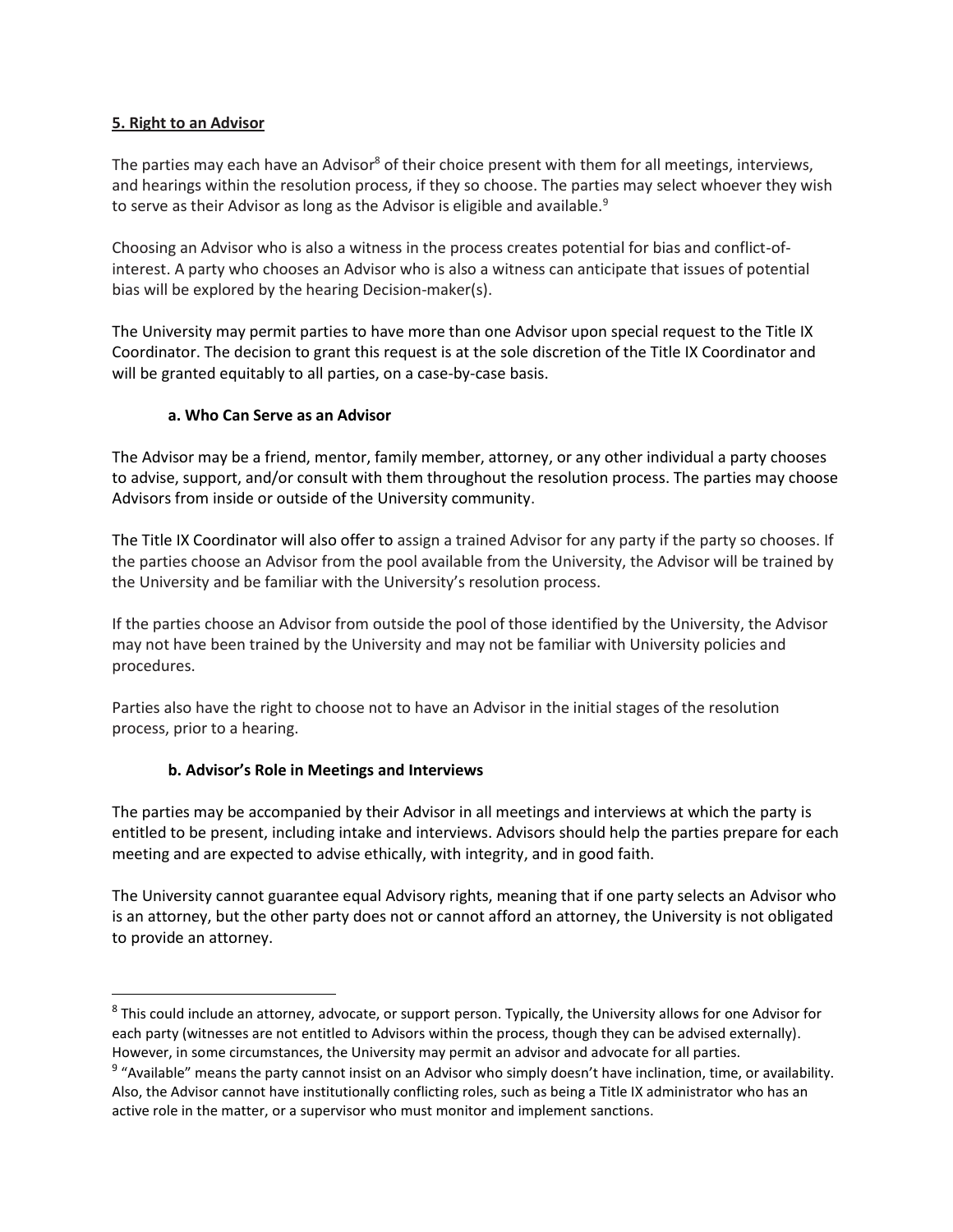# **c. Advisors in Hearings/University-Appointed Advisor**

Under U.S. Department of Education regulations under Title IX, a form of indirect questioning is required during the hearing but must be conducted by the parties' Advisors. The parties are not permitted to directly question each other or any witnesses. If a party does not have an Advisor for a hearing, the University will appoint a trained Advisor for the limited purpose of conducting any questioning of the other party and witnesses.

A party may reject this appointment and choose their own Advisor, but they may not proceed without an Advisor. If the party's Advisor will not conduct questioning, the University will appoint an Advisor who will do so thoroughly, regardless of the participation or non-participation of the advised party in the hearing itself. Extensive questioning of the parties and witnesses will also be conducted by the Decisionmaker(s) during the hearing.

# **d. Advisor's Role in Meetings and Interviews**

The parties may be accompanied by their Advisor in all meetings and interviews at which the party is entitled to be present, including intake and interviews. Advisors should help the parties prepare for each meeting and are expected to advise ethically, with integrity, and in good faith.

The University cannot guarantee equal Advisory rights, meaning that if one party selects an Advisor who is an attorney, but the other party does not or cannot afford an attorney, the University is not obligated to provide an attorney.

# **e. Pre-Interview Meetings**

Advisors may request to meet with the administrative officials conducting interviews/meetings in advance of these interviews or meetings. This pre-meeting allows Advisors to clarify and understand their role and the University's policies and procedures.

# **f. Advisor Violations of University Policy**

All Advisors are subject to the same University policies and procedures, whether they are attorneys or not. Advisors are expected to advise their advisees without disrupting proceedings.

The parties are expected to ask and respond to questions on their own behalf throughout the investigation phase of the resolution process. Although the Advisor generally may not speak on behalf of their advisee, the Advisor may consult with their advisee, either privately as needed, or by conferring or passing notes during any resolution process meeting or interview. For longer or more involved discussions, the parties and their Advisors should ask for breaks to allow for private consultation.

Any Advisor who oversteps their role as defined by this policy will be warned only once. If the Advisor continues to disrupt or otherwise fails to respect the limits of the Advisor role, the meeting will be ended, or other appropriate measures implemented. Subsequently, the Title IX Coordinator will determine how to address the Advisor's non-compliance and future role.

#### **g. Sharing Information with the Advisor**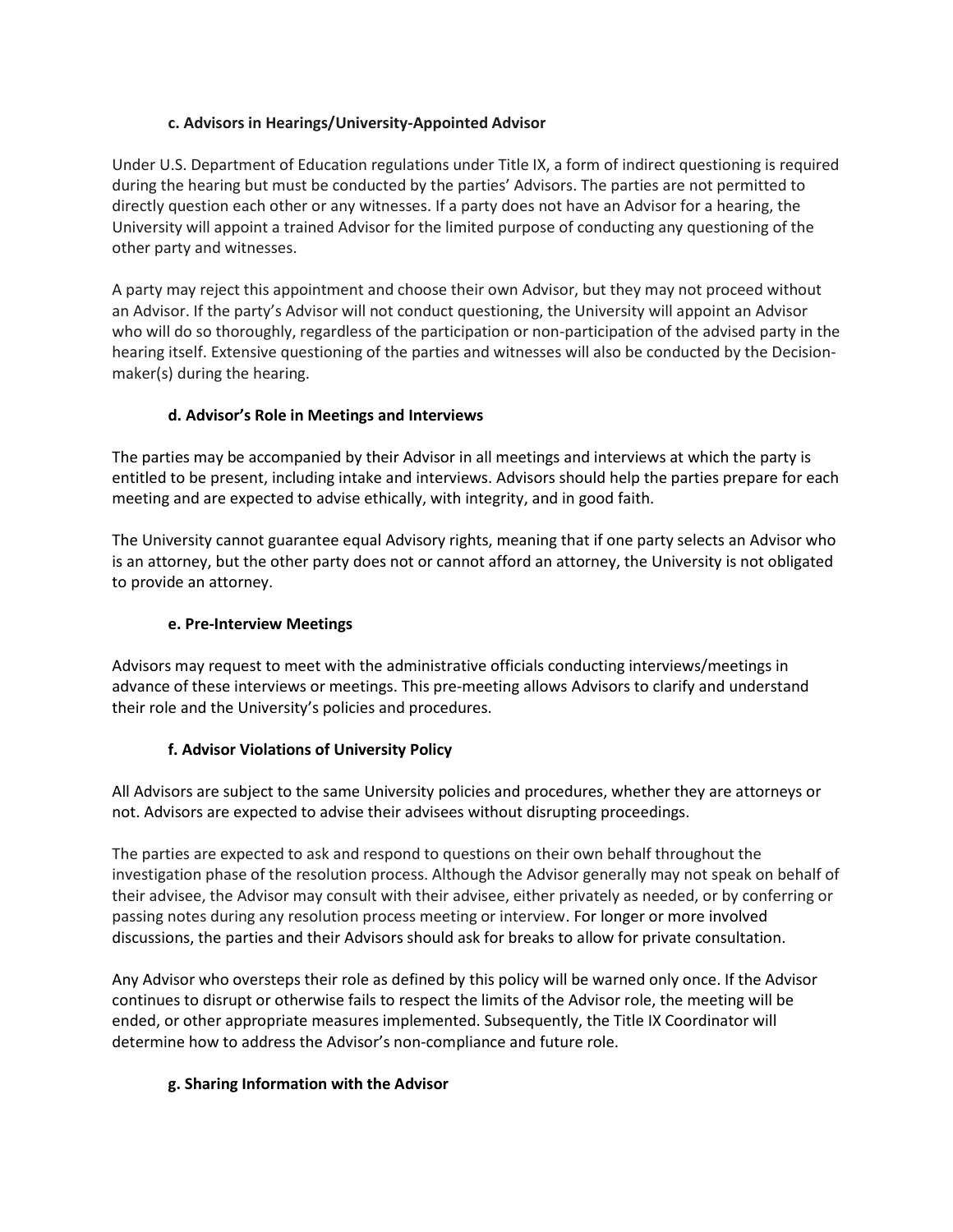The University expects that the parties may wish to have the University share documentation and evidence related to the allegations with their Advisors. Parties may share this information directly with their Advisor or other individuals if they wish. Doing so may help the parties participate more meaningfully in the resolution process.

The University also provides a consent form that authorizes the University to share such information directly with their Advisor. The parties must either complete and submit this form to the Title IX Coordinator or provide similar documentation demonstrating consent to a release of information to the Advisor before University is able to share records with an Advisor.

If a party requests that all communication be made through their attorney Advisor, the University will comply with that request at the discretion of the Title IX Coordinator.

# **h. Privacy of Records Shared with Advisor**

Advisors are expected to maintain the privacy of the records shared with them. [These records may not be shared with third parties, disclosed publicly, or used for purposes not explicitly authorized by the University. The University may seek to restrict the role of any Advisor who does not respect the sensitive nature of the process or who fails to abide by the University's privacy expectations.

# **i. Expectations of an Advisor**

The University generally expects an Advisor to adjust their schedule to allow them to attend University meetings when planned but may change scheduled meetings to accommodate an Advisor's inability to attend, if doing so does not cause an unreasonable delay.

The University may also make reasonable provisions to allow an Advisor who cannot attend in person to attend a meeting by telephone, video conferencing, or other similar technologies as may be convenient and available.

# **j. Expectations of the Parties with Respect to Advisors**

A party may elect to change Advisors during the process and is not obligated to use the same Advisor throughout. The parties are expected to inform the Investigator(s) of the identity of their Advisor at least two (2) business days before the date of their first meeting with Investigators (or as soon as possible if a more expeditious meeting is necessary or desired).

The parties are expected to provide timely notice to the Title IX Coordinator if they change Advisors at any time. It is assumed that if a party changes Advisors, consent to share information with the previous Advisor is terminated, and a release for the new Advisor must be secured. Parties are expected to inform the Title IX Coordinator of the identity of their hearing Advisor at least two (2) business days before the hearing.

# **k. Assistance in Securing an Advisor**

The Title IX Coordinator can assist in securing an Advisor for either party.

Additionally, the following resources may be helpful: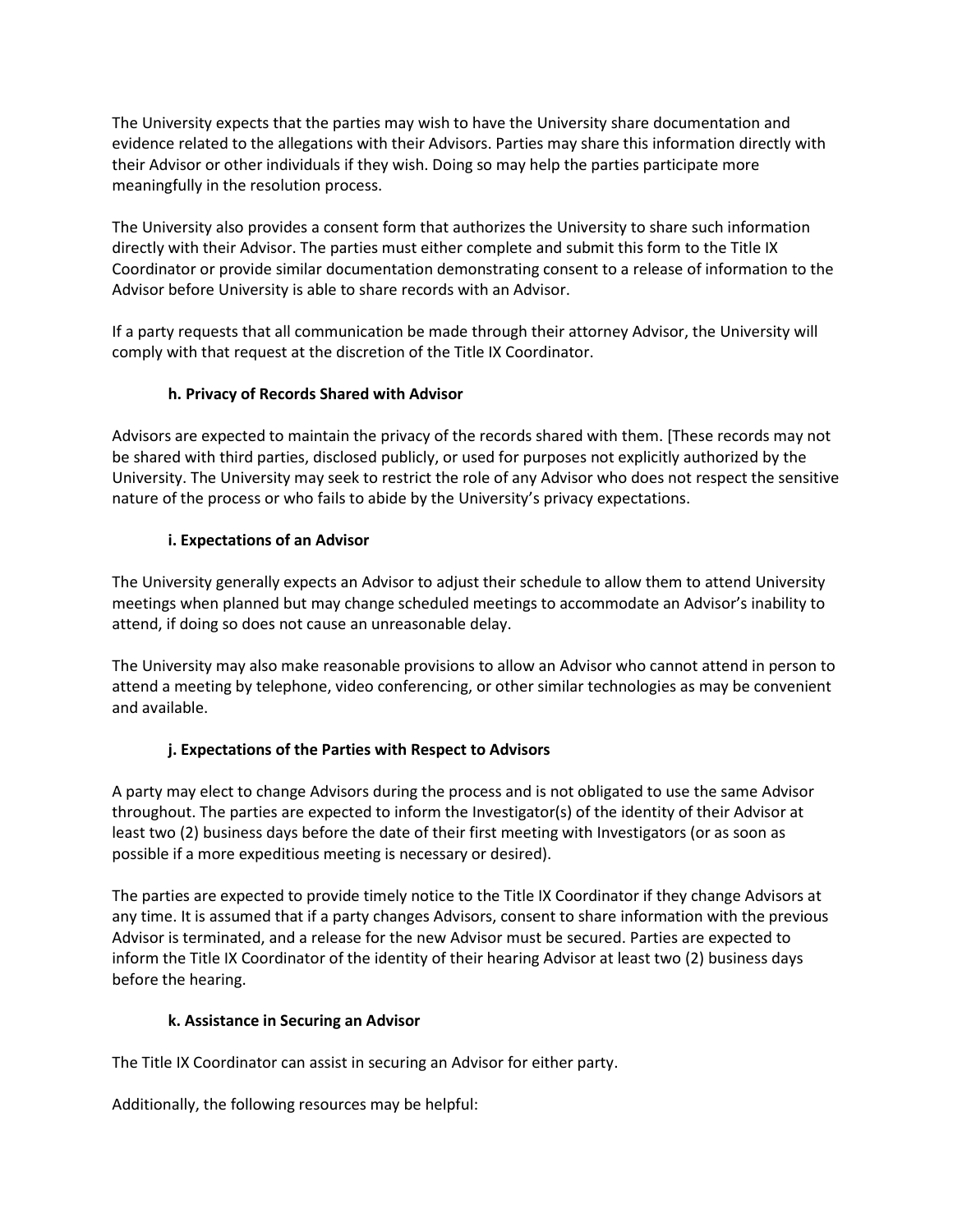Respondents may wish to contact organizations such as:

- FACE [\(http://www.facecampusequality.org\)](http://www.facecampusequality.org/)
- SAVE [\(http://www.saveservices.org\)](http://www.saveservices.org/).

Complainants may wish to contact organizations such as:

- The Victim Rights Law Center [\(http://www.victimrights.org\)](http://www.victimrights.org/),
- The National Center for Victims of Crime [\(http://www.victimsofcrime.org\)](http://www.victimsofcrime.org/), which maintains the Crime Victim's Bar Association.
- The Time's Up Legal Defense Fund: <https://nwlc.org/times-up-legal-defense-fund/>

At the Ottawa, Kansas campus, Complainants may wish to contact:

- The Care Center[: http://www.stacarecenter.org](http://www.stacarecenter.org/) or call 785-843-8985
- The Willow Domestic Violence Center: emai[l FranklinCounty@willowdvcenter.org](mailto:FranklinCounty@willowdvcenter.org) or call 785-242-6300

### **6. Resolution Processes**

Resolution proceedings are private. All persons present at any time during the resolution process are expected to maintain the privacy of the proceedings in accordance with University policy. Although there is an expectation of privacy around what Investigators share with parties during interviews, the parties have discretion to share their own knowledge and evidence with others if they so choose, with the exception of information the parties agree not to disclose related to Informal Resolution, discussed below. Ottawa University encourages parties to discuss any sharing of information with their Advisors before doing so.

#### **a. Informal Resolution**

Informal Resolution can include three different approaches:

- When the Title IX Coordinator can resolve the matter informally by providing supportive measures (only) to remedy the situation.
- When the parties agree to resolve the matter through an alternate resolution mechanism as described below, including mediation, restorative practices, etc., usually before a formal investigation takes place; *see discussion in b., below*.
- When the Respondent accepts responsibility for violating policy, and desires to accept a sanction and end the resolution process (similar to above, but usually occurs postinvestigation); *see discussion in c., below*.

To initiate Informal Resolution, a Complainant needs to submit a formal complaint, as defined above. A Respondent who wishes to initiate Informal Resolution should contact the Title IX Coordinator.

It is not necessary to pursue Informal Resolution first in order to pursue a Formal Grievance Process, and any party participating in Informal Resolution can stop the process at any time and begin or resume the Formal Grievance Process.

Prior to implementing Informal Resolution, the University will provide the parties with written notice of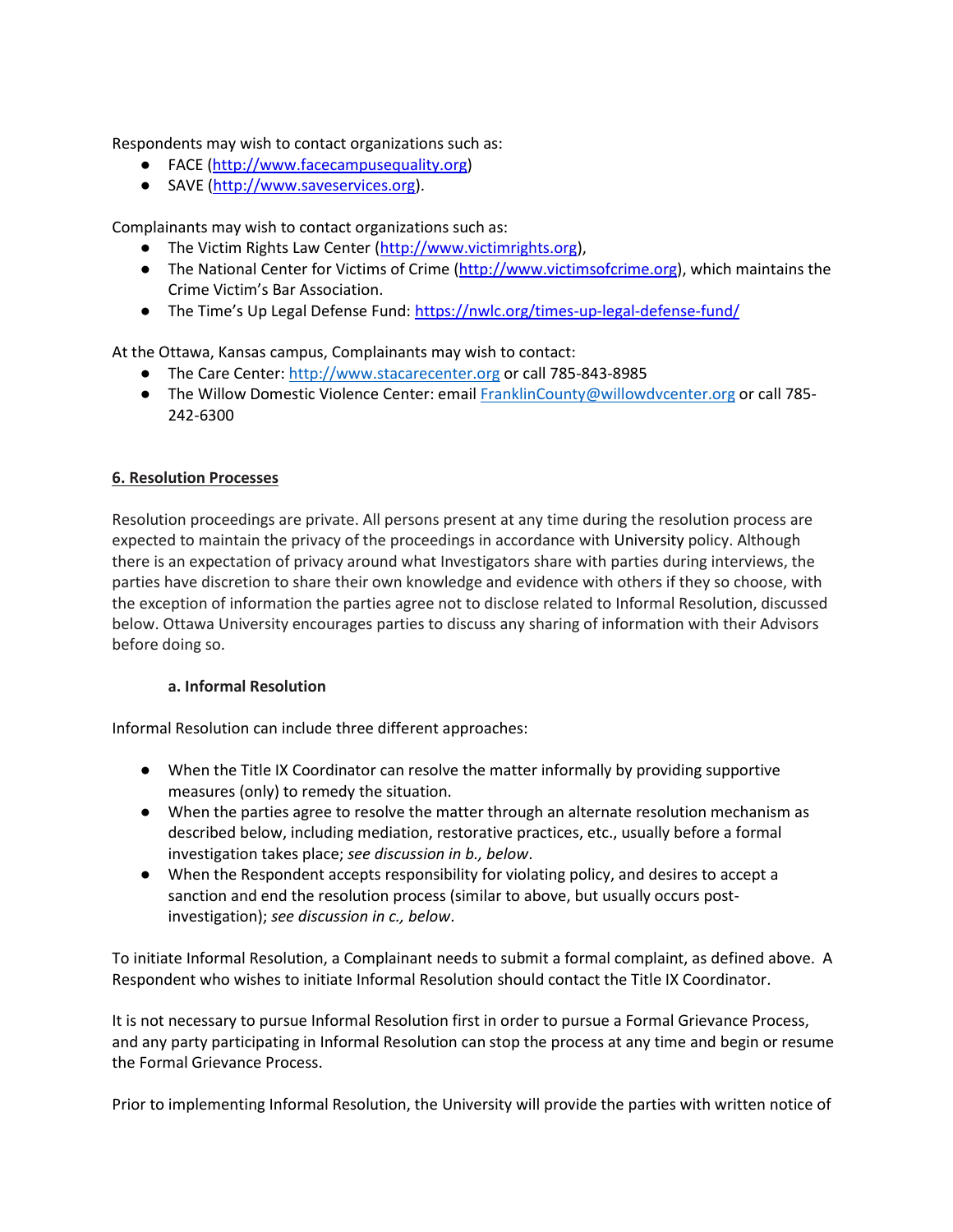the reported misconduct and any sanctions or measures that may result from participating in such a process, including information regarding any records that will be maintained or shared by the University.

The University will obtain voluntary, written confirmation that all parties wish to resolve the matter through Informal Resolution before proceeding and will not pressure the parties to participate in Informal Resolution.

# **b. Alternate Resolution Mechanism**

Alternate Resolution is an informal mechanism, including mediation or restorative practices, etc., by which the parties reach a mutually agreed upon resolution of an allegation. All parties must consent to the use of an Alternate Resolution mechanism.

The Title IX Coordinator may look to the following factors to assess whether Alternate Resolution is appropriate, or which form of Alternate Resolution may be most successful for the parties:

- The parties' amenability to Alternate Resolution;
- Likelihood of potential resolution, taking into account any power dynamics between the parties;
- The parties' motivation to participate;
- Civility of the parties;
- Results of a violence risk assessment/ongoing risk analysis;
- Disciplinary history;
- Whether an emergency removal is needed;
- Skill of the Alternate Resolution facilitator with this type of allegation;
- Complaint complexity;
- Emotional investment/capability of the parties;
- Rationality of the parties;
- Goals of the parties;
- Adequate resources to invest in Alternate Resolution (time, staff, etc.)

The ultimate determination of whether Alternate Resolution is available or successful is to be made by the Title IX Coordinator. The Title IX Coordinator maintains records of any resolution that is reached, and failure to abide by the resolution agreement may result in appropriate responsive/disciplinary actions. Results of complaints resolved by Informal Resolution or Alternate Resolution are not appealable.

# **c. Respondent Accepts Responsibility for Alleged Violations**

The Respondent may accept responsibility for all or part of the alleged policy violations at any point during the resolution process. If the Respondent indicates an intent to accept responsibility for all of the alleged misconduct, the formal process will be paused, and the Title IX Coordinator will determine whether Informal Resolution can be used according to the criteria above.

If Informal Resolution is applicable, the Title IX Coordinator will determine whether all parties and the University are able to agree on responsibility, sanctions, and/or remedies. If so, the Title IX Coordinator implements the accepted finding that the Respondent is in violation of University policy and implements agreed-upon sanctions and/or remedies, in coordination with other appropriate administrator(s), as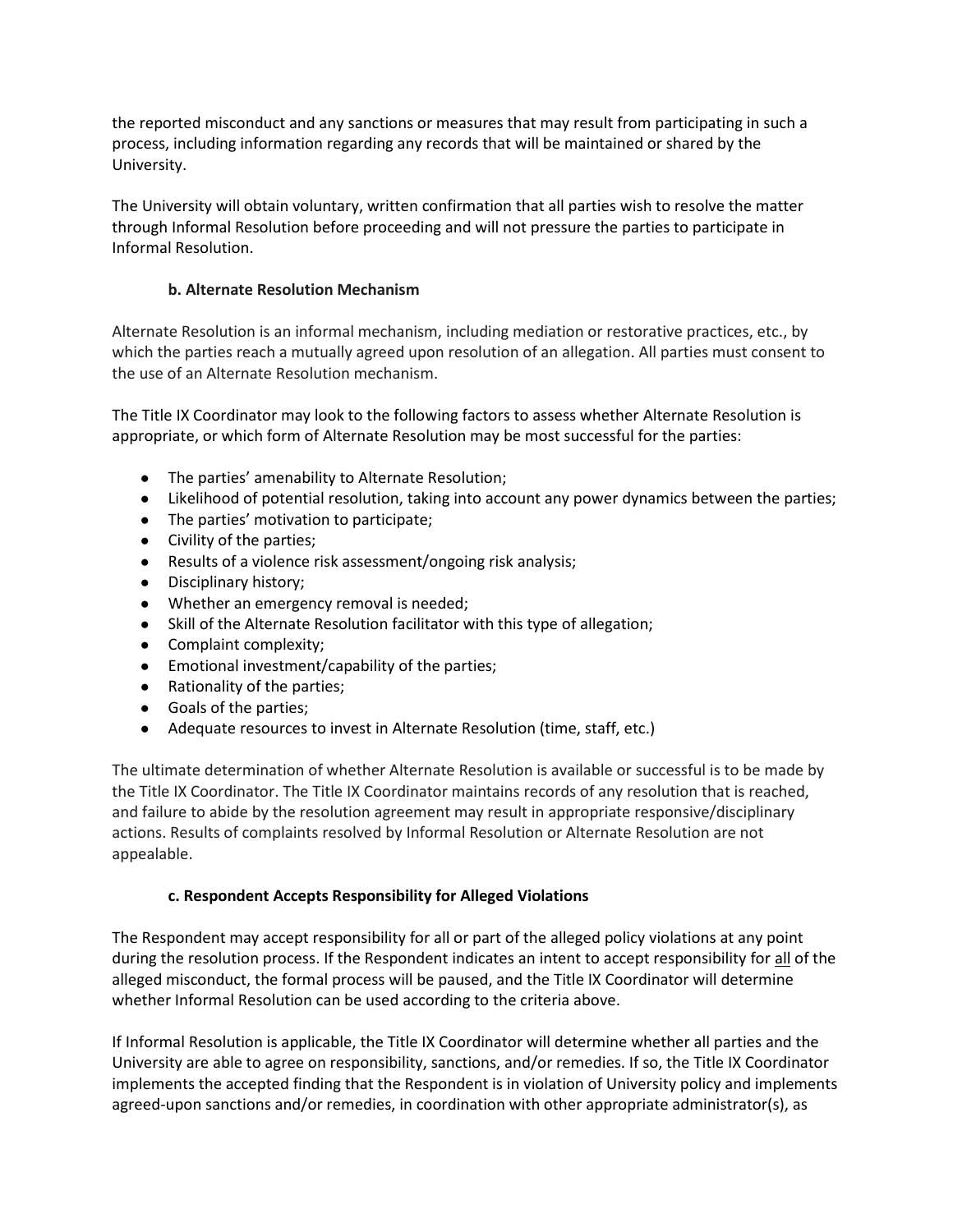necessary.

This result is not subject to appeal once all parties indicate their written assent to all agreed upon terms of resolution. When the parties cannot agree on all terms of resolution, the Formal Grievance Process will resume at the 0same point where it was paused.

When a resolution is accomplished, the appropriate sanction or responsive actions are promptly implemented in order to effectively stop the harassment or discrimination, prevent its recurrence, and remedy the effects of the discriminatory conduct, both on the Complainant and the community.

#### **d. Negotiated Resolution**

The Title IX Coordinator, with the consent of the parties, may negotiate and implement an agreement to resolve the allegations that satisfies all parties and the University. Negotiated Resolutions are not appealable.

### **7. Grievance Process Pool**

The Formal Grievance Process relies on a pool of administrators ("the Pool") to carry out the process. Members of the Pool are announced in an annual distribution of this policy to all students, parents/guardians of students, employees, prospective students, and prospective employees.

#### **a. Pool Member Roles**

Members of the Pool are trained annually, and can serve in in the following roles, at the direction of the Title IX Coordinator:

- To provide appropriate intake of and initial guidance pertaining to complaints
- To act as an Advisor to the parties
- To serve in a facilitation role in Informal Resolution or Alternate Resolution if appropriately trained in appropriate resolution modalities (e.g., mediation, restorative practices
- To investigate complaints
- To serve as a hearing facilitator (process administrator, no decision-making role)
- To serve as a Decision-maker regarding the complaint
- To serve as an Appeal Decision-maker

#### **b. Pool Member Appointment**

The Title IX Coordinator, in consultation with the Executive Vice President/CFO and Director of Human Resources, appoints the Pool, which acts with independence and impartiality. Members of the Pool are typically trained in a variety of skill sets and can rotate amongst the different roles listed above in different cases, sometimes using others as substitutes or to provide greater depth of experience when necessary. This process of role assignment may be the result of particular skills, aptitudes, or talents identified in members of the Pool that make them best suited to particular roles.

#### **c. Pool Member Training**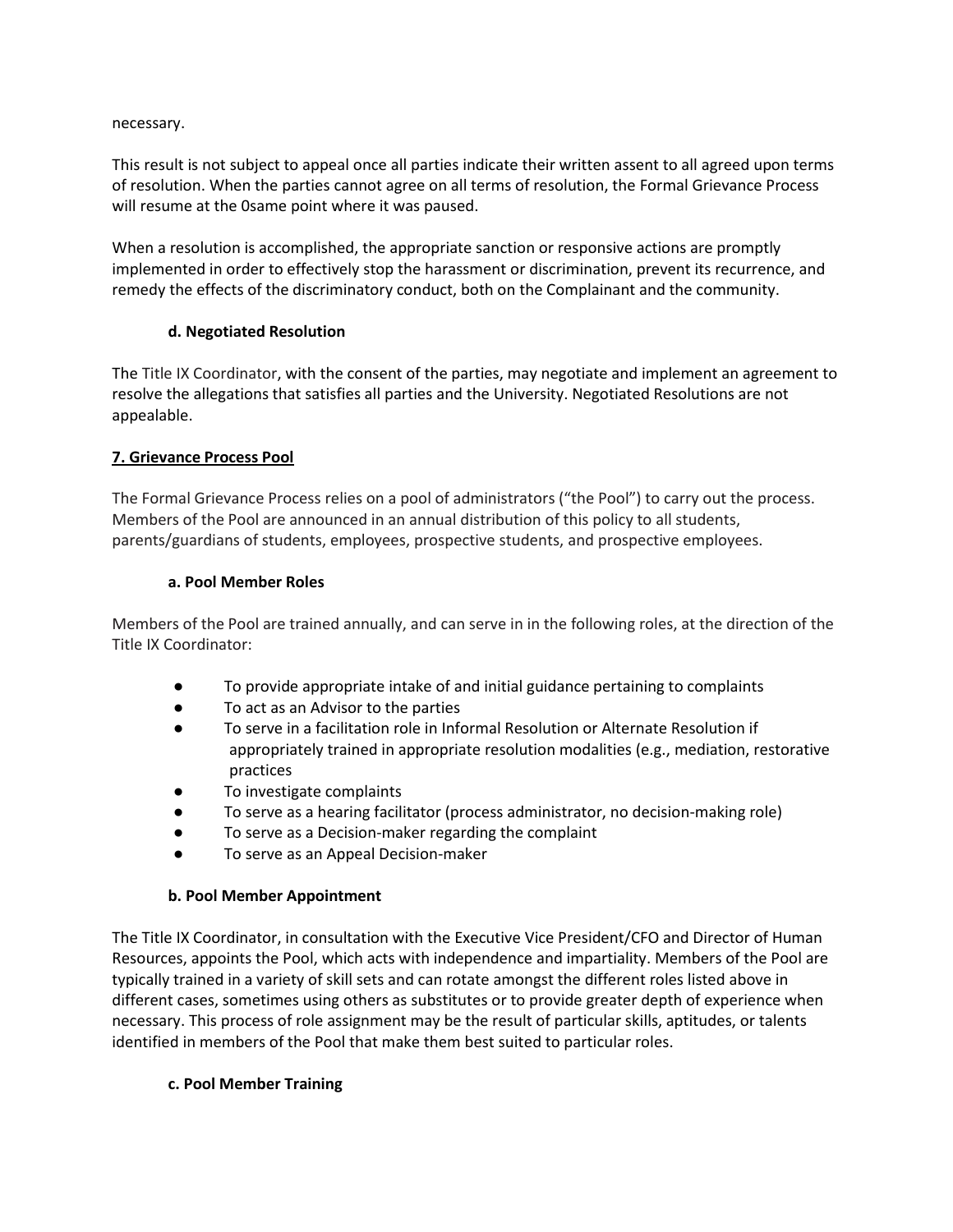The Pool members receive annual training based on their respective roles. This training includes, as applicable to their position, but is not limited to:

- The scope of the University's Discrimination and Harassment Policy and Procedures
- How to conduct investigations and hearings that protect the safety of Complainants and Respondents, and promote accountability
- Implicit bias
- Disparate treatment and impact
- Reporting, confidentiality, and privacy requirements
- Applicable laws, regulations, and federal regulatory guidance
- How to implement appropriate and situation-specific remedies
- How to investigate in a thorough, reliable, and impartial manner
- How to uphold fairness, equity, and due process
- How to weigh evidence
- How to conduct questioning
- How to assess credibility
- Impartiality and objectivity
- How to render findings and generate clear, concise, evidence-based rationales
- The definitions of all offenses
- How to apply definitions used by the University with respect to consent (or the absence or negation of consent) consistently, impartially, and in accordance with policy
- How to conduct an investigation and grievance process including hearings, appeals, and informal resolution processes
- How to serve impartially by avoiding prejudgment of the facts at issue, conflicts of interest, and bias
- Any technology to be used at a live hearing
- Issues of relevance of questions and evidence
- Issues of relevance to create an investigation report that fairly summarizes relevant evidence
- How to determine appropriate sanctions in reference to all forms of harassment, discrimination, and/or retaliation allegations
- Recordkeeping

Specific training is also provided for Appeal Decision-makers, intake personnel, Advisors (who are University employees), and Chairs. The materials used to train all members of the Pool are publicly posted on the University website.

#### **d. Pool Membership**

The Pool typically includes members from:

- Academic Affairs administration and/or faculty
- administration/staff
- Campus Safety
- Human Resources
- Athletics

Pool members are usually appointed to three-year terms. Individuals who are interested in serving in the Pool are encouraged to contact the Title IX Coordinator.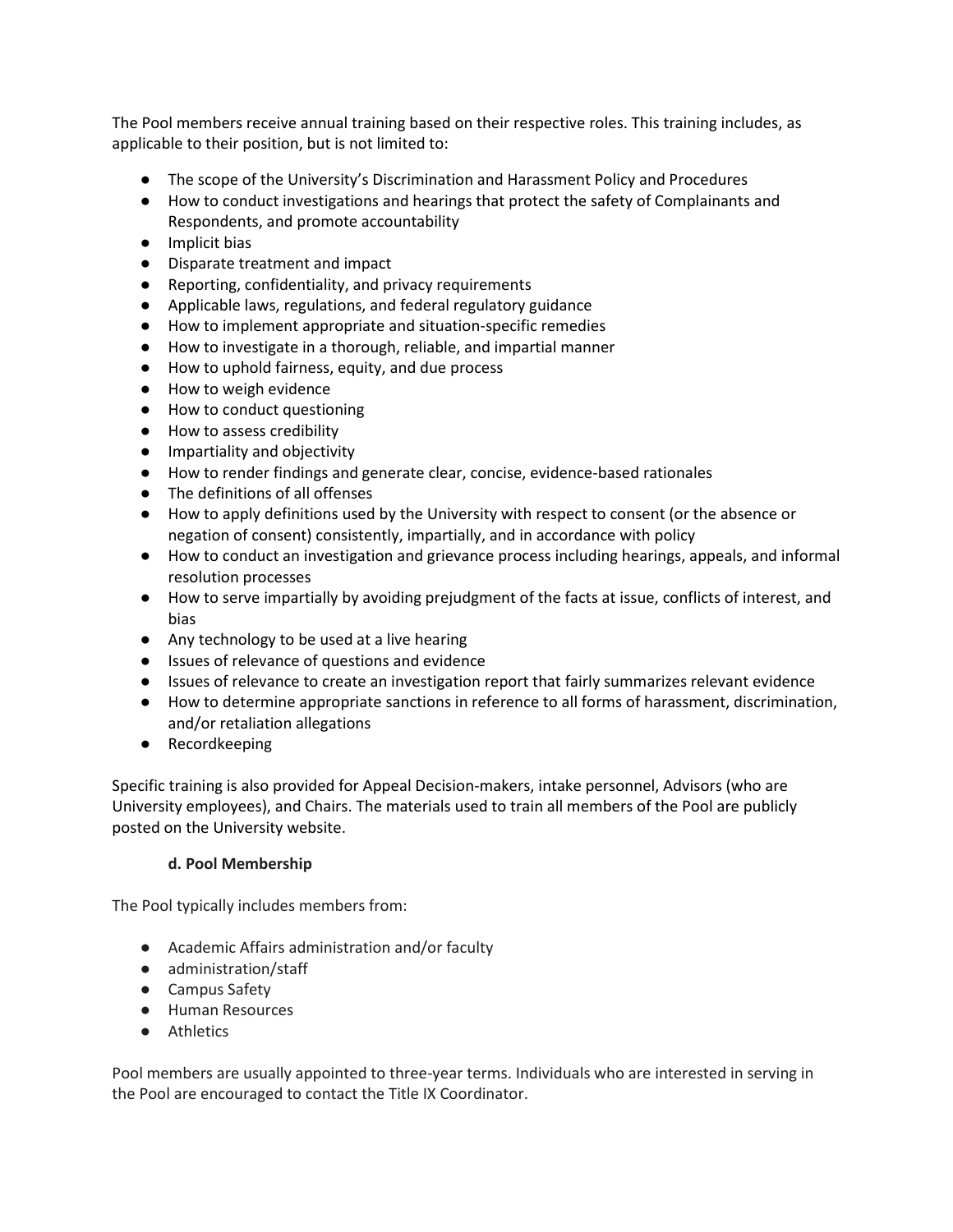# **8. Formal Grievance Process: Notice of Investigation and Allegations**

The Title IX Coordinator will provide written notice of the investigation and allegations (the "NOIA") to the Respondent upon commencement of the Formal Grievance Process. This facilitates the Respondent's ability to prepare for the interview and to identify and choose an Advisor to accompany them. The NOIA is also copied to the Complainant, who is to be given advance notice of when the NOIA will be delivered to the Respondent.

The NOIA will include:

- A meaningful summary of all of allegations,
- The identity of the involved parties (if known),
- The precise misconduct being alleged,
- The date and location of the alleged incident(s) (if known),
- The specific policies implicated,
- A description of the applicable procedures,
- A statement of the potential sanctions/responsive actions that could result,
- A statement that the University presumes the Respondent is not responsible for the reported misconduct unless and until the evidence supports a different determination,
- A statement that determinations of responsibility are made at the conclusion of the process and that the parties will be given an opportunity to inspect and review all directly related, and/or relevant evidence obtained during the review and comment period,
- A statement about the University's policy on retaliation,
- Information about the privacy of the process,
- Information on the need for each party to have an Advisor of their choosing and suggestions for ways to identify an Advisor,
- A statement informing the parties that the University's Policy prohibits knowingly making false statements, including knowingly submitting false information during the resolution process,
- Detail on how the party may request disability accommodations during the interview process,
- A link to the University's VAWA Brochure,
- The name(s) of the Investigator(s), along with a process to identify, in advance of the interview process, to the Title IX Coordinator any conflict of interest that the Investigator(s) may have, and
- An instruction to preserve any evidence that is directly related to the allegations.

Amendments and updates to the NOIA may be made as the investigation progresses and more information becomes available regarding the addition or dismissal of various charges.

Notice will be made in writing and may be delivered by one or more of the following methods: in person or emailed to the parties' University-issued email. Once emailed and/or received in-person, notice will be presumptively delivered.

# **9. Resolution Timeline**

The University will make a good faith effort to complete the resolution process within a sixty-to-ninety (60-90) business day time period, including appeal, which can be extended as necessary for appropriate cause by the Title IX Coordinator, who will provide notice and rationale for any extensions or delays to the parties as appropriate, as well as an estimate of how much additional time will be needed to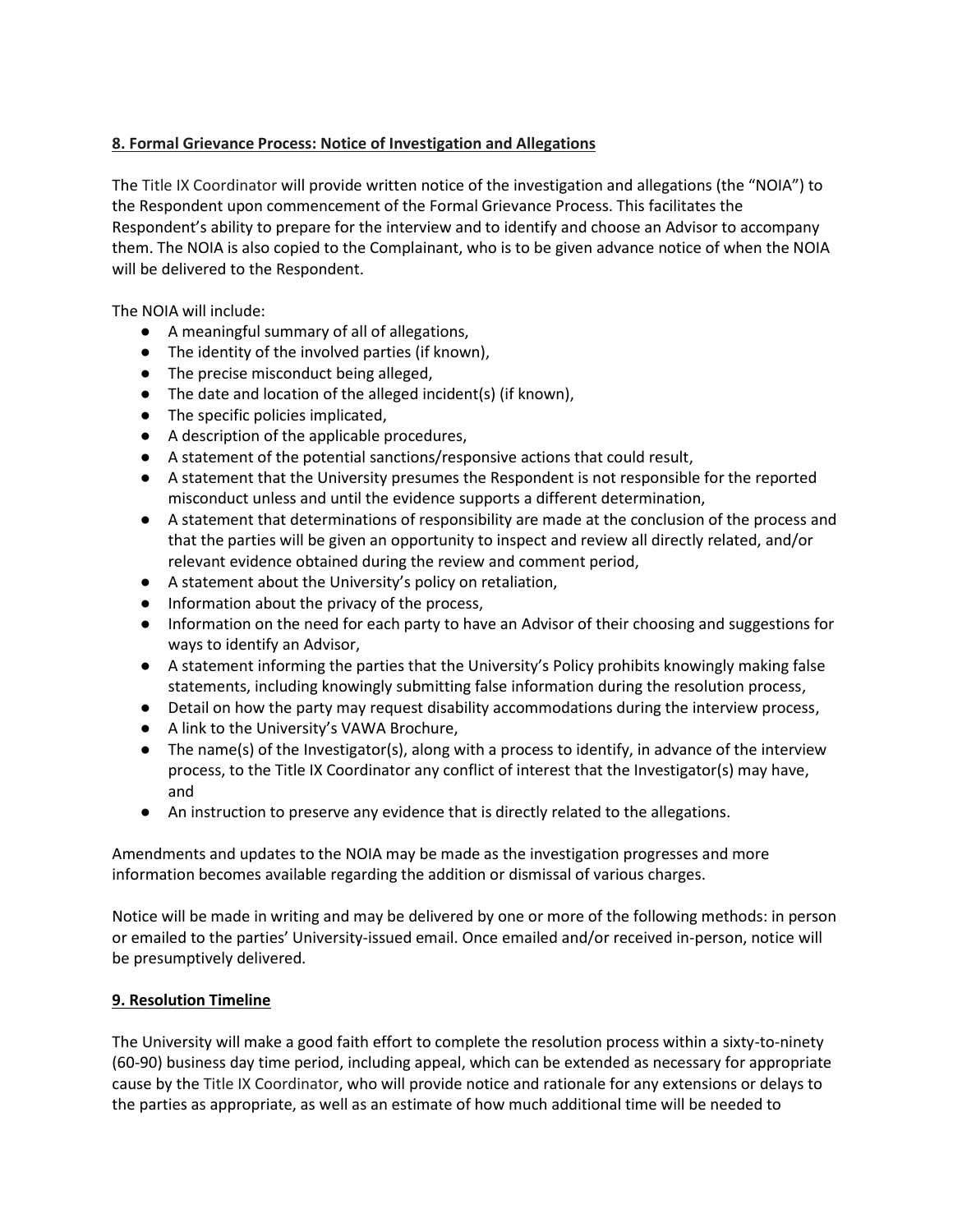complete the process.

# **10. Appointment of Investigators**

Once the decision to commence a formal investigation is made, the Title IX Coordinator appoints Pool members to conduct the investigation (typically using a team of two Investigators), usually within two (2) business days of determining that an investigation should proceed.

### **11. Ensuring Impartiality**

Any individual materially involved in the administration of the resolution process (including the Title IX Coordinator, Investigator(s), and Decision-maker(s)) may neither have nor demonstrate a conflict of interest or bias for a party generally, or for a specific Complainant or Respondent.

The Title IX Coordinator will vet the assigned Investigator(s) to ensure impartiality by ensuring there are no actual or apparent conflicts of interest or disqualifying biases. The parties may, at any time during the resolution process, raise a concern regarding bias or conflict of interest, and the Title IX Coordinator will determine whether the concern is reasonable and supportable. If so, another Pool member will be assigned and the impact of the bias or conflict, if any, will be remedied. If the source of the conflict of interest or bias is the Title IX Coordinator, concerns should be raised with the Executive Vice President, Clark Ribordy, who can be reached by email at: [Clark.ribordy@ottawa.edu.](mailto:Clark.ribordy@ottawa.edu)

The Formal Grievance Process involves an objective evaluation of all relevant evidence obtained, including evidence that supports that the Respondent engaged in a policy violation and evidence that supports that the Respondent did not engage in a policy violation. Credibility determinations may not be based solely on an individual's status or participation as a Complainant, Respondent, or witness.

The University operates with the presumption that the Respondent is not responsible for the reported misconduct unless and until the Respondent is determined to be responsible for a policy violation by the applicable standard of proof.

#### **12. Investigation Timeline**

Investigations are completed expeditiously, normally within thirty (30) business days, though some investigations may take weeks or even months, depending on the nature, extent, and complexity of the allegations, availability of witnesses, police involvement, etc.

The University will make a good faith effort to complete investigations as promptly as circumstances permit and will communicate regularly with the parties to update them on the progress and timing of the investigation.

#### **13. Delays in the Investigation Process and Interactions with Law Enforcement**

The University may undertake a short delay in its investigation (several days to a few weeks) if circumstances require. Such circumstances include but are not limited to: a request from law enforcement to temporarily delay the investigation, the need for language assistance, the absence of parties and/or witnesses, and/or accommodations for disabilities or health conditions.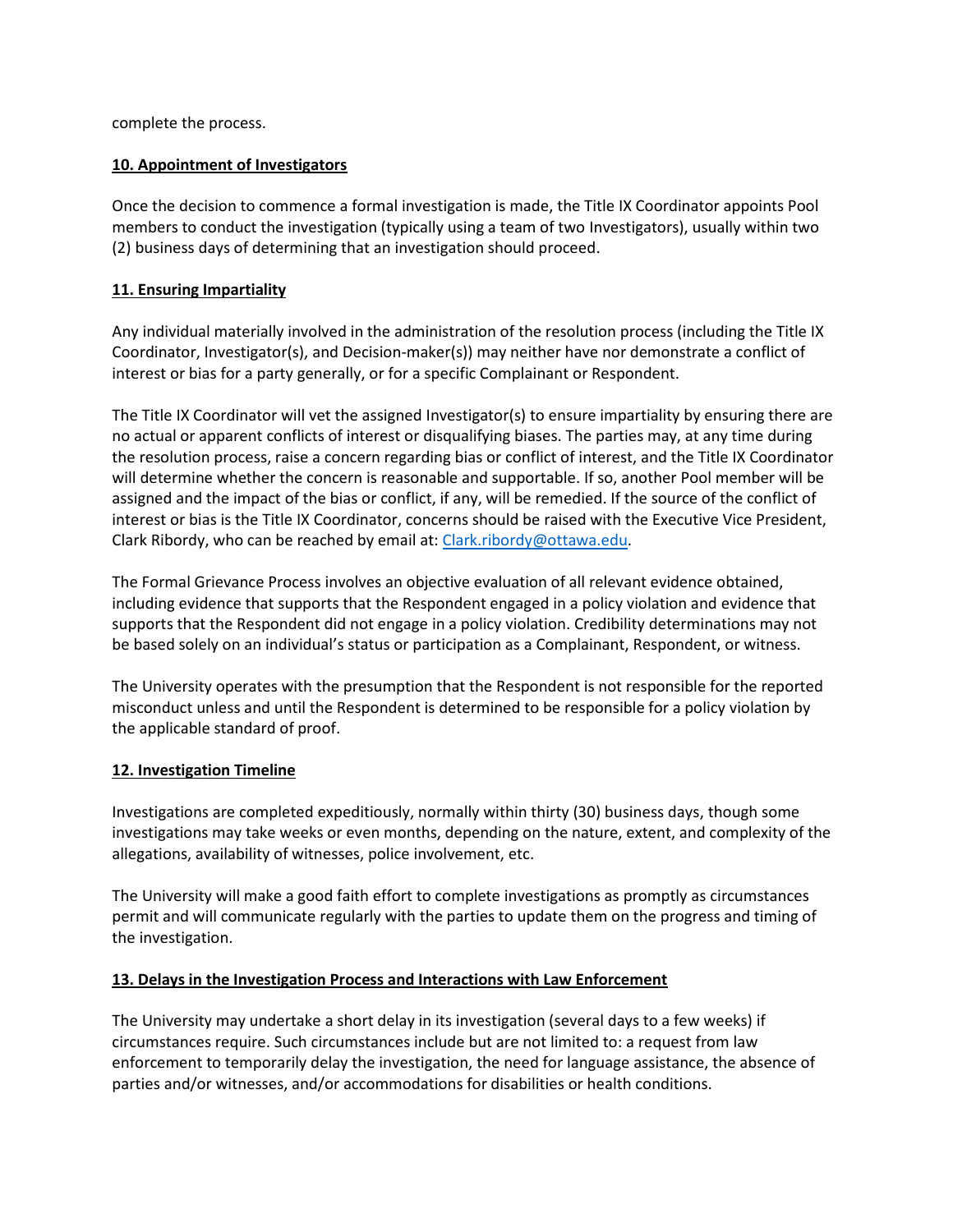The University will communicate in writing the anticipated duration of the delay and reason to the parties and provide the parties with status updates if necessary. The University will promptly resume its investigation and resolution process as soon as feasible. During such a delay, the University will implement supportive measures as deemed appropriate.

University action(s) or processes are not typically altered or precluded on the grounds that civil or criminal charges involving the underlying incident(s) have been filed or that criminal charges have been dismissed or reduced.

### **14. Steps in the Investigation Process**

All investigations are thorough, reliable, impartial, prompt, and fair. Investigations involve interviews with all relevant parties and witnesses; obtaining available, relevant evidence; and identifying sources of expert information, as necessary.

All parties have a full and fair opportunity, through the investigation process, to suggest witnesses and questions, to provide evidence and expert witnesses, and to fully review and respond to all evidence on the record.

The Investigator(s) typically take(s) the following steps, if not already completed (not necessarily in this order):

- Determine the identity and contact information of the Complainant
- In coordination with campus partners (e.g., the Title IX Coordinator), initiate or assist with any necessary supportive measures
- Identify all policies implicated by the alleged misconduct and notify the Complainant and Respondent of all of the specific policies implicated
- Assist the Title IX Coordinator with conducting a prompt initial assessment to determine if the allegations indicate a potential policy violation
- Commence a thorough, reliable, and impartial investigation by identifying issues and developing a strategic investigation plan, including a witness list, evidence list, intended investigation timeframe, and order of interviews for all witnesses and the parties
- Meet with the Complainant to finalize their interview/statement, if necessary
- Prepare the initial Notice of Investigation and Allegation (NOIA). The NOIA may be amended with any additional or dismissed allegations
	- $\circ$  Notice should inform the parties of their right to have the assistance of an Advisor, who could be a member of the Pool or an Advisor of their choosing present for all meetings attended by the party
- Provide each interviewed party and witness an opportunity to review and verify the Investigator's summary notes (or transcript) of the relevant evidence/testimony from their respective interviews and meetings
- Make good faith efforts to notify the parties of any meeting or interview involving the other party, in advance when possible
- When participation of a party is expected, provide that party with written notice of the date, time, and location of the meeting, as well as the expected participants and purpose
- Interview all available, relevant witnesses and conduct follow-up interviews as necessary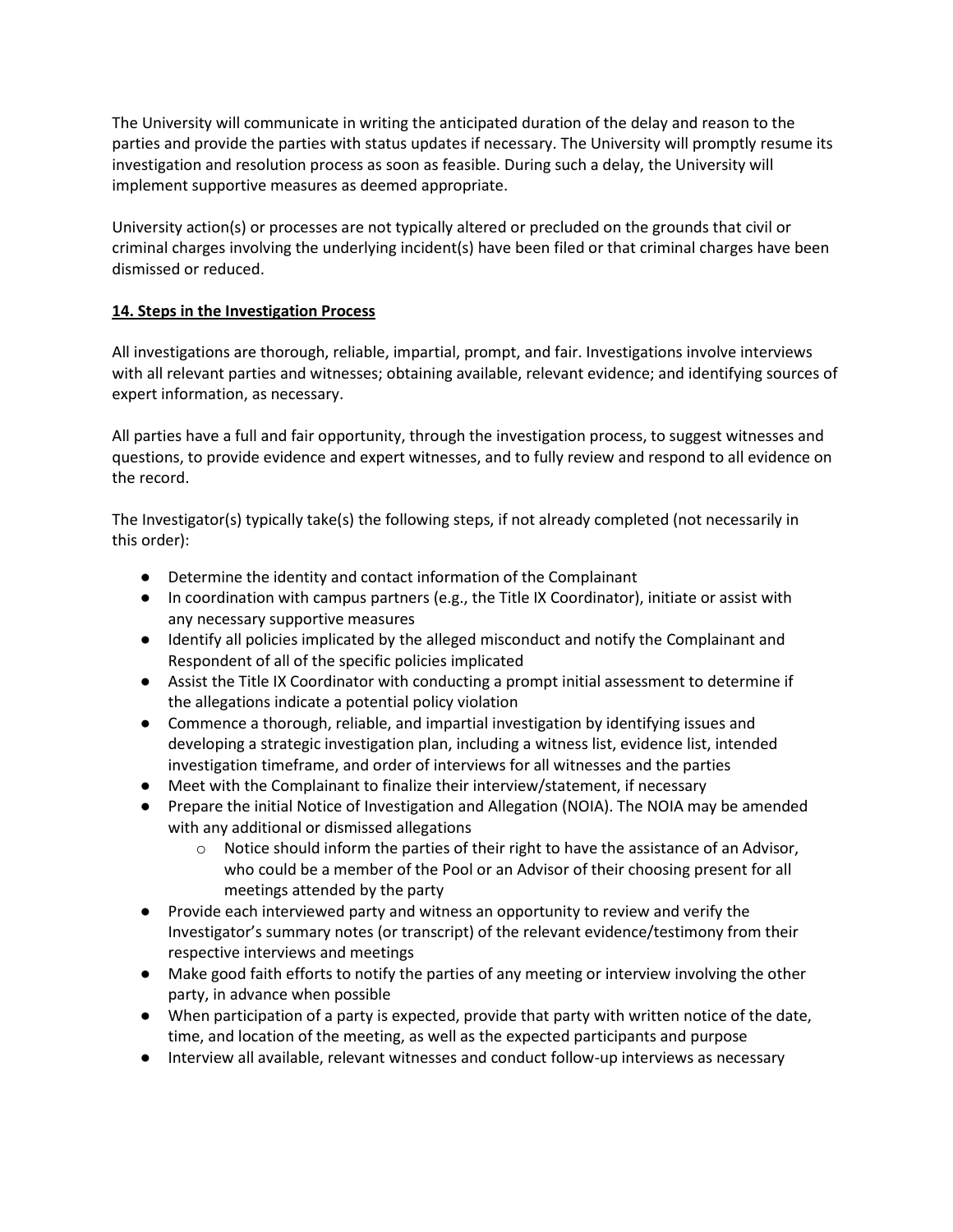- Allow each party the opportunity to suggest witnesses and questions they wish the Investigator(s) to ask of the other party and witnesses, and document in the report which questions were asked, with a rationale for any changes or omissions
- Complete the investigation promptly and without unreasonable deviation from the intended timeline
- Provide regular status updates to the parties throughout the investigation
- Prior to the conclusion of the investigation, provide the parties and their respective Advisors (if so desired by the parties) with a list of witnesses whose information will be used to render a finding
- Write a comprehensive investigation report fully summarizing the investigation, all witness interviews, and addressing all relevant evidence. Appendices including relevant physical or documentary evidence will be included
- The Investigator(s) gather, assess, and synthesize evidence, but make no conclusions, engage in no policy analysis, and render no recommendations as part of their report
- Prior to the conclusion of the investigation, provide the parties and their respective Advisors (if so desired by the parties) a secured electronic or hard copy of the draft investigation report as well as an opportunity to inspect and review all of the evidence obtained as part of the investigation that is directly related to the reported misconduct, including evidence upon which the University does not intend to rely in reaching a determination, for a ten (10) business day review and comment period so that each party may meaningfully respond to the evidence. The parties may elect to waive the full ten days. Each copy of the materials shared will be watermarked on each page with the role of the person receiving it (e.g., Complainant, Respondent, Complainant's Advisor, Respondent's Advisor).
- The Investigator(s) may elect to respond in writing in the investigation report to the parties' submitted responses and/or to share the responses between the parties for additional responses
- The Investigator(s) will incorporate relevant elements of the parties' written responses into the final investigation report, include any additional relevant evidence, make any necessary revisions, and finalize the report. The Investigator(s) should document all rationales for any changes made after the review and comment period
- The Investigator(s) may share the report with the Title IX Coordinator and/or legal counsel for their review and feedback
- The Investigator(s) will incorporate any relevant feedback, and the final report is then shared with all parties and their Advisors through secure electronic transmission or hard copy at least ten (10) business days prior to a hearing. The parties are also provided with a file of any directly related evidence that was not included in the report

# **15. Role and Participation of Witnesses in the Investigation**

Witnesses (as distinguished from the parties) who are employees of the University are expected to cooperate with and participate in the University's investigation and resolution process. Failure of such witnesses to cooperate with and/or participate in the investigation or resolution process constitutes a violation of policy and may warrant discipline.

Although in-person interviews for parties and all potential witnesses are ideal, circumstances (e.g., study abroad, summer break) may require individuals to be interviewed remotely. Skype, Zoom, FaceTime, WebEx, or similar technologies may be used for interviews if the Investigator(s) determine that timeliness or efficiency dictate a need for remote interviewing. The University will take appropriate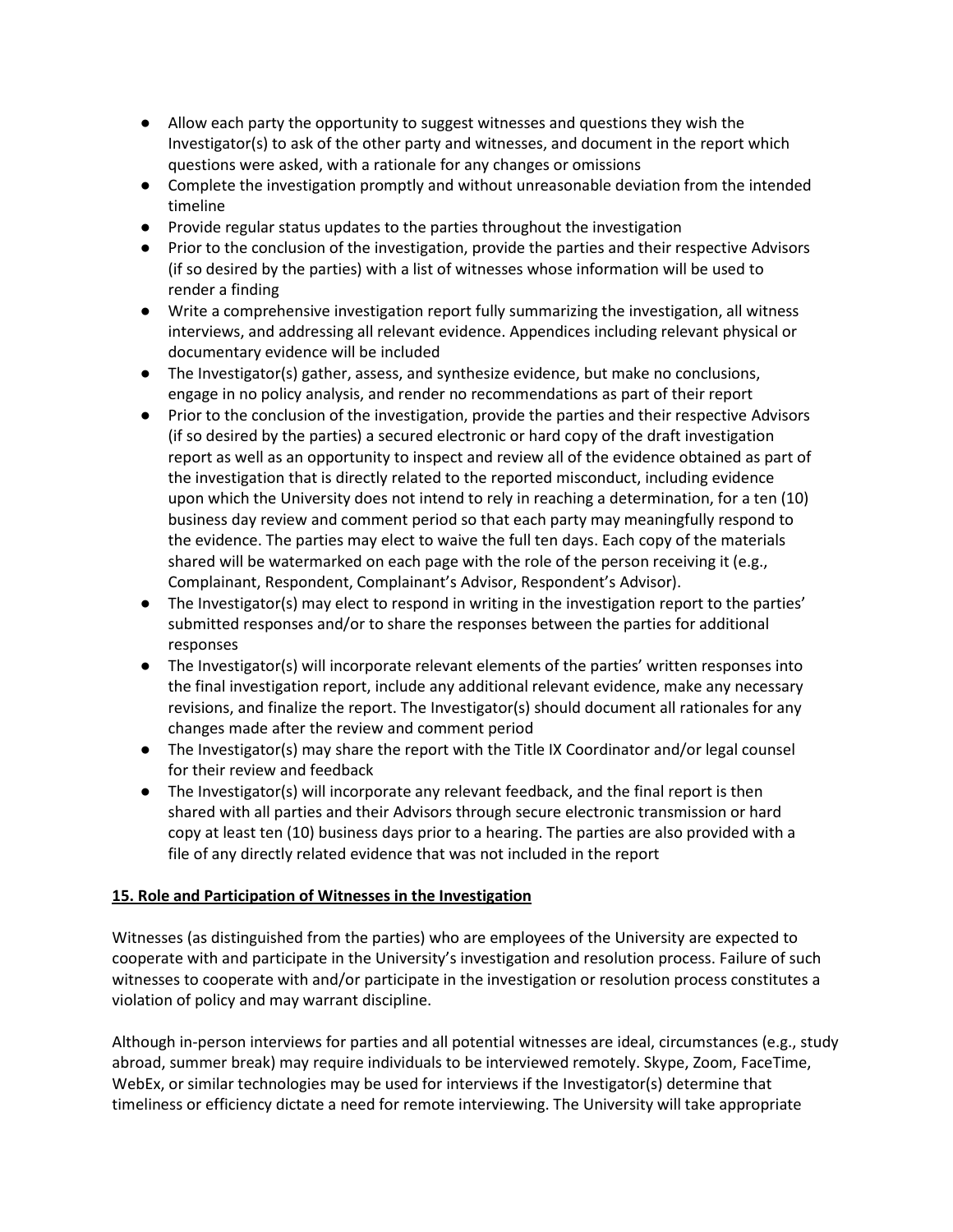steps to reasonably ensure the security/privacy of remote interviews.

Witnesses may also provide written statements in lieu of interviews or choose to respond to written questions, if deemed appropriate by the Investigator(s), though not preferred. If a witness submits a written statement but does not intend to be and is not present for cross examination at a hearing, their written statement may not be used as evidence.

#### **16. Recording of Interviews**

No unauthorized audio or video recording of any kind is permitted during investigation meetings. If Investigator(s) elect to audio and/or video record interviews, all involved parties must be made aware of audio and/or video recording.

### **17. Evidentiary Considerations in the Investigation**

The investigation does not consider: 1) incidents not directly related to the possible violation, unless they evidence a pattern; 2) questions and evidence about the Complainant's sexual predisposition or prior sexual behavior, unless such questions and evidence about the Complainant's prior sexual behavior are offered to prove that someone other than the Respondent committed the conduct alleged by the Complainant, or if the questions and evidence concern specific incidents of the Complainant's prior sexual behavior with respect to the Respondent and are offered to prove consent.

Within the boundaries stated above, the investigation can consider character evidence generally, if offered, but that evidence is unlikely to be relevant unless it is fact evidence or relates to a pattern of conduct.

#### **18. Referral for Hearing**

Provided that the complaint is not resolved through Informal Resolution, once the final investigation report is shared with the parties, the Title IX Coordinator will refer the matter for a hearing.

The hearing cannot be less than ten (10) business days from the conclusion of the investigation –when the final investigation report is transmitted to the parties and the Decision-maker–unless all parties and the Decision-maker agree to an expedited timeline.

The Title IX Coordinator will select an appropriate Decision-maker(s) from the Pool or from an outside service.

#### **19. Hearing Decision-maker Composition**

The University will designate either a single Decision-maker or a three-member Decision-maker panel from either the Pool or an outside service, at the discretion of the Title IX Coordinator. The single Decision-maker will also Chair the hearing. With a panel, one of the three members will be appointed as Chair by the Title IX Coordinator.

The Decision-maker(s) will not have had any previous involvement with the investigation. The Title IX Coordinator may elect to have an alternate from the Pool sit in throughout the hearing process in the event that a substitute is needed for any reason.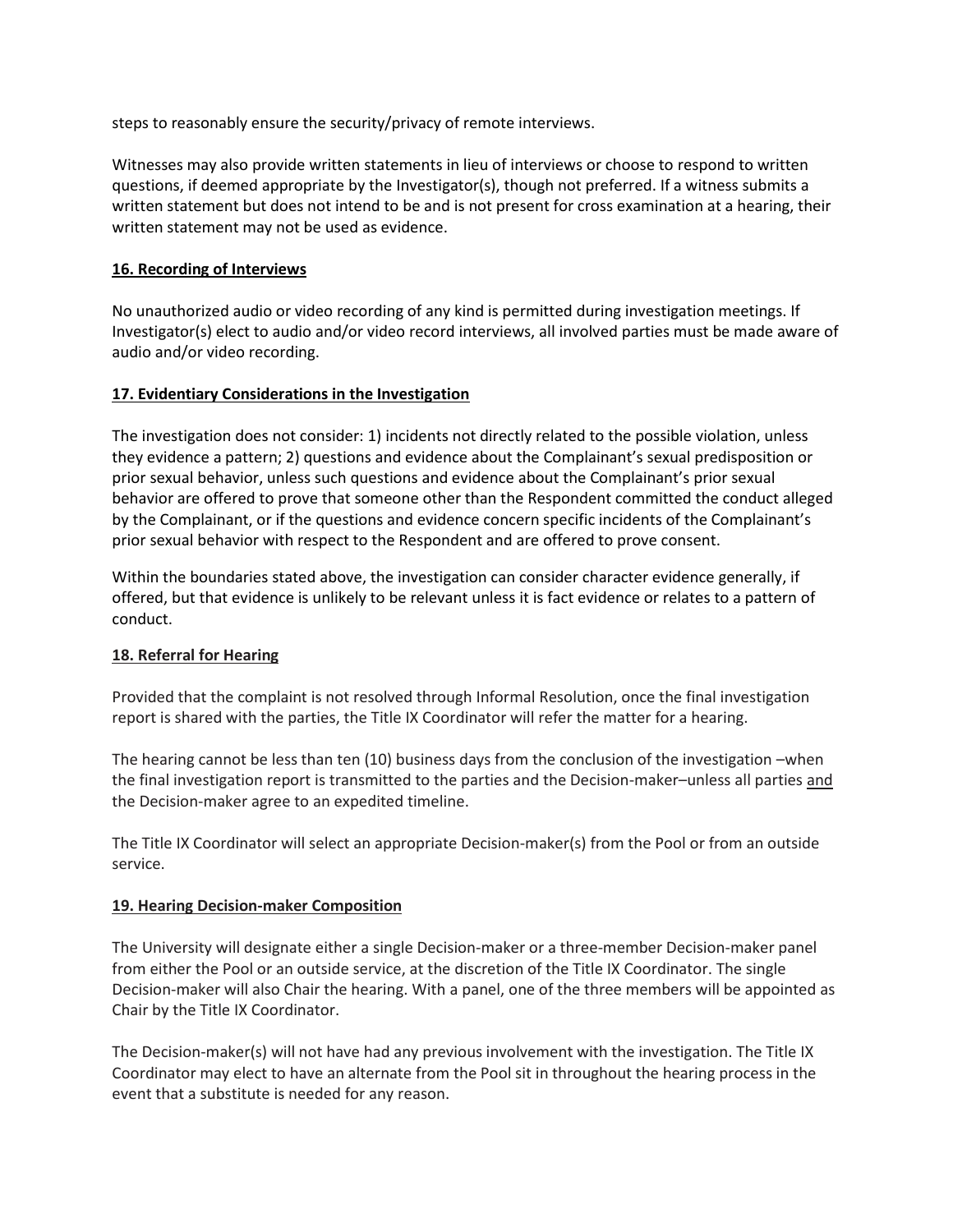Those who have served as Investigators will be witnesses in the hearing and therefore may not serve as Decision-makers. Those who are serving as Advisors for any party may not serve as Decision-makers in that matter.

The Title IX Coordinator may not serve as a Decision-maker or Chair in the matter but may serve as an administrative facilitator of the hearing if their previous role(s) in the matter do not create a conflict of interest. Otherwise, a designee may fulfill this role. The hearing will convene at a time determined by the Chair or designee.

#### **20. Evidentiary Considerations in the Hearing**

Any evidence that the Decision-maker(s) determine(s) is relevant and credible may be considered. The hearing does not consider: 1) incidents not directly related to the possible violation, unless they evidence a pattern; 2) questions and evidence about the Complainant's sexual predisposition or prior sexual behavior, unless such questions and evidence about the Complainant's prior sexual behavior are offered to prove that someone other than the Respondent committed the conduct alleged by the Complainant, or if the questions and evidence concern specific incidents of the Complainant's prior sexual behavior with respect to the Respondent and are offered to prove consent.

Within the boundaries stated above, the hearing can consider character evidence generally, if offered, but that evidence is unlikely to be relevant unless it is fact evidence or relates to a pattern of conduct.

After post-hearing deliberation, the Decision-maker renders a determination based on the preponderance of the evidence; whether it is more likely than not that the Respondent violated the Policy as alleged.

Previous disciplinary action of any kind involving the Respondent may be considered in determining an appropriate sanction upon a determination of responsibility, in align with the University's progressive discipline system. This information is only considered at the sanction stage of the process and is not shared until then.

The parties may each submit a written impact statement prior to the hearing for the consideration of the Decision-maker(s) at the sanction stage of the process when a determination of responsibility is reached.

If an external Decision-maker is brought in for the hearing, the Title IX Coordinator will appoint a member of the Pool to conduct the sanction. The determination of sanctions may be done in consultation with BIT members.

#### **21. Notice of Hearing**

No less than ten (10) business days prior to the hearing, the Title IX Coordinator or the Chair will send notice of the hearing to the parties. Once mailed, emailed, and/or received in-person, notice will be presumptively delivered.

The notice will contain: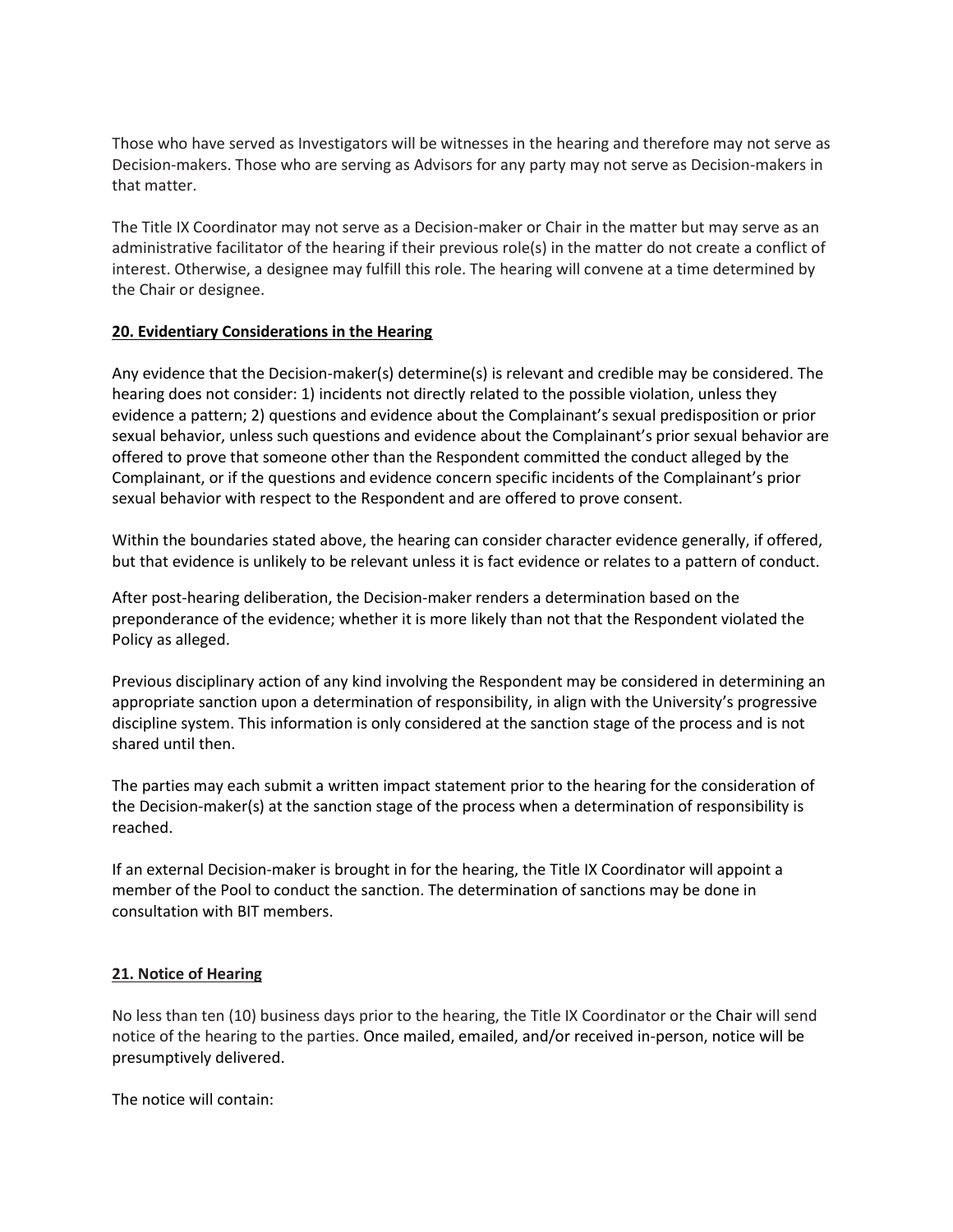- A description of the alleged violation(s), a list of all policies allegedly violated, a description of the applicable procedures, and a statement of the potential sanctions/responsive actions that could result.
- The time, date, and location of the hearing and a reminder that attendance is mandatory, superseding all other campus activities.
- Any technology that will be used to facilitate the hearing.
- Information about the option for the live hearing to occur with the parties located in separate rooms using technology that enables the Decision-maker(s) and parties to see and hear a party or witness answering questions. Such a request must be raised with the Title IX Coordinator at least five (5) business days prior to the hearing.
- A list of all those who will attend the hearing, along with an invitation to object to any Decisionmaker on the basis of demonstrated bias. This must be raised with the Title IX Coordinator at least two (2) business days prior to the hearing.
- Information on how the hearing will be recorded and on access to the recording for the parties after the hearing.
- A statement that if any party or witness does not appear at the scheduled hearing, the hearing may be held in their absence, and the party's or witness's testimony and any statements given prior to the hearing will not be considered by the Decision-maker(s). For compelling reasons, the Decision-maker may reschedule the hearing.
- Notification that the parties may have the assistance of an Advisor of their choosing at the hearing and will be required to have one present for any questions they may desire to ask. The party must notify the Title IX Coordinator if they do not have an Advisor, and the University will appoint one. Each party must have an Advisor present. There are no exceptions.
- A copy of all the materials provided to the Decision-maker(s) about the matter, unless they have been provided already.<sup>10</sup>
- An invitation to each party to submit to the Decision-maker(s) an impact statement pre-hearing that the Decision-maker will review during any sanction determination.
- An invitation to contact the Title IX Coordinator to arrange any disability accommodations, language assistance, and/or interpretation services that may be needed at the hearing, at least seven (7) business days prior to the hearing.
- Whether parties can or cannot bring mobile phones/devices into the hearing (this may vary by situation).

Hearings for possible violations that occur near or after the end of an academic term (assuming the Respondent is still subject to this Policy) and are unable to be resolved prior to the end of term will typically be held immediately after the end of the term or during the summer, as needed, to meet the resolution timeline followed by the University and remain within the 60-90 business day goal for resolution.

In these cases, if the Respondent is a graduating student, a hold may be placed on graduation and/or official transcripts until the matter is fully resolved (including any appeal). A student facing charges under this Policy is not in good standing to graduate.

 $\overline{\phantom{a}}$ 

 $10$  The final investigation report may be shared using electronic means that preclude downloading, forwarding, or otherwise sharing.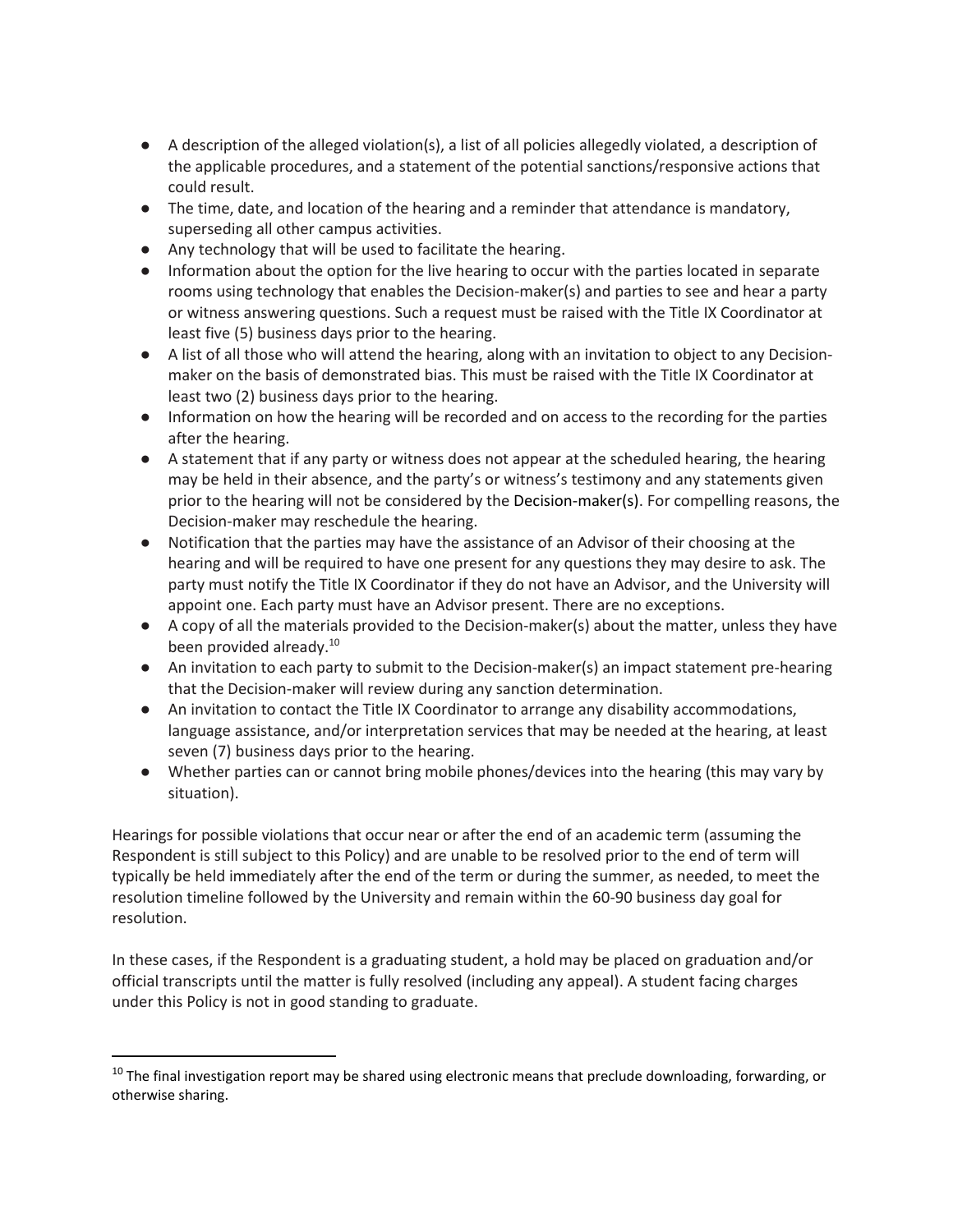### **22. Alternative Hearing Participation Options**

If a party or parties prefer not to attend or cannot attend the hearing in person, the party should request alternative arrangements from the Title IX Coordinator at least five (5) business days prior to the hearing.

The Title IX Coordinator or Chair can arrange to use technology to allow remote testimony without compromising the fairness of the hearing. Remote options may also be needed for witnesses who cannot appear in person. Any witness who cannot attend in person should let the Title IX Coordinator know at least five (5) business days prior to the hearing so that appropriate arrangements can be made.

### **23. Pre-Hearing Preparation**

The Chair or hearing facilitator after any necessary consultation with the parties, Investigator(s) and/or Title IX Coordinator, will provide the names of persons who will be participating in the hearing, all pertinent documentary evidence, and the final investigation report to the parties at least ten (10) business days prior to the hearing.

Any witness scheduled to participate in the hearing must have been first interviewed by the Investigator(s) unless all parties and the Chair assent to the witness's participation in the hearing. The same holds for any evidence that is first offered at the hearing. If the parties and Chair do not assent to the admission of evidence newly offered at the hearing, the Chair may delay the hearing and instruct that the investigation needs to be re-opened to consider that evidence.

The parties will be given a list of the names of the Decision-maker(s) at least five (5) business days in advance of the hearing. All objections to any Decision-maker must be raised in writing, detailing the rationale for the objection, and must be submitted to the Title IX Coordinator as soon as possible and no later than one day prior to the hearing. Decision-makers will only be removed if the Title IX Coordinator concludes that their bias or conflict of interest precludes an impartial hearing of the allegation(s).

The Title IX Coordinator will give the Decision-maker(s) a list of the names of all parties, witnesses, and Advisors at least five (5) business days in advance of the hearing. Any Decision-maker who cannot make an objective determination must recuse themselves from the proceedings when notified of the identity of the parties, witnesses, and Advisors in advance of the hearing. If a Decision-maker is unsure of whether a bias or conflict of interest exists, they must raise the concern to the Title IX Coordinator as soon as possible.

During the ten (10) business day period prior to the hearing, the parties have the opportunity for continued review and comment on the final investigation report and available evidence. That review and comment can be shared with the Chair at the pre-hearing meeting or at the hearing and will be exchanged between each party by the Chair.

#### **24. Pre-Hearing Meetings**

The Chair may convene a pre-hearing meeting(s) with the parties and/or their Advisors to invite them to submit the questions or topics they (the parties and/or their Advisors) wish to ask or discuss at the hearing, so that the Chair can rule on their relevance ahead of time to avoid any improper evidentiary introduction in the hearing or provide recommendations for more appropriate phrasing. However, this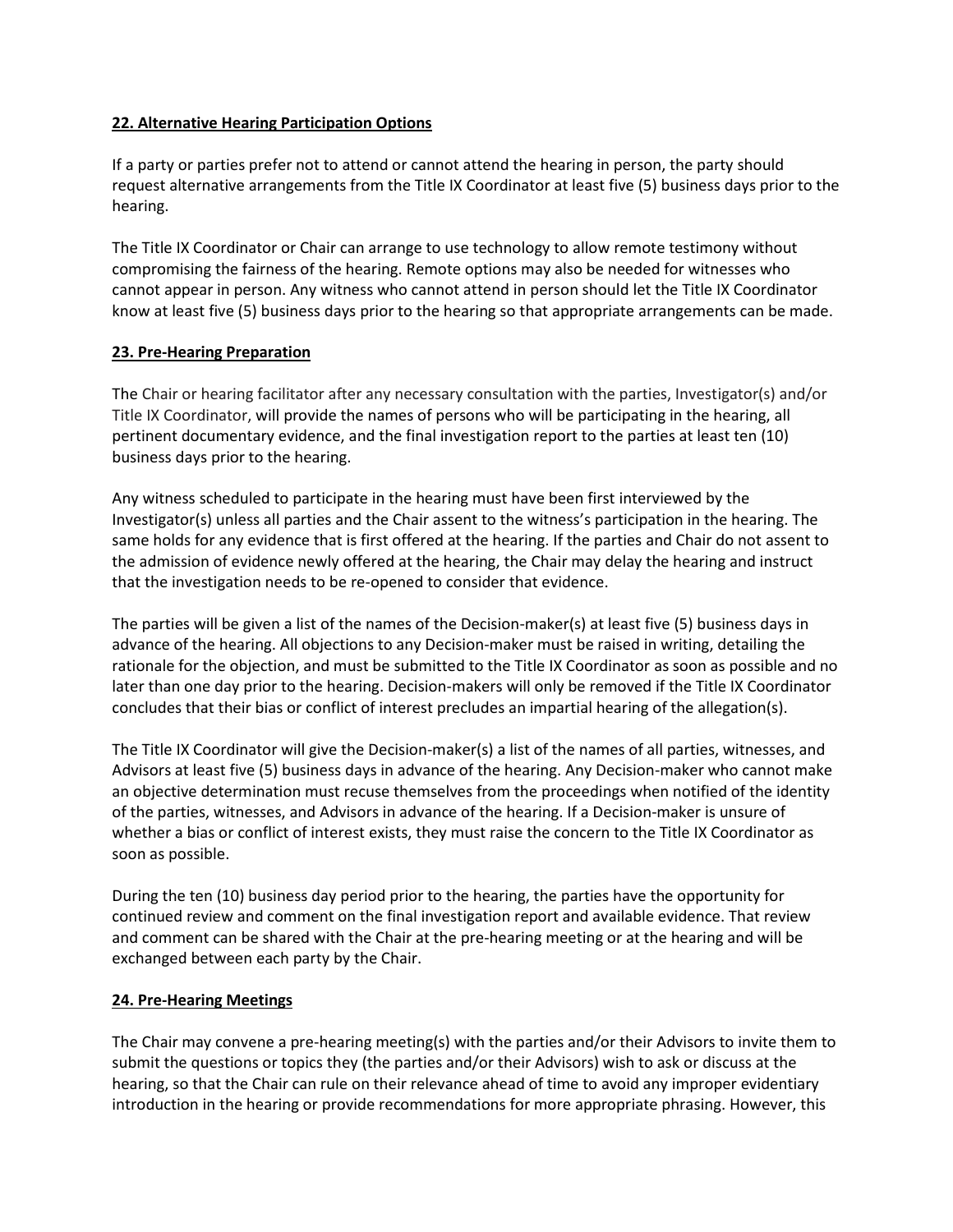advance review opportunity does not preclude the Advisors from asking a question for the first time at the hearing or from asking for a reconsideration based on any new information or testimony offered at the hearing. The Chair must document and share with each party their rationale for any exclusion or inclusion at a pre-hearing meeting.

The Chair, **only with full agreement** of the parties, may decide in advance of the hearing that certain witnesses do not need to be present if their testimony can be adequately summarized by the Investigator(s) in the investigation report or during the hearing.

At each pre-hearing meeting with a party and their Advisor, the Chair will consider arguments that evidence identified in the final investigation report as relevant is, in fact, not relevant. Similarly, evidence identified as directly related but not relevant by the Investigator(s) may be argued to be relevant. The Chair may rule on these arguments pre-hearing and will exchange those rulings between the parties prior to the hearing to assist in preparation for the hearing. The Chair may consult with legal counsel and/or the Title IX Coordinator or ask either or both to attend pre-hearing meetings.

The pre-hearing meeting(s) may be recorded if all parties are informed of the recording.

### **25. Hearing Procedures**

At the hearing, the Decision-maker(s) has the authority to hear and make determinations on all allegations of discrimination, harassment, and/or retaliation and may also hear and make determinations on any additional alleged policy violations that have occurred in concert with the discrimination, harassment, and/or retaliation, even though those collateral allegations may not specifically fall within the policy.

Participants at the hearing will include the Chair, any additional panelists, the hearing facilitator, the Investigator(s) who conducted the investigation, the parties, Advisors to the parties, any called witnesses, the Title IX Coordinator if needed, and anyone providing authorized accommodations or assistive services.

The Chair will answer all questions of procedure. Anyone appearing at the hearing to provide information will respond to questions on their own behalf.

The Chair will allow witnesses who have relevant information to appear at a portion of the hearing in order to respond to specific questions from the Decision-maker(s) and the parties and the witnesses will then be excused.

#### **26. Joint Hearings**

In hearings involving more than one Respondent or in which two (2) or more Complainants have accused the same individual of substantially similar conduct, the default procedure will be to hear the allegations jointly.

However, the Title IX Coordinator may permit the investigation and/or hearings pertinent to each Respondent to be conducted separately if there is a compelling reason to do so. In joint hearings, separate determinations of responsibility will be made for each Respondent with respect to each alleged policy violation.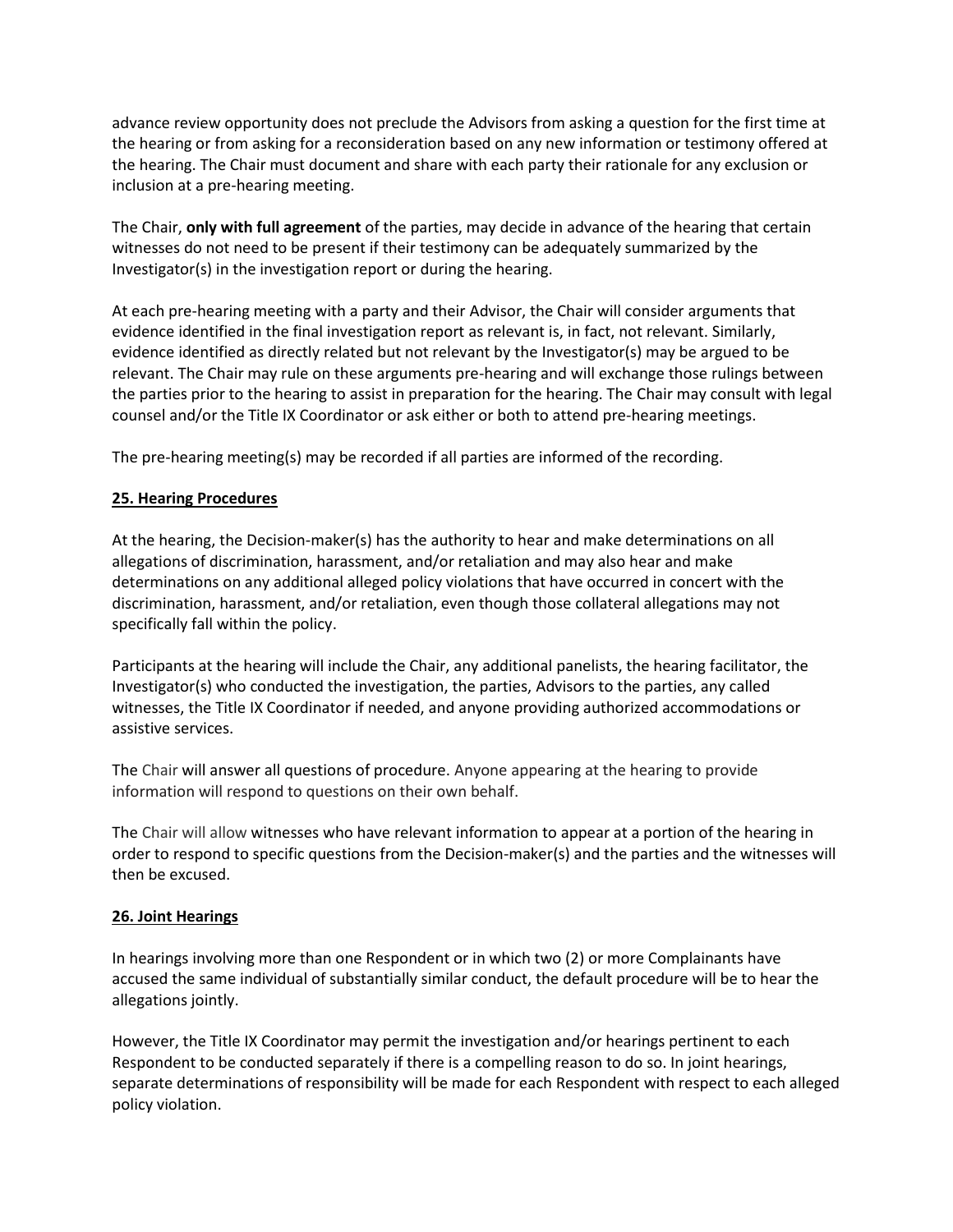# **27. The Order of the Hearing – Introductions and Explanation of Procedure**

The Chair explains the procedures and introduces the participants. This may include a final opportunity for challenge or recusal of the Decision-maker(s) on the basis of bias or conflict of interest. The Chair will rule on any such challenge unless the Chair is the individual who is the subject of the challenge, in which case the Title IX Coordinator will review and decide the challenge.

The Chair and/or the hearing facilitator then conducts the hearing according to the hearing script]. At the hearing, recording, witness logistics, party logistics, curation of documents, separation of the parties, and other administrative elements of the hearing process are managed by a non-voting hearing facilitator appointed by the Title IX Coordinator. The hearing facilitator may attend to: logistics of rooms for various parties/witnesses as they wait; flow of parties/witnesses in and out of the hearing space; ensuring recording and/or virtual conferencing technology is working as intended; copying and distributing materials to participants, as appropriate, etc.

### **28. Investigator Presents the Final Investigation Report**

The Investigator(s) will then present a summary of the final investigation report, including items that are contested and those that are not, and will be subject to questioning by the Decision-maker(s) and the parties (through their Advisors). The Investigator(s) will be present during the entire hearing process, but not during deliberations.

Neither the parties nor the Decision-maker(s) should ask the Investigator(s) their opinions on credibility, recommended findings, or determinations, and the Investigators, Advisors, and parties will refrain from discussion of or questions about these assessments. If such information is introduced, the Chair will direct that it be disregarded.

#### **29. Testimony and Questioning**

Once the Investigator(s) present their report and are questioned, the parties and witnesses may provide relevant information in turn, beginning with the Complainant, and then in the order determined by the Chair. The parties/witnesses will submit to questioning by the Decision-maker(s) and then by the parties through their Advisors ("cross-examination").

All questions are subject to a relevance determination by the Chair. The Advisor, who will remain seated during questioning, will pose the proposed question orally, electronically, or in writing (orally is the default, but other means of submission may be permitted by the Chair upon request if agreed to by all parties and the Chair), the proceeding will pause to allow the Chair to consider it (and state it if it has not been stated aloud), and the Chair will determine whether the question will be permitted, disallowed, or rephrased.

The Chair may invite explanations or persuasive statements regarding relevance with the Advisors, if the Chair so chooses. The Chair will then state their decision on the question for the record and advise the party/witness to whom the question was directed, accordingly. The Chair will explain any decision to exclude a question as not relevant, or to reframe it for relevance.

The Chair will limit or disallow questions on the basis that they are irrelevant, unduly repetitious (and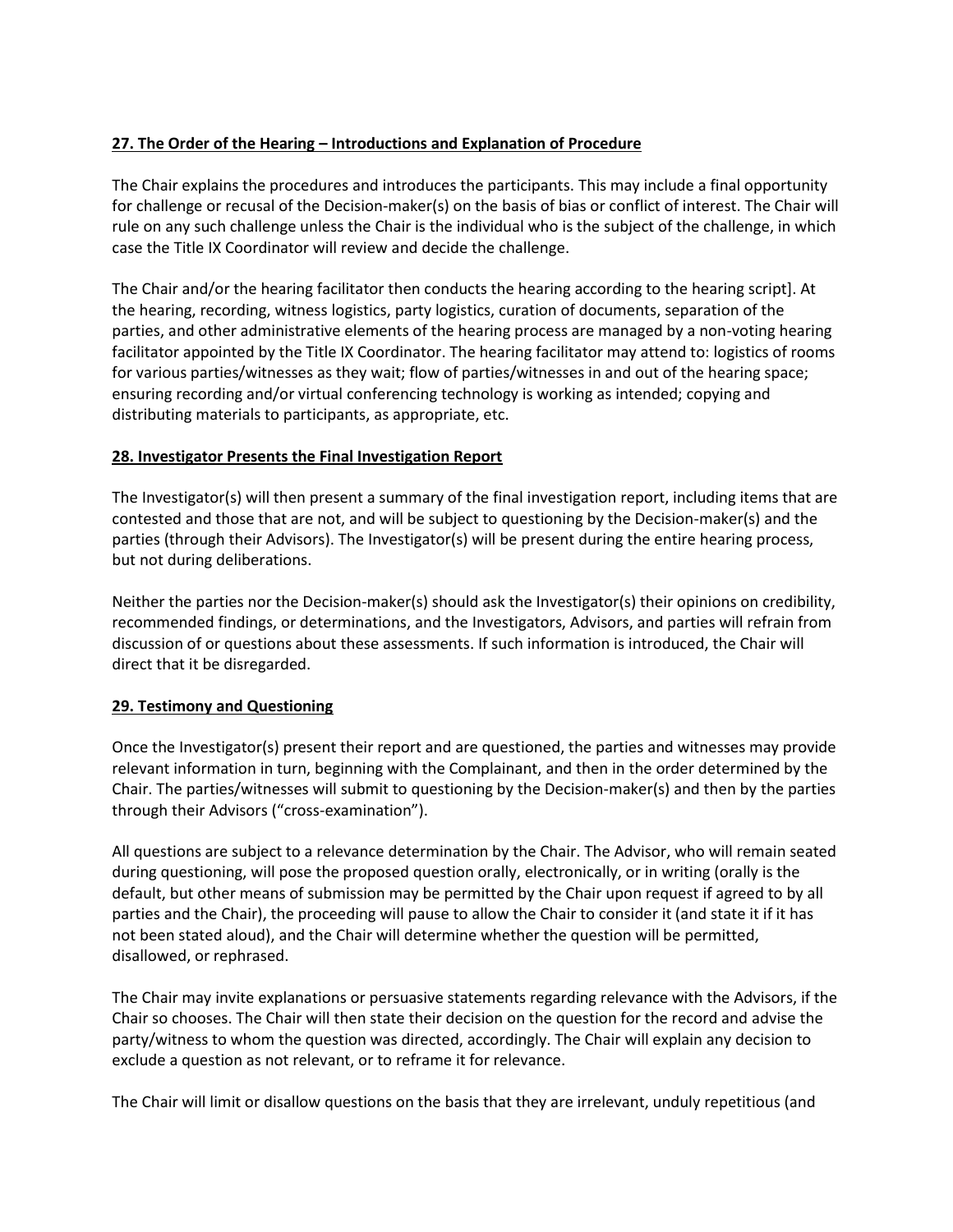thus irrelevant), or abusive. The Chair has final say on all questions and determinations of relevance. The Chair may consult with legal counsel on any questions of admissibility. The Chair may ask Advisors to frame why a question is or is not relevant from their perspective but will not entertain argument from the Advisors on relevance once the Chair has ruled on a question.

If the parties raise an issue of bias or conflict of interest of an Investigator or Decision-maker at the hearing, the Chair may elect to address those issues, consult with legal counsel, and/or refer them to the Title IX Coordinator, and/or preserve them for appeal. If bias is not in issue at the hearing, the Chair should not permit irrelevant questions that probe for bias.

### **30. Refusal to Submit to Cross-Examination and Inferences**

If a party or witness chooses not to submit to cross-examination at the hearing, either because they do not attend the meeting, or they attend but refuse to participate in questioning, then the Decisionmaker(s) may not rely on any prior statement made by that party or witness at the hearing (including those contained in the investigation report) in the ultimate determination of responsibility. The Decision-maker(s) must disregard that statement. Evidence provided that is something other than a statement by the party or witness may be considered.

If the party or witness attends the hearing and answers some cross-examination questions, only statements related to the cross-examination questions they refuse to answer cannot be relied upon. However, if the statements of the party who is refusing to submit to cross-examination or refuses to attend the hearing are the subject of the allegation itself (e.g., the case is about verbal harassment or a quid pro quo offer), then those statements are not precluded from admission.

The Decision-maker(s) may not draw any inference solely from a party's or witness's absence from the hearing or refusal to answer cross-examination or other questions.

If charges of policy violations other than sexual harassment are considered at the same hearing, the Decision-maker(s) may consider all evidence it deems relevant, may rely on any relevant statement as long as the opportunity for cross-examination is afforded to all parties through their Advisors, and may draw reasonable inferences from any decision by any party or witness not to participate or respond to questions.

If a party's Advisor of choice refuses to comply with the University's established rules of decorum for the hearing, the University may require the party to use a different Advisor. If a University-provided Advisor refuses to comply with the rules of decorum, the University may provide that party with a different Advisor to conduct cross-examination on behalf of that party.

#### **31. Recording Hearings**

Hearings (but not deliberations) are recorded by the University for purposes of review in the event of an appeal. The parties may not record the proceedings and no other unauthorized recordings are permitted.

The Decision-maker(s), the parties, their Advisors, and appropriate administrators of the University will be permitted to listen to the recording in a controlled environment determined by the Title IX Coordinator. No person will be given or be allowed to make a copy of the recording without permission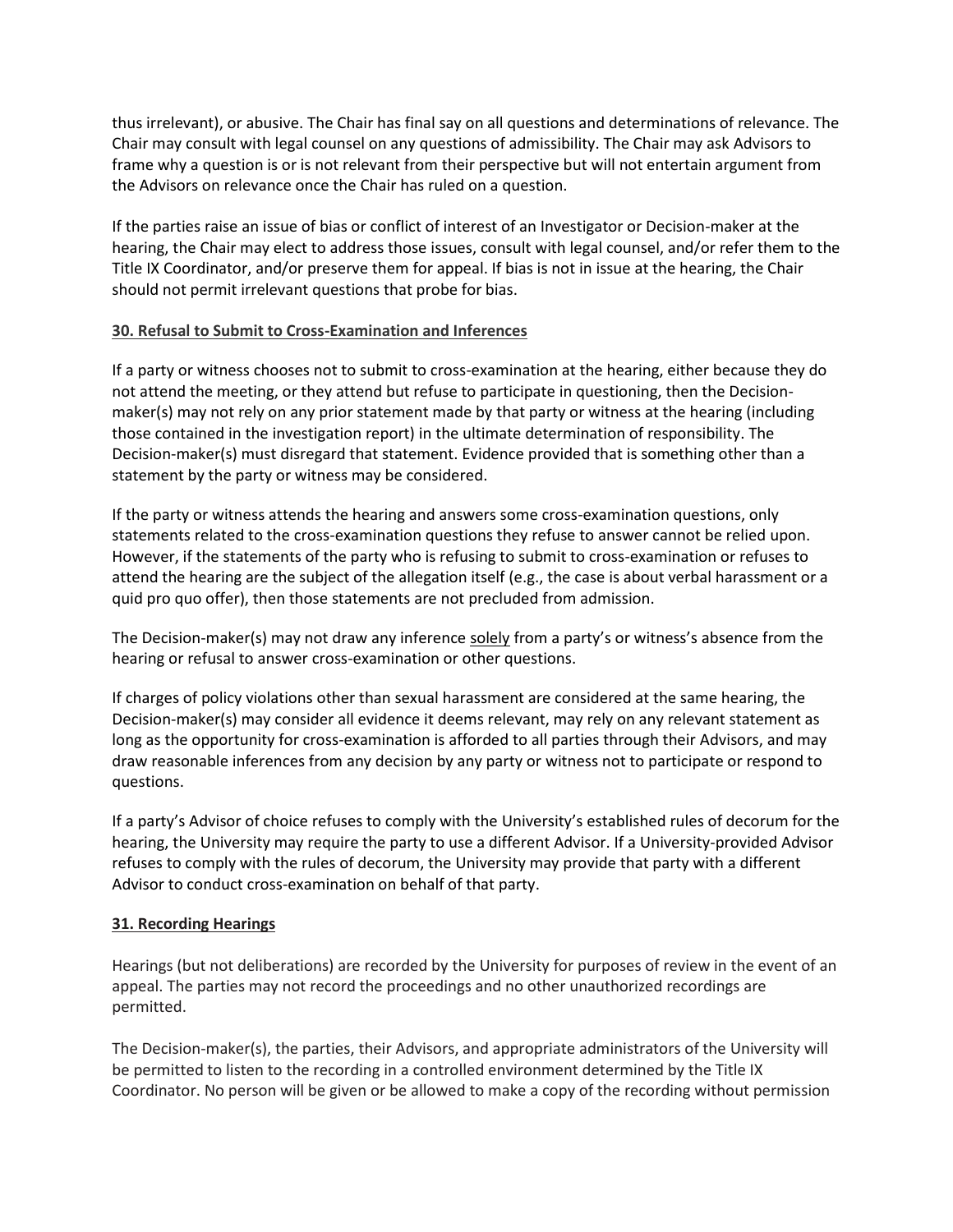of the Title IX Coordinator.

#### **32. Deliberation, Decision-making, and Standard of Proof**

The Decision-maker(s) will deliberate in closed session to determine whether the Respondent is responsible or not responsible for the policy violation(s) in question. If a panel is used, a simple majority vote is required to determine the finding. The preponderance of the evidence standard of proof is used. The hearing facilitator may be invited to attend the deliberation by the Chair, but is there only to facilitate procedurally, not to address the substance of the allegations.

When there is a finding of responsibility on one or more of the allegations, the Decision-maker(s) may then consider the previously submitted party impact statements in determining appropriate sanction(s).

The Chair will ensure that each of the parties has an opportunity to review any impact statement submitted by the other party(ies). The Decision-maker(s) may, at their discretion, consider the statements, but they are not binding.

The Decision-maker(s) will review the statements and any pertinent conduct history provided by the Dean of Student Life or other relevant administrator and may recommend the appropriate sanction(s); if the Decision-maker is from an outside source, they will not provide recommendations on sanctions.

The Chair will then prepare a written deliberation statement and deliver it to the Title IX Coordinator, detailing the determination, rationale, the evidence used in support of its determination, the evidence not relied upon in its determination, credibility assessments, and any sanctions or recommendations, if applicable. The Title IX Coordinator finalize the sanctions with consultation with relevant University administration.

This report is typically three (3) to five (5) pages in length and must be submitted to the Title IX Coordinator within two (2) business days of the end of deliberations, unless the Title IX Coordinator grants an extension. If an extension is granted, the Title IX Coordinator will notify the parties.

#### **33. Notice of Outcome**

Using the deliberation statement, the Title IX Coordinator will work with the Chair to prepare a Notice of Outcome. The Notice of Outcome may be reviewed by legal counsel. The Title IX Coordinator will then share the letter, including the final determination, rationale, and any applicable sanction(s) with the parties and their Advisors within 5 business days of receiving the Decision-maker(s)' deliberation statement.

The Notice of Outcome will then be shared with the parties simultaneously. Notification will be made in writing and may be delivered by one or more of the following methods: in person, mailed to the local or permanent address of the parties as indicated in official University records, or emailed to the parties' University-issued email or otherwise approved account. Once mailed, emailed, and/or received inperson, notice will be presumptively delivered.

The Notice of Outcome will articulate the specific policy(ies) reported to have been violated, including the relevant policy section, and will contain a description of the procedural steps taken by the University from the receipt of the misconduct report to the determination, including any and all notifications to the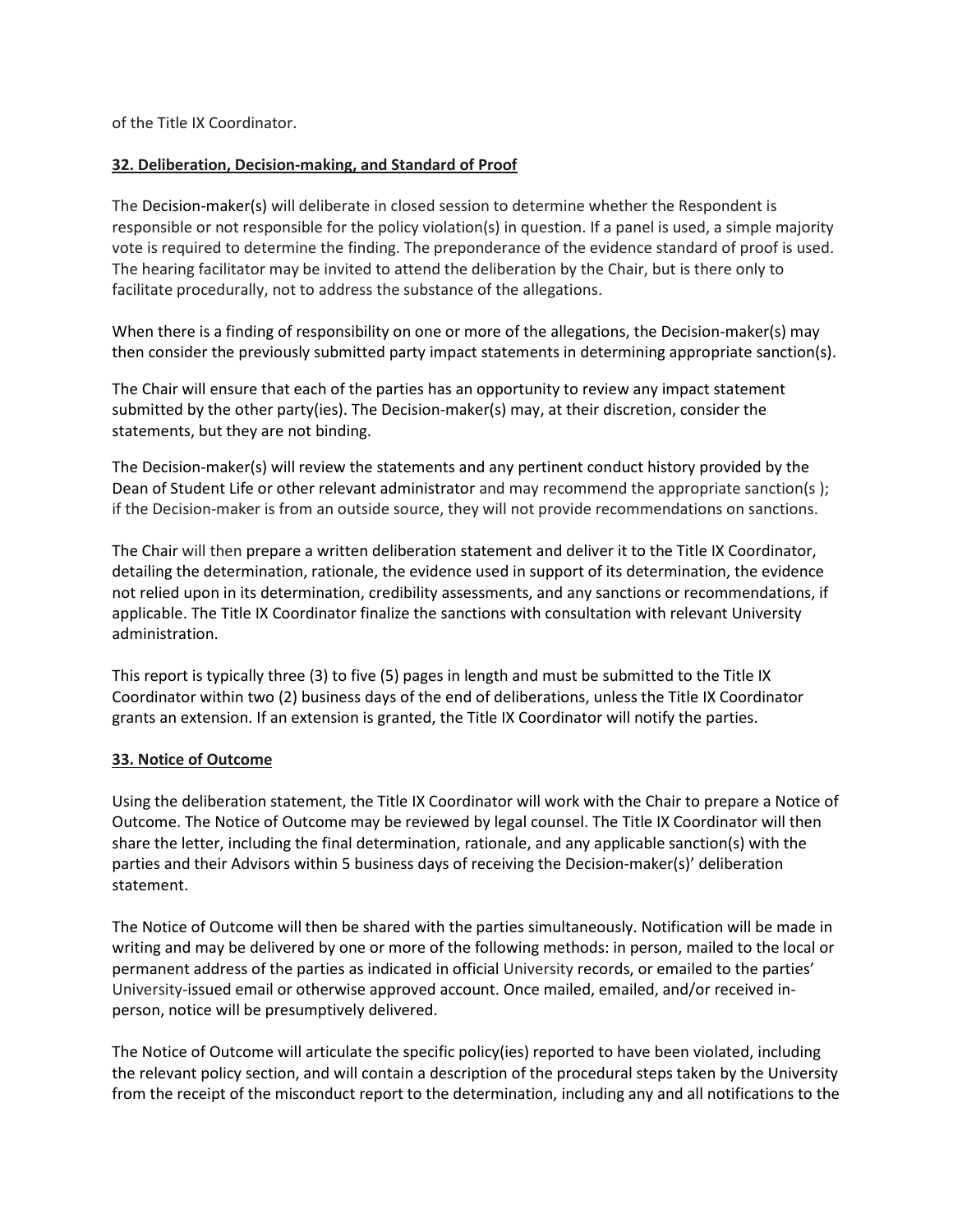parties, interviews with parties and witnesses, site visits, methods used to obtain evidence, and hearings held.

The Notice of Outcome will specify the finding on each alleged policy violation; the findings of fact that support the determination; conclusions regarding the application of the relevant policy to the facts at issue; a statement of, and rationale for, the result of each allegation to the extent the University is permitted to share such information under state or federal law; any sanctions issued which the University is permitted to share according to state or federal law; and any remedies provided to the Complainant designed to ensure access to the University's educational or employment program or activity, to the extent the University is permitted to share such information under state or federal law (please note that this detail is not typically shared with the Respondent unless the remedy directly relates to the Respondent).

The Notice of Outcome will also include information on when the results are considered by the University to be final, any changes that occur prior to finalization, and the relevant procedures and bases for any available appeal options.

### **34. Statement of the Rights of the Parties (See Appendix A)**

### **35. Sanctions**

Factors considered when determining a sanction/responsive action may include, but are not limited to:

- The nature, severity of, and circumstances surrounding the violation(s)
- The Respondent's disciplinary history
- Previous allegations or allegations involving similar conduct
- The need for sanctions/responsive actions to bring an end to the discrimination, harassment, and/or retaliation
- The need for sanctions/responsive actions to prevent the future recurrence of discrimination, harassment, and/or retaliation
- The need to remedy the effects of the discrimination, harassment, and/or retaliation on the Complainant and the community
- The impact on the parties
- Any other information deemed relevant by the Decision-maker(s)

The sanctions will be implemented as soon as is feasible, either upon the outcome of any appeal or the expiration of the window to appeal without an appeal being requested.

The sanctions described in this policy are not exclusive of, and may be in addition to, other actions taken or sanctions imposed by external authorities.

#### **a. Student Sanctions**

The following are the usual sanctions that may be imposed upon students or organizations singly or in combination:

Warning: A formal statement that the conduct was unacceptable and a warning that further violation of any University policy, procedure, or directive will result in more severe sanctions/responsive actions.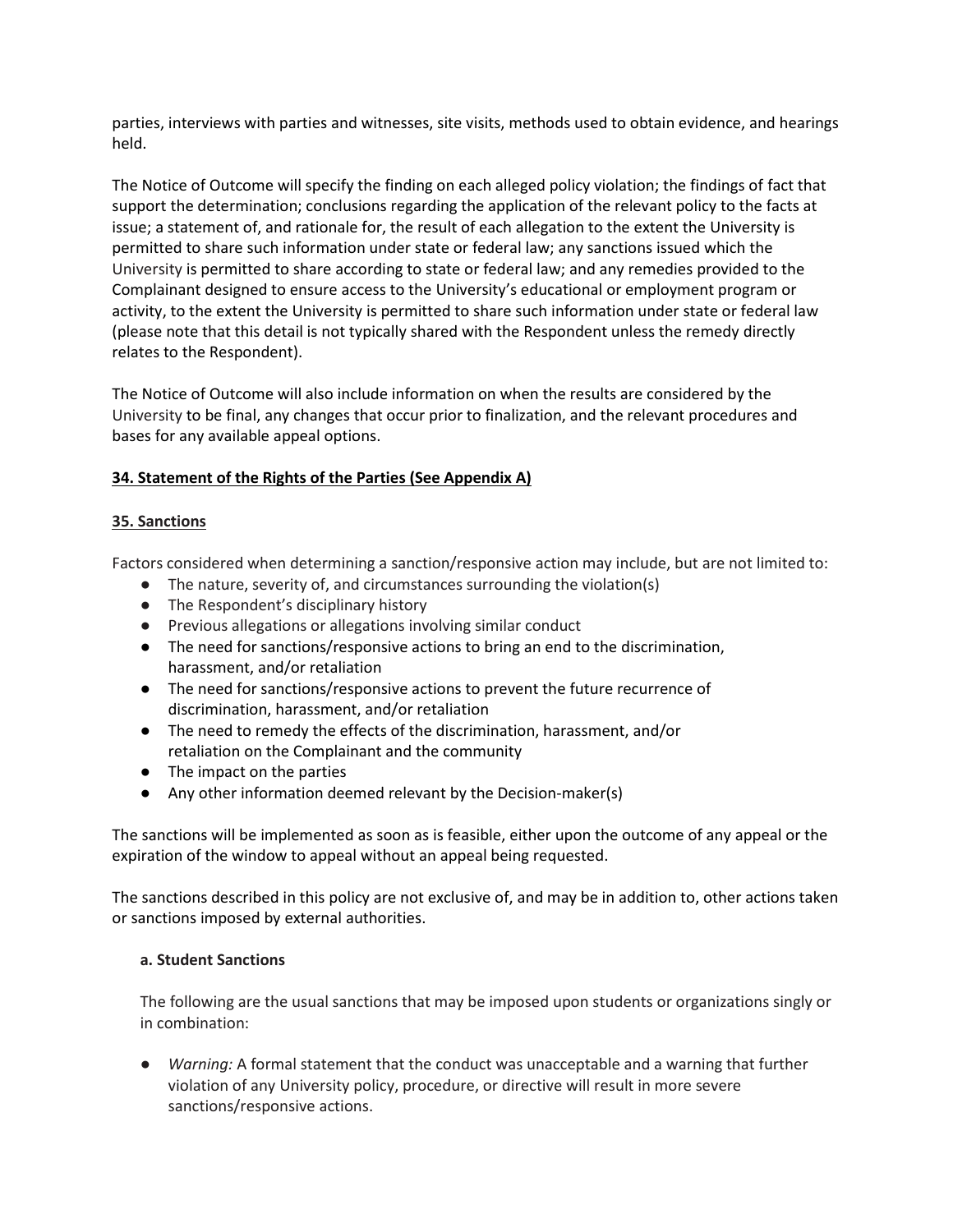- *Required Counseling:* A mandate to meet with and engage in either University-sponsored or external counseling to better comprehend the misconduct and its effects.
- *Probation:* A written reprimand for violation of institutional policy, providing for more severe disciplinary sanctions in the event that the student or organization is found in violation of any institutional policy, procedure, or directive within a specified period of time. Terms of the probation will be articulated and may include denial of specified social privileges, exclusion from co-curricular activities, exclusion from designated areas of campus, no-contact orders, and/or other measures deemed appropriate.
- *Suspension:* Termination of student status for a definite period of time not to exceed two years and/or until specific criteria are met. Students who return from suspension are automatically placed on probation through the remainder of their tenure as a student at University.
- *Expulsion:* Permanent termination of student status and revocation of rights to be on campus for any reason or to attend University-sponsored events. This sanction will be noted permanently as a Conduct Expulsion on the student's official transcript.
- *Withholding Diploma*: The University may withhold a student's diploma for a specified period of time and/or deny a student participation in commencement activities if the student has an allegation pending or as a sanction if the student is found responsible for an alleged violation.
- *Revocation of Degree:* The University reserves the right to revoke a degree previously awarded from the University for fraud, misrepresentation, and/or other violation of University policies, procedures, or directives in obtaining the degree, or for other serious violations committed by a student prior to graduation.
- *Organizational Sanctions*: Deactivation, loss of recognition, loss of some or all privileges (including University registration) for a specified period of time.
- *Other Actions:* In addition to or in place of the above sanctions, the University may assign any other sanctions as deemed appropriate.

# **b. Employee Sanctions/Responsive Actions**

Responsive actions for an employee who has engaged in harassment, discrimination, and/or retaliation include:

- *Warning – Verbal or Written*
- *Performance Improvement Plan/Management Process*
- *Enhanced supervision, observation, or review*
- *Required or Recommended Counseling*
- *Required Training or Education*
- *Probation*
- *Denial of Pay Increase/Pay Grade*
- *Loss of Oversight or Supervisory Responsibility*
- *Demotion*
- *Transfer*
- *Reassignment*
- *Delay of tenure track progress*
- *Assignment to new supervisor*
- *Restriction of stipends, research, and/or professional development resources*
- *Suspension with pay*
- *Suspension without pay*
- *Termination*
- Other Actions: In addition to or in place of the above sanctions/responsive actions, the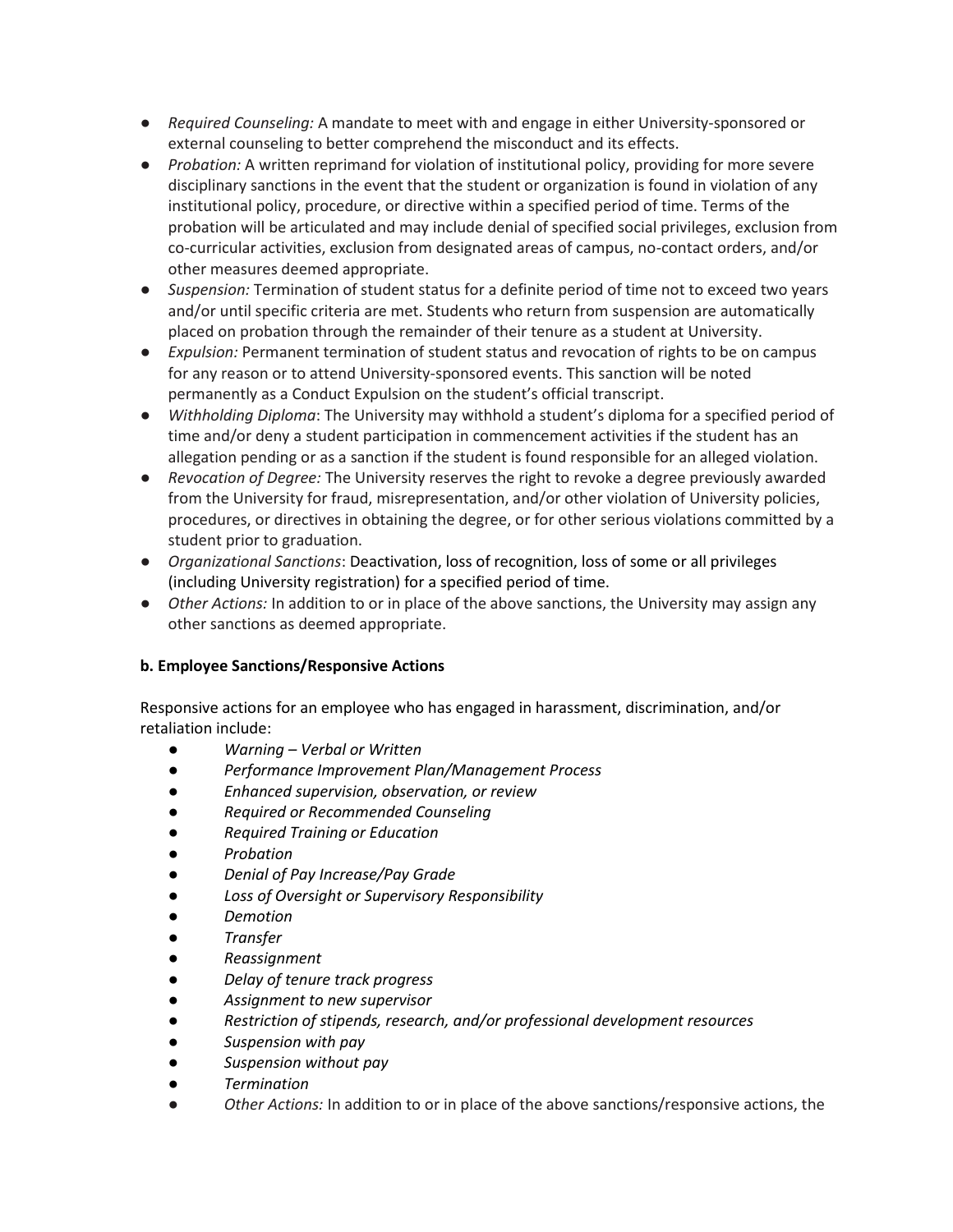University may assign any other responsive actions as deemed appropriate.

#### **36. Withdrawal or Resignation While Charges Pending**

a. Students: If a student has an allegation pending for violation of this, the University may place a hold on a student's ability to graduate and/or to receive an official transcript/diploma.

Should a student decide to not participate in the resolution process, the process proceeds absent their participation to a reasonable resolution. Should a student Respondent permanently withdraw from the University, the resolution process ends, as the University no longer has disciplinary jurisdiction over the withdrawn student.

However, the University will continue to address and remedy any systemic issues, variables that may have contributed to the alleged violation(s), and any ongoing effects of the alleged harassment, discrimination, and/or retaliation. The student who withdraws or leaves while the process is pending may not return to the University. Such exclusion applies to all campuses of University. A hold will be placed on their ability to be readmitted. They may also be barred from University property and/or events.

If the student Respondent only withdraws or takes a leave for a specified period of time (e.g., one semester or term), the resolution process may continue remotely and that student is not permitted to return to University unless and until all sanctions have been satisfied.

b. Employees: Should an employee Respondent resign with unresolved allegations pending, the resolution process ends, as the University no longer has disciplinary jurisdiction over the resigned employee.

However, the University will continue to address and remedy any systemic issues, variables that contributed to the alleged violation(s), and any ongoing effects of the alleged harassment or discrimination.

The employee who resigns with unresolved allegations pending is not eligible for rehire with the University or any campus of the University, and the records retained by the Title IX Coordinator will reflect that status.

All University responses to future inquiries regarding employment references for that individual will include that the former employee resigned during a pending disciplinary matter.

#### **37. Appeals**

Any party may file a request for appeal ("Request for Appeal"), but it must be submitted in writing to the Title IX Coordinator within 5 business days of the delivery of the Notice of Outcome.

A single Appeal Decision-maker will Chair the appeal. The Appeal Decision-maker will not have been involved in the process previously, including any dismissal appeal that may have been heard earlier in the process.

The Request for Appeal will be forwarded to the Appeal Chair for consideration to determine if the request meets the grounds for appeal (a Review for Standing).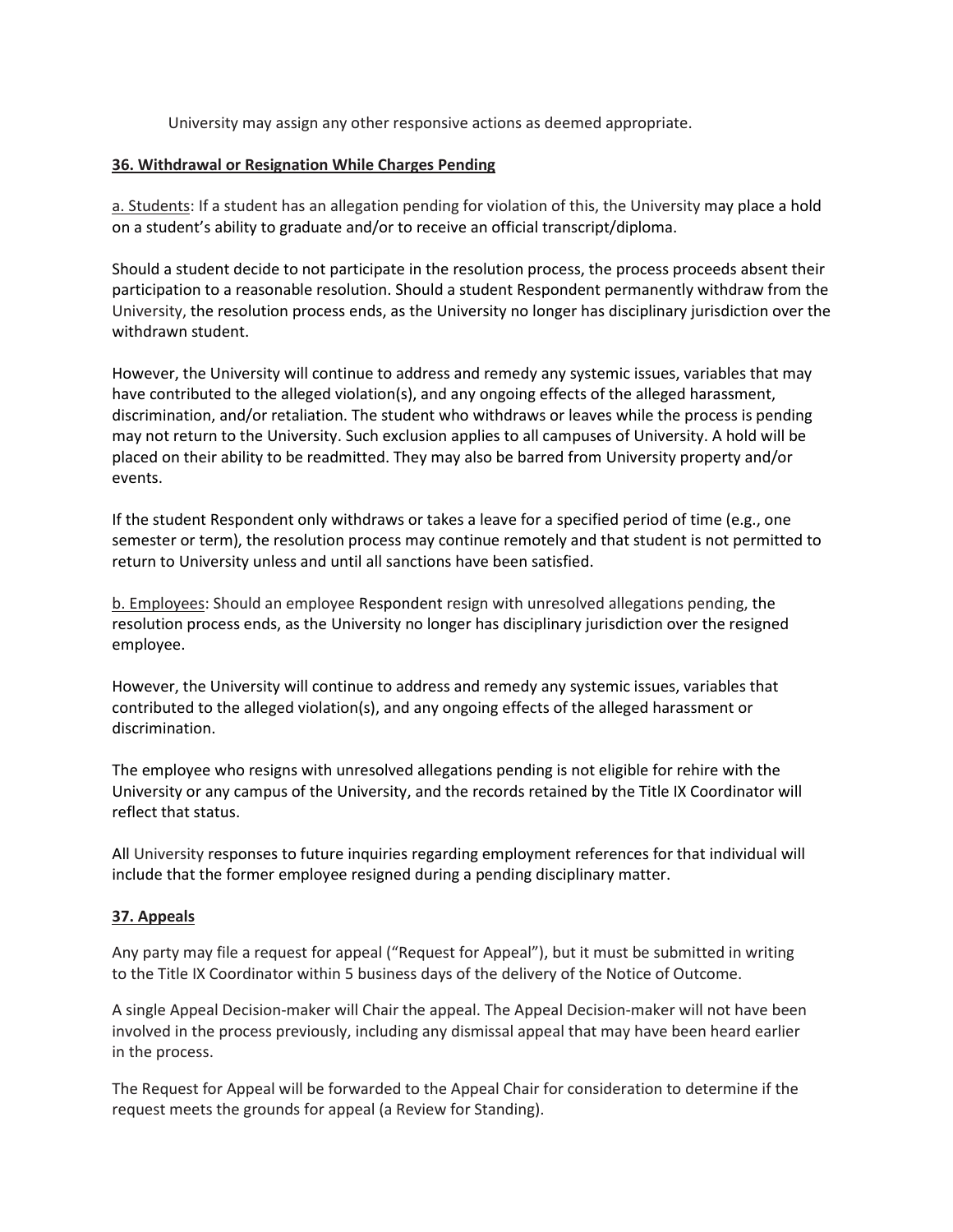This review is not a review of the merits of the appeal, but solely a determination as to whether the request meets the grounds and is timely filed.

### **a. Grounds for Appeal**

Appeals are limited to the following grounds:

- (A) Procedural irregularity that affected the outcome of the matter;
- (B) New evidence that was not reasonably available at the time the determination regarding responsibility or dismissal was made, that could affect the outcome of the matter; and
- (C) The Title IX Coordinator, Investigator(s), or Decision-maker(s) had a conflict of interest or bias for or against Complainants or Respondents generally or the specific Complainant or Respondent that affected the outcome of the matter.

If any of the grounds in the Request for Appeal do not meet the grounds in this Policy, that request will be denied by the Appeal Chair and the parties and their Advisors will be notified in writing of the denial and the rationale.

If any of the grounds in the Request for Appeal meet the grounds in this Policy, then the Appeal Chair will notify the other party(ies) and their Advisors, the Title IX Coordinator, and, when appropriate, the Investigators and/or the original Decision-maker(s).

The other party(ies) and their Advisors, the Title IX Coordinator, and, when appropriate, the Investigators and/or the original Decision-maker(s) will be mailed, emailed, and/or provided a hard copy of the request with the approved grounds and then be given 5 business days to submit a response to the portion of the appeal that was approved and involves them. All responses will be forwarded by the Chair to all parties for review and comment.

The non-appealing party (if any) may also choose to raise a new ground for appeal at this time. If so, that will be reviewed to determine if it meets the grounds in this Policy by the Appeal Chair and either denied or approved. If approved, it will be forwarded to the party who initially requested an appeal, the Investigator(s) and/or original Decision-maker(s), as necessary, who will submit their responses in 5 business days, which will be circulated for review and comment by all parties.

Neither party may submit any new requests for appeal after this time period. The Appeal Chair will collect any additional information needed and all documentation regarding the approved grounds and the subsequent responses and the Chair will render a decision in no more than 10 business days, barring exigent circumstances. The Chair will apply the preponderance of the evidence standard, where applicable.

A Notice of Appeal Outcome will be sent to all parties simultaneously including the decision on each approved ground and rationale for each decision. The Notice of Appeal Outcome will specify the finding on each ground for appeal, any specific instructions for remand or reconsideration, any sanctions that may result which the University is permitted to share according to state or federal law, and the rationale supporting the essential findings to the extent the University is permitted to share under state or federal law.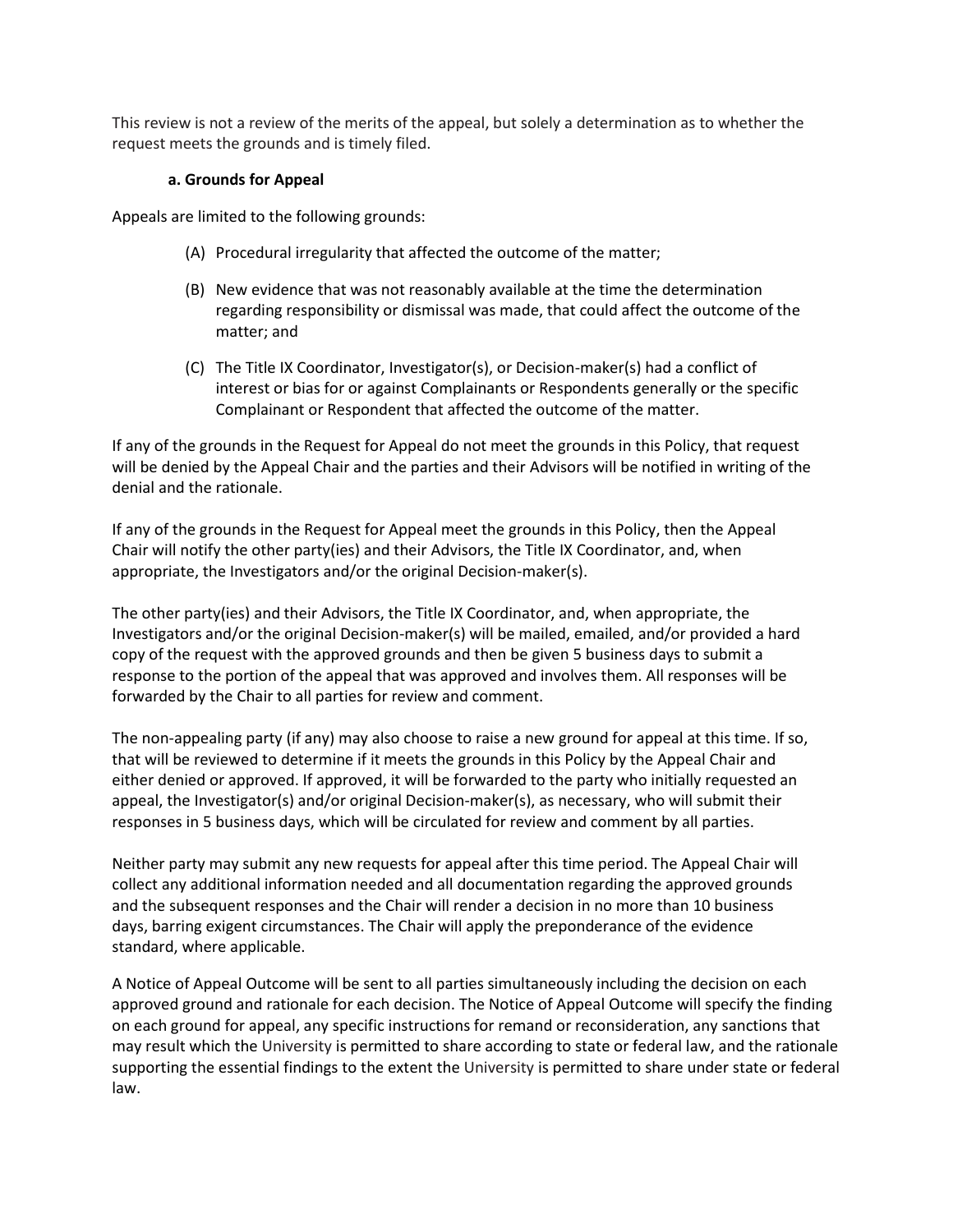Notification will be made in writing and may be delivered by one or more of the following methods: in person, mailed to the local or permanent address of the parties as indicated in official institutional records, or emailed to the parties' University-issued email or otherwise approved account. Once mailed, emailed and/or received in-person, notice will be presumptively delivered.

# **b. Sanctions Status During the Appeal**

Any sanctions imposed as a result of the hearing are stayed during the appeal process. Supportive measures may be reinstated, subject to the same supportive measure procedures above.

If any of the sanctions are to be implemented immediately post-hearing, but pre-appeal, then emergency removal procedures (detailed above) for a hearing on the justification for doing so must be permitted within 48 hours of implementation.

University may still place holds on official transcripts, diplomas, graduations, and course registration pending the outcome of an appeal when the original sanctions included separation.

# **c. Appeal Considerations**

- Decisions on appeal are to be deferential to the original decision, making changes to the finding only when there is clear error and to the sanction(s)/responsive action(s) only if there is a compelling justification to do so.
- Appeals are not intended to provide for a full re-hearing (de novo) of the allegation(s). In most cases, appeals are confined to a review of the written documentation or record of the original hearing and pertinent documentation regarding the specific grounds for appeal.
- An appeal is not an opportunity for Appeal Decision-makers to substitute their judgment for that of the original Decision-maker(s) merely because they disagree with the finding and/or sanction(s).
- The Appeal Chair/Decision-maker(s) may consult with the Title IX Coordinator on questions of procedure or rationale, for clarification, if needed. Documentation of all such consultation will be maintained.
- Appeals granted based on new evidence should normally be remanded to the original Investigator(s) and/or Decision-maker(s) for reconsideration. Other appeals may be remanded at the discretion of the Title IX Coordinator or, in limited circumstances, decided on appeal.
- When appeals result in no change to the finding or sanction, that decision is final. When an appeal results in a new finding or sanction, that finding or sanction can be appealed one final time on the grounds listed above and in accordance with these procedures.
- In rare cases where a procedural error cannot be cured by the original Decision-maker(s) (as in cases of bias), the appeal may order a new hearing with a new Decision-maker(s).
- The results of a new hearing can be appealed, once, on any of the three available appeal grounds.
- In cases in which the appeal results in reinstatement to the University or resumption of privileges, all reasonable attempts will be made to restore the Respondent to their prior status, recognizing that some opportunities lost may be irreparable in the short term.

#### **38. Long-Term Remedies/Other Actions**

Following the conclusion of the resolution process, and in addition to any sanctions implemented, the Title IX Coordinator may implement additional long-term remedies or actions with respect to the parties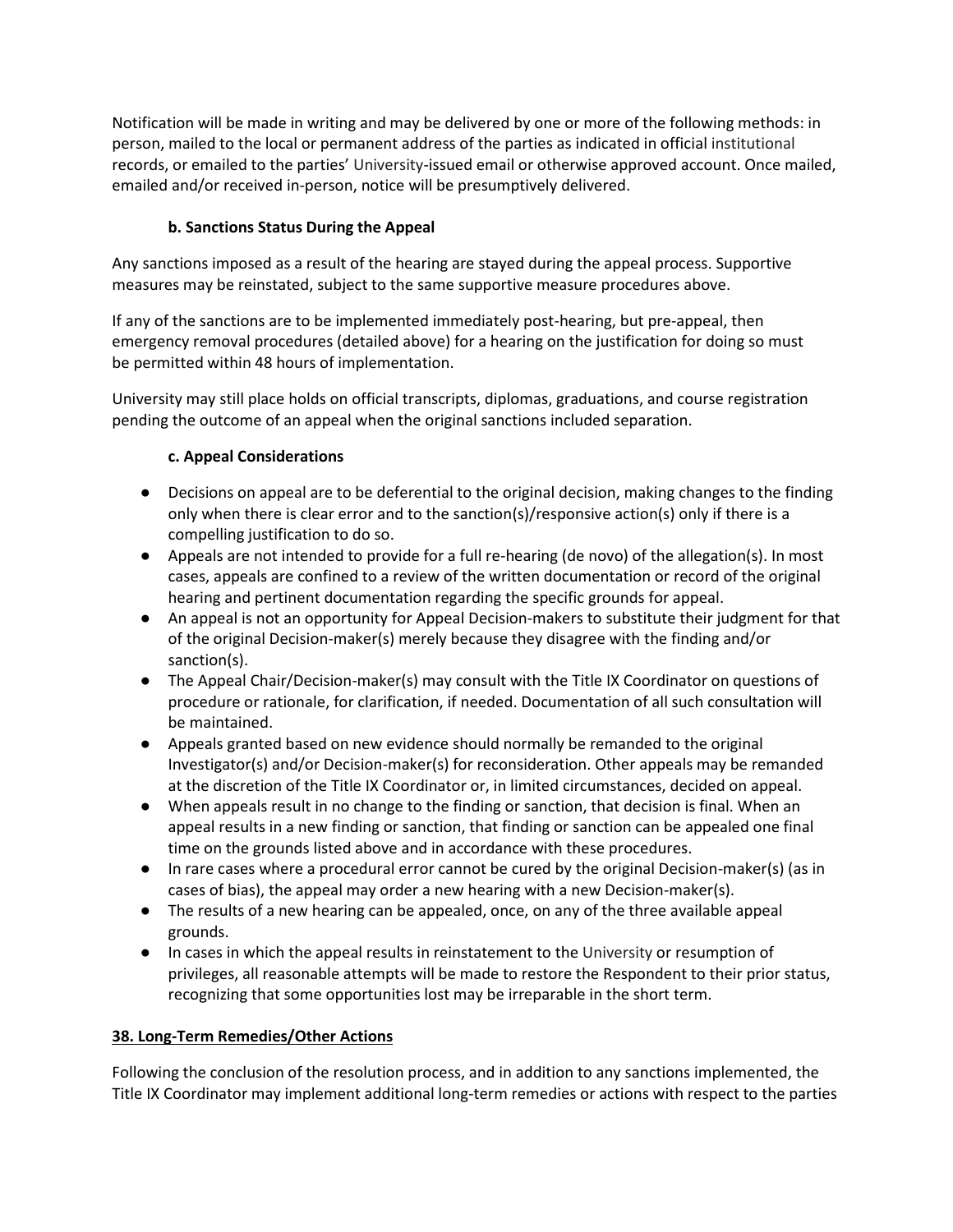and/or the campus community that are intended to stop the harassment, discrimination, and/or retaliation, remedy the effects, and prevent reoccurrence.

These remedies/actions may include, but are not limited to:

- Referral to counseling and health services
- Referral to the Employee Assistance Program
- Education to the individual and/or the community
- Permanent alteration of housing assignments
- Permanent alteration of work arrangements for employees
- Provision of campus safety escorts
- Climate surveys
- Policy modification and/or training
- Provision of transportation accommodations
- Implementation of long-term contact limitations between the parties
- Implementation of adjustments to academic deadlines, course schedules, etc.

At the discretion of the Title IX Coordinator, certain long-term support or measures may also be provided to the parties even if no policy violation is found.

When no policy violation is found, the Title IX Coordinator will address any remedies owed by the University to the Respondent to ensure no effective denial of educational access.

The University will maintain the privacy of any long-term remedies/actions/measures, provided privacy does not impair the University's ability to provide these services.

### **39. Failure to Comply with Sanctions and/or Interim and Long-term Remedies and/or Responsive Actions**

All Respondents are expected to comply with the assigned sanctions, responsive actions, and/or corrective actions within the timeframe specified by the final Decision-maker(s) (including the Appeal Chair/Panel).

Failure to abide by the sanction(s)/action(s) imposed by the date specified, whether by refusal, neglect, or any other reason, may result in additional sanction(s)/action(s), including suspension, expulsion, and/or termination from the University and may be noted on a student's official transcript.

A suspension will only be lifted when compliance is achieved to the satisfaction of the Title IX Coordinator.

#### **40. Recordkeeping**

University will maintain for a period of at least seven years records of:

- 1. Each sexual harassment investigation including any determination regarding responsibility and any audio or audiovisual recording or transcript required under federal regulation;
- 2. Any disciplinary sanctions imposed on the Respondent;
- 3. Any remedies provided to the Complainant designed to restore or preserve equal access to the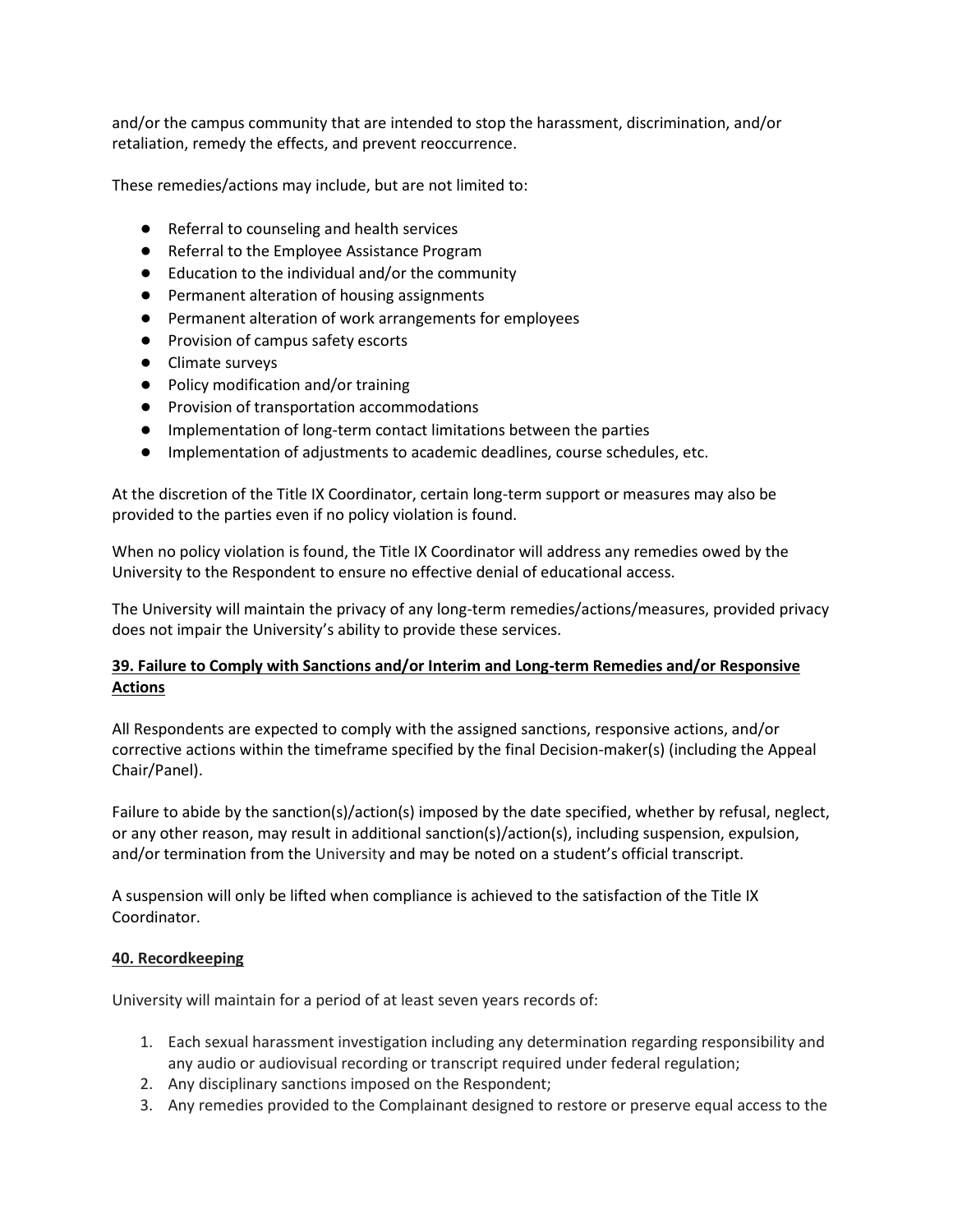University's education program or activity;

- 4. Any appeal and the result therefrom;
- 5. Any Informal Resolution and the result therefrom;
- 6. All materials used to train Title IX Coordinators, Investigators, Decision-makers, and any person who facilitates an Informal Resolution process. University will make these training materials publicly available on University's website; and
- 7. Any actions, including any supportive measures, taken in response to a report or formal complaint of sexual harassment, including:
	- a. The basis for all conclusions that the response was not deliberately indifferent;
	- b. Any measures designed to restore or preserve equal access to the University's education program or activity; and
	- c. If no supportive measures were provided to the Complainant, document the reasons why such a response was not clearly unreasonable in light of the known circumstances.

Ottawa University will also maintain any and all records in accordance with state and federal laws.

### **41. Disabilities Accommodations in the Resolution Process**

The University is committed to providing reasonable accommodations and support to qualified students, employees, or others with disabilities to ensure equal access to the University's resolution process.

Anyone needing such accommodations or support should contact the Title IX Coordinator, who will review the request and determine which accommodations are appropriate and necessary for full participation in the process.

# **42. Revision of this Policy and Procedures**

This Policy and procedures supersede any previous policy(ies) addressing harassment, sexual misconduct, discrimination, and/or retaliation under Title IX and will be reviewed and updated annually by the Title IX Coordinator. The University reserves the right to make changes to this document as necessary, and once those changes are posted online, they are in effect.

During the resolution process, the Title IX Coordinator may make minor modifications to procedures that do not materially jeopardize the fairness owed to any party, such as to accommodate summer schedules. The Title IX Coordinator may also vary procedures materially with notice (on the institutional website, with the appropriate effective date identified) upon determining that changes to law or regulation require policy or procedural alterations not reflected in this Policy and procedures.

If government laws or regulations change – or court decisions alter – the requirements in a way that impacts this document, this document will be construed to comply with the most recent government regulations or holdings.

This document does not create legally enforceable protections beyond the protection of the background state and federal laws which frame such policies and codes, generally.

*This Policy and procedures are effective August 14, 2020*.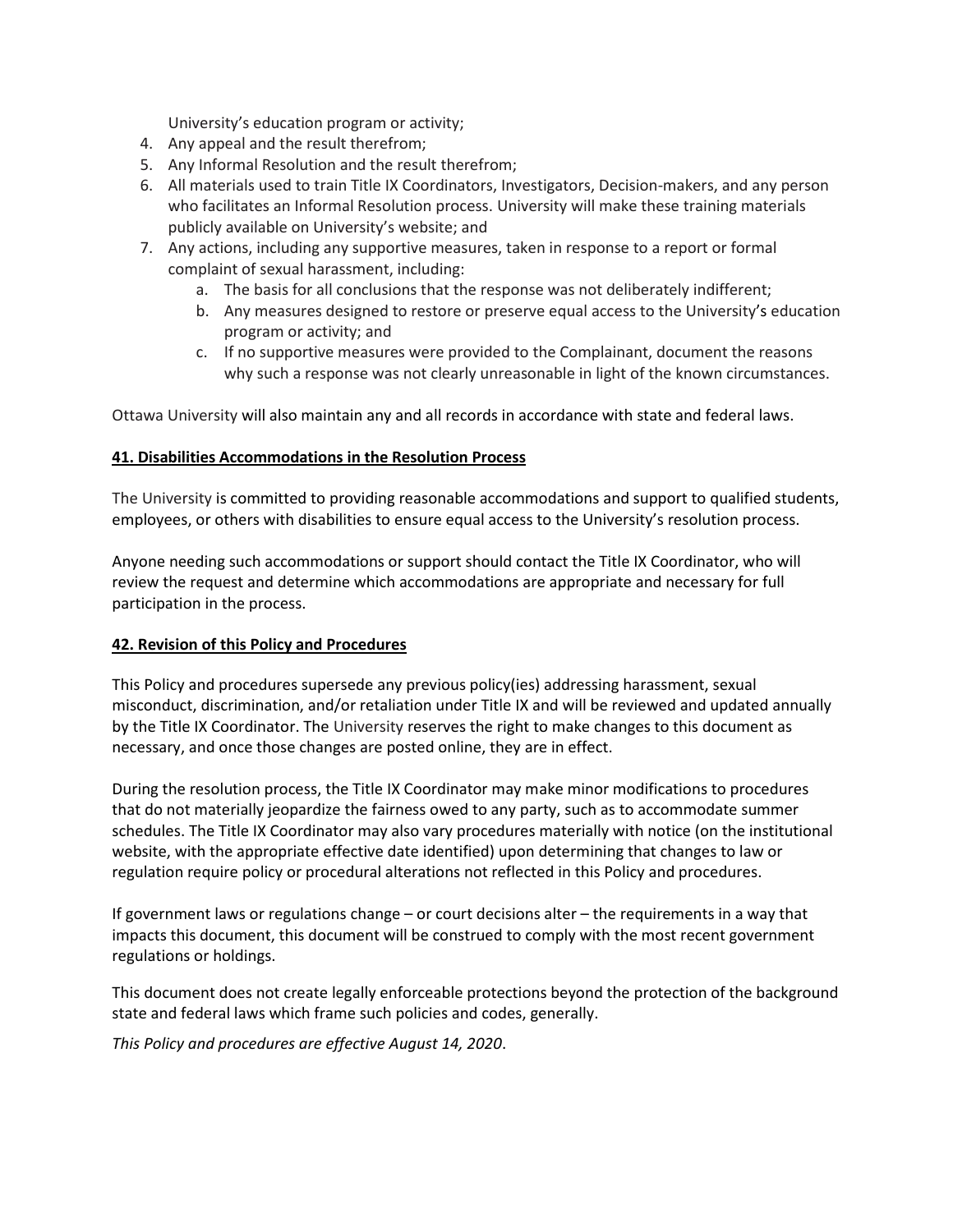ATIXA 2020 ONE POLICY, TWO PROCEDURES MODEL USE AND ADAPTATION OF THIS MODEL WITH CITATION TO ATIXA IS PERMITTED THROUGH A LIMITED LICENSE TO OTTAWA UNIVERSITY ALL OTHER RIGHTS RESERVED. ©2020. ATIXA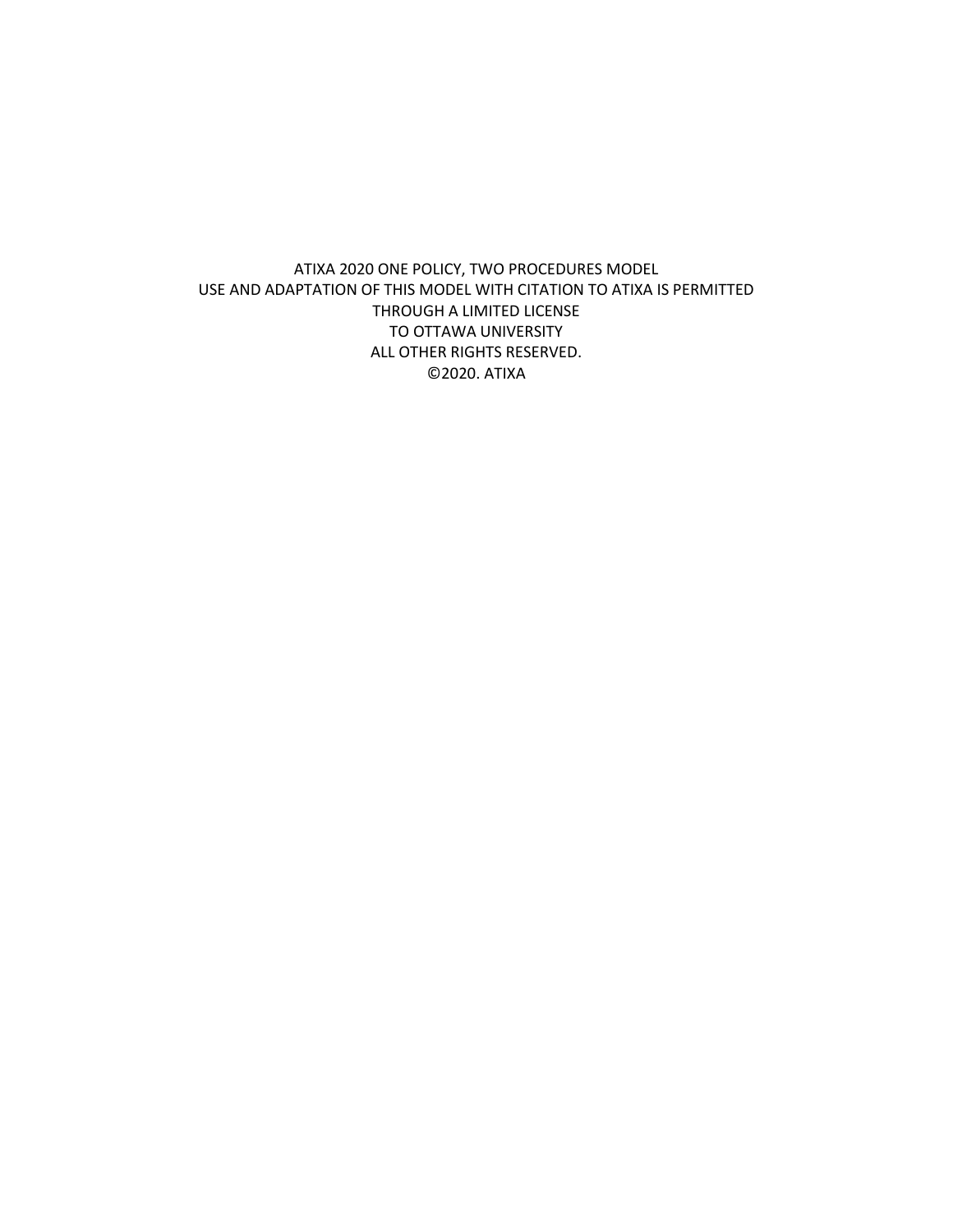#### **APPENDIX A: STATEMENT OF RIGHTS OF THE PARTIES**

- The right to an equitable investigation and resolution of all credible allegations of prohibited harassment or discrimination made in good faith to University officials.
- The right to timely written notice of all alleged violations, including the identity of the parties involved (if known), the precise misconduct being alleged, the date and location of the alleged misconduct (if known), the implicated policies and procedures, and possible sanctions.
- The right to timely written notice of any material adjustments to the allegations (e.g., additional incidents or allegations, additional Complainants, unsubstantiated allegations) and any attendant adjustments needed to clarify potentially implicated policy violations.
- The right to be informed in advance of any public release of information regarding the allegation(s) or underlying incident(s), whenever possible.
- The right not to have any personally identifiable information released to the public without consent provided, except to the extent permitted by law.
- The right to be treated with respect by University officials.
- The right to have University policies and procedures followed without material deviation.
- The right not to be pressured to mediate or otherwise informally resolve any reported misconduct involving violence, including sexual violence.
- The right not to be discouraged by University officials from reporting sexual harassment, discrimination, and/or retaliation to both on-campus and off-campus authorities.
- The right to be informed by University officials of options to notify proper law enforcement authorities, including on-campus and local police, and the option(s) to be assisted by University authorities in notifying such authorities, if the party so chooses. This also includes the right not to be pressured to report, as well.
- The right to have allegations of violations of this Policy responded to promptly and with sensitivity by University law enforcement and/or other University officials.
- The right to be informed of available interim actions and supportive measures, such as counseling; advocacy; health care; both on campus and in the community.
- The right to a University-implemented no-contact order [or a no-trespass order against a nonaffiliated third party] when a person has engaged in or threatens to engage in stalking, threatening, harassing, or other improper conduct.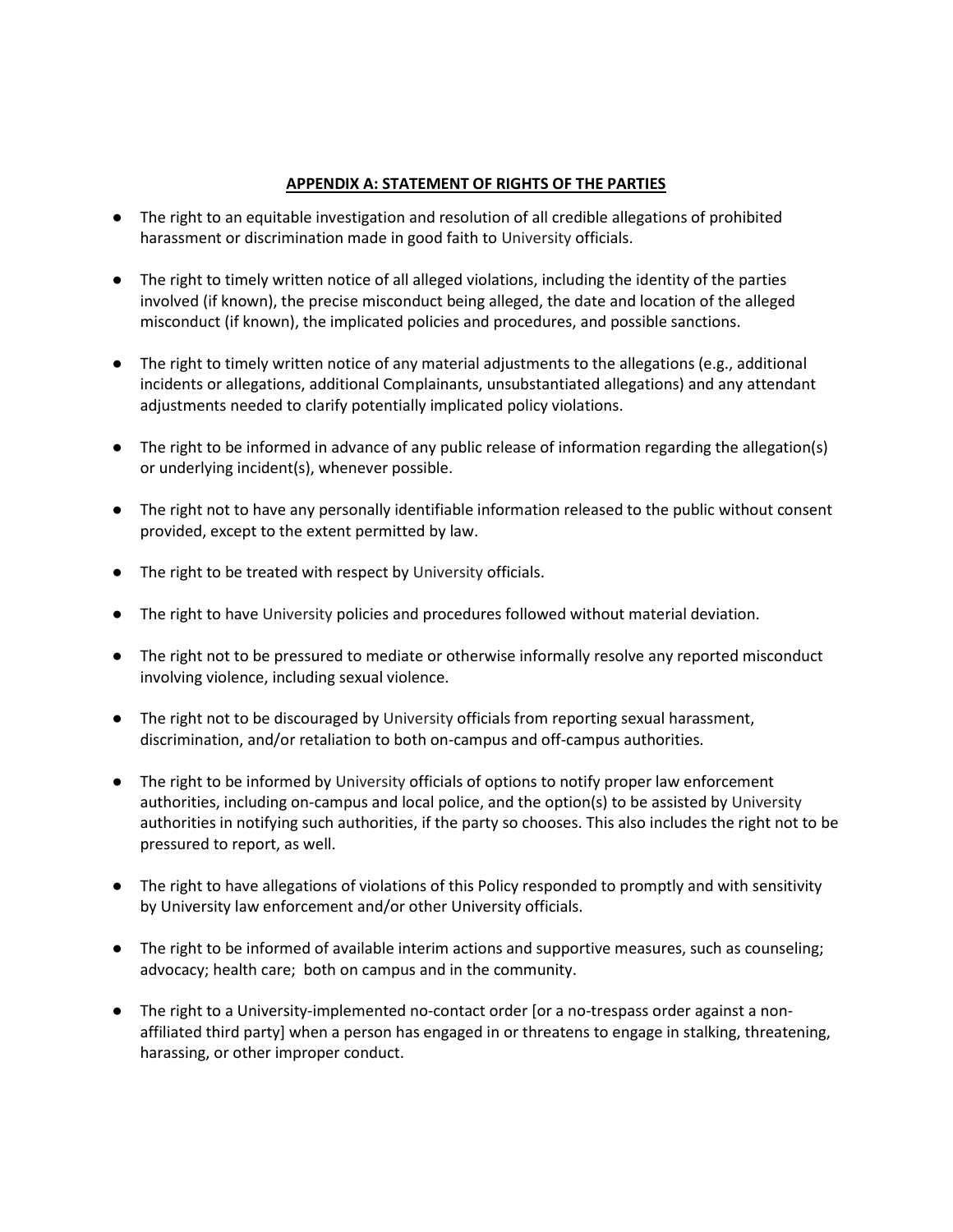- The right to be informed of available assistance in changing academic, living, and/or working situations after an alleged incident of discrimination, harassment, and/or retaliation, if such changes are reasonably available. No formal report, or investigation, either campus or criminal, needs to occur before this option is available. Such actions may include, but are not limited to:
	- o Relocating an on-campus student's housing to a different on-campus location
	- o Assistance from University staff in completing the relocation
	- $\circ$  Changing an employee's work environment (e.g., reporting structure, office/workspace relocation)
	- o Transportation accommodations
	- o Visa/immigration assistance
	- o Arranging to dissolve a housing contract and a pro-rated refund
	- o Exam, paper, and/or assignment rescheduling or adjustment
	- $\circ$  Receiving an incomplete in, or a withdrawal from, a class (may be retroactive)
	- o Transferring class sections
	- o Temporary withdrawal/leave of absence (may be retroactive)
	- o Campus safety escorts
	- o Alternative course completion options.
- The right to have the University maintain such actions for as long as necessary and for supportive measures to remain private, provided privacy does not impair the University's ability to provide the supportive measures.
- The right to receive sufficiently advanced, written notice of any meeting or interview involving the other party, when possible.
- The right to ask the Investigator(s) and Decision-maker(s) to identify and question relevant witnesses, including expert witnesses.
- The right to provide the Investigator(s)/Decision-maker(s) with a list of questions that, if deemed relevant by the Investigator(s)/Chair, may be asked of any party or witness.
- The right to have inadmissible prior sexual history or irrelevant character evidence excluded by the decision-maker.
- The right to know the relevant and directly related evidence obtained and to respond to that evidence.
- The right to fair opportunity to provide the Investigator(s) with their account of the alleged misconduct and have that account be on the record.
- The right to receive a copy of the investigation report, including all factual, policy, and/or credibility analyses performed, and all relevant and directly related evidence available and used to produce the investigation report, subject to the privacy limitations imposed by state and federal law, prior to the hearing, and the right to have at least ten (10) business days to review the report prior to the hearing.